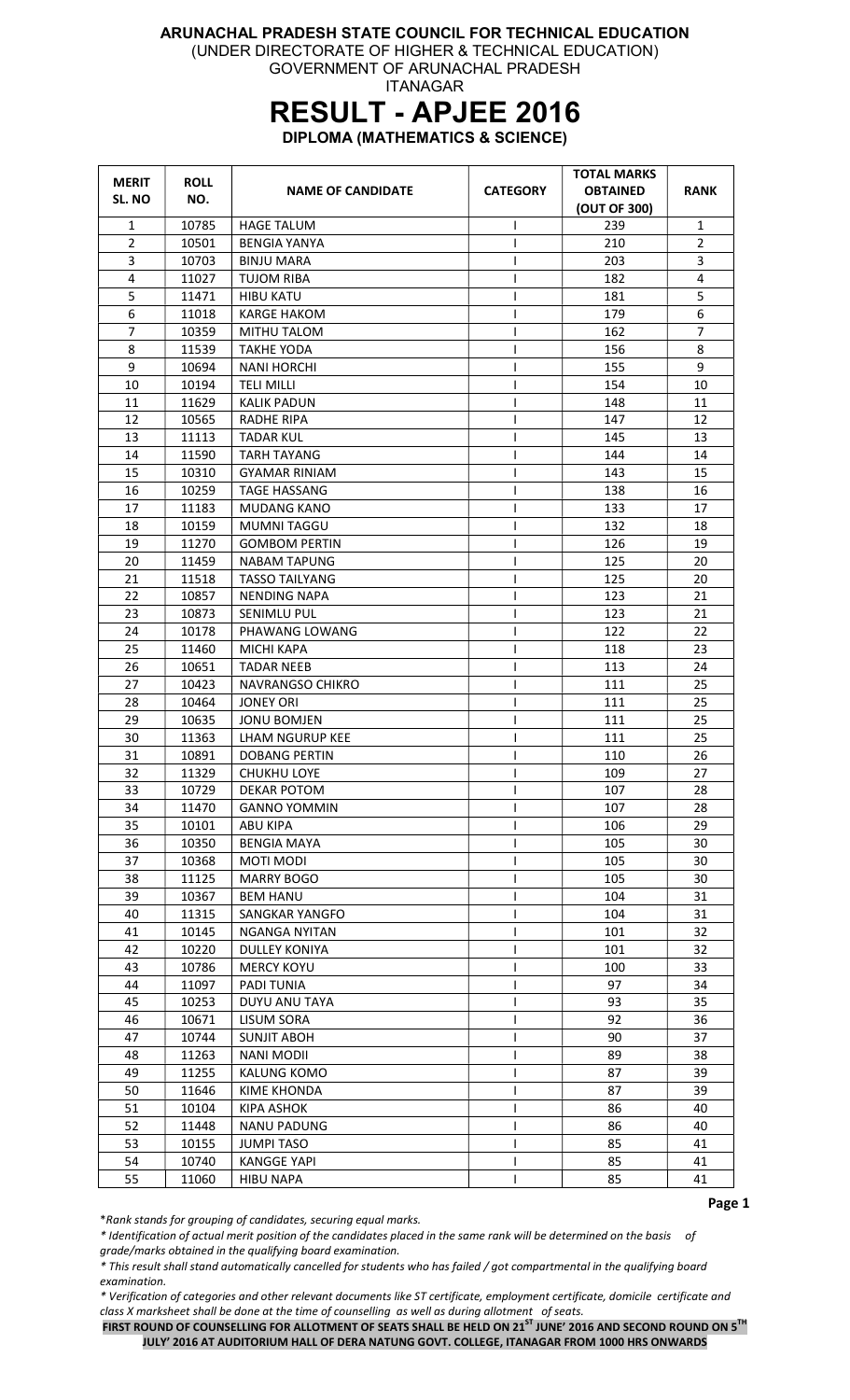(UNDER DIRECTORATE OF HIGHER & TECHNICAL EDUCATION)

GOVERNMENT OF ARUNACHAL PRADESH ITANAGAR

## RESULT - APJEE 2016

DIPLOMA (MATHEMATICS & SCIENCE)

| 56  | 11385 | <b>TEM THOMAS TARH</b>  | L | 85 | 41 |
|-----|-------|-------------------------|---|----|----|
| 57  | 10699 | <b>TAKU BAKU</b>        |   | 84 | 42 |
| 58  | 10046 | <b>TAGE CARLO</b>       |   | 83 | 43 |
| 59  | 10058 | SORANG TALONG           | L | 83 | 43 |
| 60  | 10114 | <b>MIMUM MEGU</b>       | I | 83 | 43 |
| 61  | 11174 | <b>TARO TAYA</b>        | I | 82 | 44 |
| 62  | 11261 | <b>LHAKPA TSERING</b>   | I | 82 | 44 |
| 63  | 11589 | <b>JENWANG WANGSU</b>   | ı | 82 | 44 |
| 64  | 10164 | <b>JARJI YOMCHA</b>     |   | 80 | 45 |
| 65  | 11616 | <b>MILLEN PERTIN</b>    |   | 80 | 45 |
| 66  | 10393 | <b>GYAMAR YAPI</b>      | I | 79 | 46 |
| 67  | 11181 | <b>TEM BHAI TARH</b>    | I | 79 | 46 |
| 68  | 10255 | <b>MITER DABI</b>       | I | 78 | 47 |
| 69  | 10398 | MICHING OBING           | I | 78 | 47 |
|     |       |                         |   |    |    |
| 70  | 11081 | <b>TARH YANA</b>        | I | 78 | 47 |
| 71  | 11386 | <b>MITE PERME</b>       | ı | 78 | 47 |
| 72  | 10462 | KAYANG PANGGING         |   | 76 | 48 |
| 73  | 10818 | <b>GAMIN DAI</b>        |   | 76 | 48 |
| 74  | 11657 | <b>MARTHA YOMMIN</b>    | ı | 76 | 48 |
| 75  | 10302 | <b>TAGE KAMING</b>      | I | 75 | 49 |
| 76  | 10307 | <b>TARJEN ULI</b>       | I | 75 | 49 |
| 77  | 10444 | <b>TEKAR RINA</b>       | L | 75 | 49 |
| 78  | 11090 | <b>KABAK TAGIA</b>      | I | 75 | 49 |
| 79  | 11367 | <b>KIPA ROYA</b>        | I | 75 | 49 |
| 80  | 11618 | DAKJUM MUGLI            | ı | 75 | 49 |
| 81  | 11650 | <b>SONIA RUKBO</b>      |   | 75 | 49 |
| 82  | 10053 | <b>TERJOM GAMLIN</b>    |   | 74 | 50 |
| 83  | 10867 | <b>TAW TAME</b>         |   | 74 | 50 |
| 84  | 10386 | LIYI NYODU              | ı | 73 | 51 |
| 85  | 10475 | PHURPA KHANDU SHONGMU   | I | 73 | 51 |
| 86  | 10558 | <b>HIBA MEKU</b>        | ı | 73 | 51 |
| 87  | 11615 | <b>NITIN MURTEM</b>     | L | 73 | 51 |
| 88  | 10242 | <b>KIPA TAKAM</b>       | ı | 72 | 52 |
| 89  | 10380 | <b>TAKAM BONI</b>       |   | 72 | 52 |
| 90  | 10808 | <b>BENGIA SENAY</b>     | T | 72 | 52 |
| 91  | 10758 | <b>BOMYINTO LEGO</b>    | L | 71 | 53 |
| 92  | 11077 | <b>BENGIA YAKAM</b>     | ı | 71 | 53 |
| 93  | 10207 | <b>OME TAYENG</b>       | I | 70 | 54 |
| 94  | 10797 | MISAR PERME             | I | 70 | 54 |
| 95  | 11206 | <b>KAYIN SAROH</b>      | L | 70 | 54 |
| 96  | 10018 | <b>BINI ARUN</b>        | L | 69 | 55 |
| 97  | 10095 | NADA KOYANG             |   | 69 | 55 |
| 98  | 10103 |                         |   | 69 | 55 |
|     |       | <b>OBIT MELONG</b>      |   |    |    |
| 99  | 10126 | <b>TAGE MINI</b>        |   | 69 | 55 |
| 100 | 11421 | <b>BUDON RUJI</b>       |   | 69 | 55 |
| 101 | 11653 | <b>TAKUT MIBANG</b>     |   | 68 | 56 |
| 102 | 10085 | NANNU MOYONG            | L | 67 | 57 |
| 103 | 10458 | <b>TOKO BOKE</b>        |   | 67 | 57 |
| 104 | 10567 | <b>DUBOM LIBANG</b>     |   | 67 | 57 |
| 105 | 11373 | <b>TASSO TALEH</b>      |   | 67 | 57 |
| 106 | 11547 | <b>NANI NANCY</b>       |   | 67 | 57 |
| 107 | 10172 | <b>JUMKEN ORI</b>       |   | 66 | 58 |
| 108 | 10357 | <b>TARUH TANI TADAR</b> | L | 66 | 58 |
| 109 | 10382 | LINGAM ETE              | I | 66 | 58 |
| 110 | 11264 | <b>TABOM RIGIA</b>      | L | 66 | 58 |
| 111 | 11247 | <b>BANYONG NITIK</b>    | L | 65 | 59 |
| 112 | 11339 | <b>NARANG TADA</b>      | L | 65 | 59 |
| 113 | 11505 | LIKHA NAMIN             |   | 65 | 59 |

\*Rank stands for grouping of candidates, securing equal marks.

\* Identification of actual merit position of the candidates placed in the same rank will be determined on the basis of grade/marks obtained in the qualifying board examination.

\* This result shall stand automatically cancelled for students who has failed / got compartmental in the qualifying board examination.

\* Verification of categories and other relevant documents like ST certificate, employment certificate, domicile certificate and class X marksheet shall be done at the time of counselling as well as during allotment of seats.

FIRST ROUND OF COUNSELLING FOR ALLOTMENT OF SEATS SHALL BE HELD ON 21<sup>ST</sup> JUNE' 2016 AND SECOND ROUND ON 5<sup>TH</sup> JULY' 2016 AT AUDITORIUM HALL OF DERA NATUNG GOVT. COLLEGE, ITANAGAR FROM 1000 HRS ONWARDS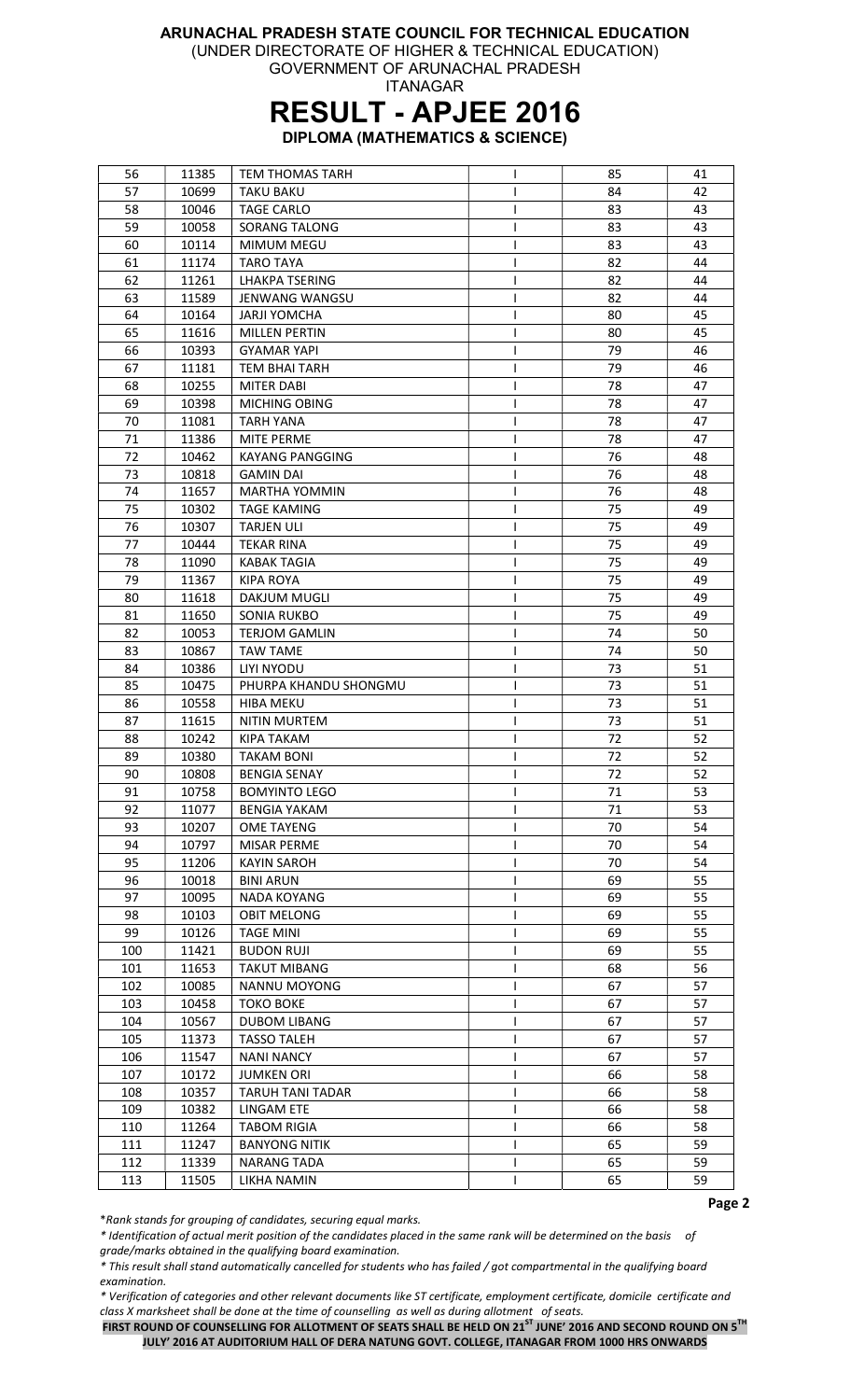(UNDER DIRECTORATE OF HIGHER & TECHNICAL EDUCATION)

GOVERNMENT OF ARUNACHAL PRADESH ITANAGAR

## RESULT - APJEE 2016

DIPLOMA (MATHEMATICS & SCIENCE)

| 114 | 10866 | <b>TECHI ABOJUM</b>        | I | 64 | 60 |
|-----|-------|----------------------------|---|----|----|
| 115 | 10115 | <b>TAGE DISHA</b>          |   | 63 | 61 |
| 116 | 11474 | LEEGANG HALLEY             |   | 63 | 61 |
| 117 | 11628 | <b>ALICE WELLY</b>         | I | 63 | 61 |
| 118 | 10211 | DAMTER BOMNYO              |   | 62 | 62 |
| 119 | 10257 | HIMI HIMPU                 | L | 62 | 62 |
| 120 | 10389 | <b>NUPI DARUNG</b>         | ı | 62 | 62 |
| 121 | 11126 | <b>ELIYA MIBANG</b>        | ı | 62 | 62 |
| 122 | 10044 | <b>TADAR TAKUM</b>         |   | 61 | 63 |
| 123 | 10219 | <b>GAGAM TAGA</b>          | I | 61 | 63 |
| 124 | 10304 | <b>GOYIR KOYU</b>          | I | 61 | 63 |
| 125 | 10391 | <b>RADAR RALLEN</b>        | I | 61 | 63 |
| 126 | 10646 | <b>MUM SIRAM</b>           | L | 61 | 63 |
| 127 | 10826 | LARJUM ETE                 | L | 61 | 63 |
| 128 | 10989 | <b>BOMKEN ORI</b>          | I | 61 | 63 |
| 129 | 11578 | <b>HAGE GYATI</b>          |   | 61 | 63 |
| 130 | 10421 | <b>KAMANG BORANG</b>       |   | 60 | 64 |
| 131 | 10429 | <b>MARLI ANGO</b>          |   | 60 | 64 |
|     |       |                            |   |    |    |
| 132 | 10440 | <b>BIKI TATAK</b>          |   | 60 | 64 |
| 133 | 10454 | <b>MUDANG NITI</b>         | I | 60 | 64 |
| 134 | 10460 | <b>RUBU SONIYA</b>         | I | 60 | 64 |
| 135 | 10677 | <b>NADA TADO RONO</b>      | I | 60 | 64 |
| 136 | 10842 | <b>TINGAN NOKBI</b>        | L | 60 | 64 |
| 137 | 10864 | <b>BAMIN TABYO</b>         |   | 60 | 64 |
| 138 | 11252 | <b>JOHN KAMSAR</b>         |   | 60 | 64 |
| 139 | 11278 | <b>NEMI DOMING</b>         |   | 60 | 64 |
| 140 | 11649 | KHOTING LOUNGKHO SONGTHING | I | 60 | 64 |
| 141 | 10485 | <b>TAPI UTUNG</b>          | I | 59 | 65 |
| 142 | 10850 | WANGKAP WANGJEN            | L | 59 | 65 |
| 143 | 10952 | <b>RUBU RINIYO</b>         | L | 59 | 65 |
| 144 | 10456 | <b>KANO LEGO</b>           | L | 58 | 66 |
| 145 | 10654 | <b>TOKO YALAM</b>          |   | 58 | 66 |
| 146 | 10019 | <b>HAGE MODA</b>           |   | 57 | 67 |
| 147 | 10048 | <b>NGURANG PETER</b>       |   | 57 | 67 |
| 148 | 10236 | TAKAM RANA                 |   | 57 | 67 |
| 149 | 10492 | <b>MONE TASING</b>         |   | 57 | 67 |
| 150 | 10652 | <b>KENGE NGOMDIR</b>       |   | 57 | 67 |
| 151 | 10970 | <b>TALI TAPAK</b>          | L | 57 | 67 |
| 152 | 11189 | <b>CHIGING SHAH</b>        |   | 57 | 67 |
| 153 | 11548 | MITED GAMNOH               | L | 57 | 67 |
| 154 | 11612 | <b>BIPE ROMIN</b>          | I | 57 | 67 |
| 155 | 10186 | <b>REPUBLIC SIRAM</b>      |   | 56 | 68 |
| 156 | 10443 | <b>TAGE TATU</b>           |   | 56 | 68 |
| 157 | 10806 | <b>MARKAR ETE</b>          |   | 56 | 68 |
| 158 | 11573 | <b>KAHA NGURANG</b>        |   | 56 | 68 |
| 159 | 10181 | AMU PEI CAMDIR             | ı | 55 | 69 |
| 160 | 10208 | <b>MOMANG BORANG</b>       | I | 55 | 69 |
| 161 | 10365 | <b>BENGIA YASSO</b>        | I | 55 | 69 |
| 162 | 10402 | <b>TARH YAZAL</b>          |   | 55 | 69 |
| 163 | 10407 | <b>KENGAM NIRI</b>         |   | 55 | 69 |
| 164 | 10542 | MITINAM PERTIN             |   | 55 | 69 |
| 165 | 10616 | <b>KANGKOT MONGKU</b>      |   | 55 | 69 |
| 166 | 10649 | H M LAJI                   |   | 55 | 69 |
| 167 | 10855 | <b>TECHI AMPI</b>          |   | 55 | 69 |
| 168 | 11401 | <b>NETHONG PHUKSA</b>      | L | 55 | 69 |
| 169 | 11491 | <b>KANGKIM PERTIN</b>      | L | 55 | 69 |
| 170 | 11521 | <b>TAJUM RAMCHING</b>      | L | 55 | 69 |
|     |       |                            | T |    |    |
| 171 | 11545 | <b>NYOKUM RIANG</b>        |   | 55 | 69 |

\*Rank stands for grouping of candidates, securing equal marks.

\* Identification of actual merit position of the candidates placed in the same rank will be determined on the basis of grade/marks obtained in the qualifying board examination.

\* This result shall stand automatically cancelled for students who has failed / got compartmental in the qualifying board examination.

\* Verification of categories and other relevant documents like ST certificate, employment certificate, domicile certificate and class X marksheet shall be done at the time of counselling as well as during allotment of seats.

FIRST ROUND OF COUNSELLING FOR ALLOTMENT OF SEATS SHALL BE HELD ON 21<sup>ST</sup> JUNE' 2016 AND SECOND ROUND ON 5<sup>TH</sup> JULY' 2016 AT AUDITORIUM HALL OF DERA NATUNG GOVT. COLLEGE, ITANAGAR FROM 1000 HRS ONWARDS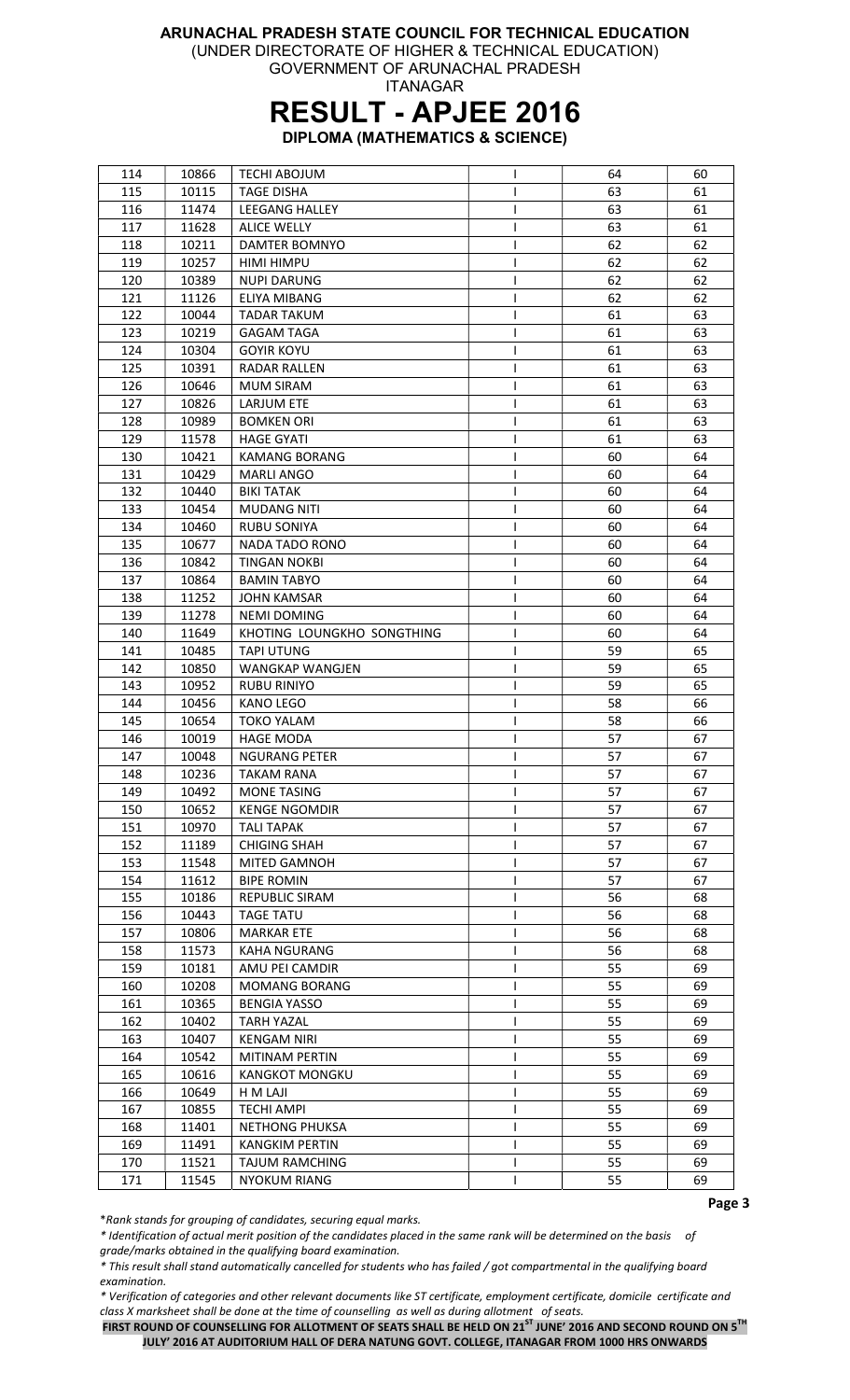(UNDER DIRECTORATE OF HIGHER & TECHNICAL EDUCATION)

GOVERNMENT OF ARUNACHAL PRADESH ITANAGAR

### RESULT - APJEE 2016

DIPLOMA (MATHEMATICS & SCIENCE)

| 172 | 11569 | <b>GEMAR KARBAK</b>             | L | 55 | 69 |
|-----|-------|---------------------------------|---|----|----|
| 173 | 11591 | <b>OYIMANG TASING</b>           |   | 55 | 69 |
| 174 | 10324 | <b>HIGIO TARA</b>               |   | 54 | 70 |
| 175 | 10341 | <b>TERJUM ETE</b>               | L | 54 | 70 |
| 176 | 10636 | YOWA JOMEEN                     | I | 54 | 70 |
| 177 | 10887 | <b>HABUNG MUNYA</b>             | I | 54 | 70 |
| 178 | 11307 | <b>NITER GAMLIN</b>             |   | 54 | 70 |
| 179 | 10064 | <b>RUNAM TAYENG</b>             |   | 52 | 71 |
| 180 | 10217 | ADAM SIYUM                      |   | 52 | 71 |
| 181 | 10474 | OKEN MANG TEKSENG               |   | 52 | 71 |
| 182 | 10900 | <b>MEKSON RONYA</b>             | I | 52 | 71 |
| 183 | 11075 | <b>GYAMAR TADU</b>              | I | 52 | 71 |
| 184 | 11325 | <b>BOMMO RIBA</b>               | L | 52 | 71 |
| 185 | 11330 | <b>KONNE DUGGONG</b>            | ı | 52 | 71 |
|     |       |                                 |   |    |    |
| 186 | 11523 | YALEN MUANG                     | I | 52 | 71 |
| 187 | 10007 | SAMKAM HANGPHUK                 |   | 51 | 72 |
| 188 | 11196 | <b>TAGE NYIMUNG</b>             |   | 51 | 72 |
| 189 | 11576 | <b>HURA TARIAM TARH</b>         |   | 51 | 72 |
| 190 | 11648 | <b>LIMIN BORANG</b>             |   | 51 | 72 |
| 191 | 10072 | KANGKIRAM JERANG                | ı | 50 | 73 |
| 192 | 10290 | <b>IYIR KAKKI</b>               | I | 50 | 73 |
| 193 | 10482 | LANGPONG HALLANG                | I | 50 | 73 |
| 194 | 10563 | <b>NABAM AKLI</b>               | I | 50 | 73 |
| 195 | 10574 | <b>SHAKTI BAGANG</b>            |   | 50 | 73 |
| 196 | 10586 | <b>BOMMI RIBA</b>               |   | 50 | 73 |
| 197 | 10833 | <b>TASU GUMIN</b>               |   | 50 | 73 |
| 198 | 11085 | <b>MARKOM YOMCHA</b>            |   | 50 | 73 |
| 199 | 11318 | SHRI KHODA BAKHANG              |   | 50 | 73 |
| 200 | 11423 | <b>ANNE KENING</b>              |   | 50 | 73 |
| 201 | 11442 | LHAM YANGCHIN                   |   | 50 | 73 |
| 202 | 10105 | <b>LINDE MARING</b>             |   | 49 | 74 |
| 203 | 11009 | TENZIN WANGDI SHONGMU           |   | 49 | 74 |
| 204 | 11150 | <b>CHUKU TASSAR</b>             |   | 49 | 74 |
| 205 | 11254 | <b>MARU MAMA</b>                |   | 49 | 74 |
| 206 | 10008 | PEMA LHATON                     | L | 48 | 75 |
| 207 | 10051 | LISHEN SIKOM                    | L | 48 | 75 |
| 208 | 10268 | DAINA INGO                      |   | 48 | 75 |
| 209 | 10361 | <b>TAKU GUMBO</b>               | I | 48 | 75 |
| 210 | 10684 | NGONGRANG NGONGWA               | L | 48 | 75 |
| 211 | 11502 | <b>KENRA TACHA</b>              | I | 48 | 75 |
| 212 | 10099 | <b>TASSO TALO RAJIV</b>         | I | 47 | 76 |
| 213 | 10118 | <b>JUMMI RUTI</b>               | ı | 47 | 76 |
|     |       |                                 |   | 47 | 76 |
| 214 | 10288 | PUNYO BIDA                      |   | 47 |    |
| 215 | 10861 | <b>BINDE LUSI TAMIN JARJORI</b> |   |    | 76 |
| 216 | 11015 | LOBSANG CHONZOM                 |   | 47 | 76 |
| 217 | 11135 | <b>BUMEN MANGU</b>              |   | 47 | 76 |
| 218 | 10063 | <b>TAONG KIMSING</b>            |   | 46 | 77 |
| 219 | 10325 | SANJU TUNGI                     |   | 46 | 77 |
| 220 | 10419 | KAPI MISO                       |   | 46 | 77 |
| 221 | 11157 | AJUM YORGO                      |   | 46 | 77 |
| 222 | 11606 | <b>JUMLI GUSAR</b>              |   | 46 | 77 |
| 223 | 10131 | <b>NGURANG KENLI</b>            |   | 45 | 78 |
| 224 | 10332 | GYAMAR YANU                     |   | 45 | 78 |
| 225 | 10538 | <b>TUSHAF TATO</b>              | I | 45 | 78 |
| 226 | 10617 | <b>MEM ERING</b>                | I | 45 | 78 |
| 227 | 10624 | KAJUM BASAR                     | L | 45 | 78 |
| 228 | 10737 | <b>ATALI OSIK</b>               | L | 45 | 78 |
| 229 | 10748 | <b>TAJO MOSING</b>              |   | 45 | 78 |

\*Rank stands for grouping of candidates, securing equal marks.

\* Identification of actual merit position of the candidates placed in the same rank will be determined on the basis of grade/marks obtained in the qualifying board examination.

\* This result shall stand automatically cancelled for students who has failed / got compartmental in the qualifying board examination.

\* Verification of categories and other relevant documents like ST certificate, employment certificate, domicile certificate and class X marksheet shall be done at the time of counselling as well as during allotment of seats.

FIRST ROUND OF COUNSELLING FOR ALLOTMENT OF SEATS SHALL BE HELD ON 21<sup>ST</sup> JUNE' 2016 AND SECOND ROUND ON 5<sup>TH</sup> JULY' 2016 AT AUDITORIUM HALL OF DERA NATUNG GOVT. COLLEGE, ITANAGAR FROM 1000 HRS ONWARDS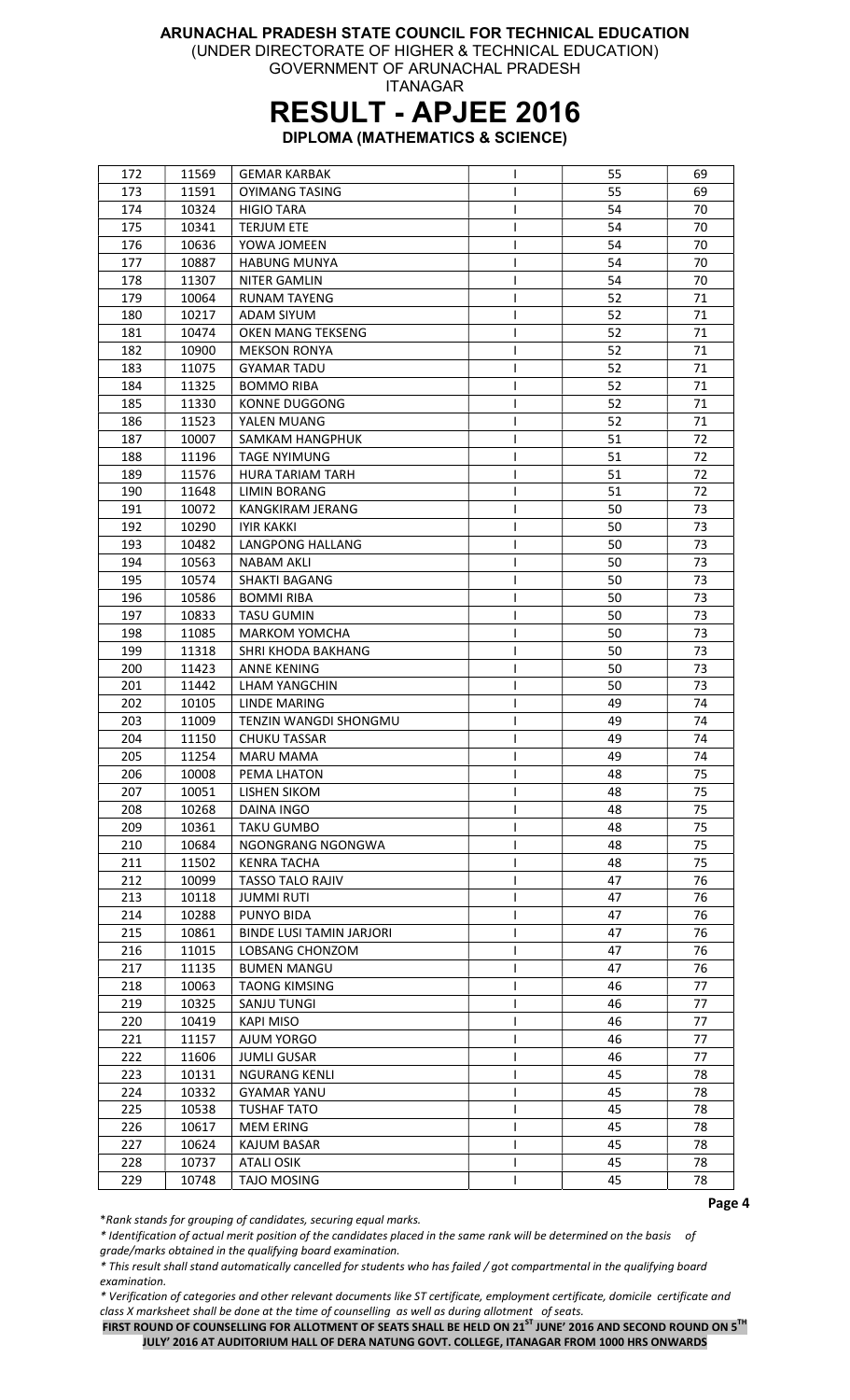(UNDER DIRECTORATE OF HIGHER & TECHNICAL EDUCATION)

GOVERNMENT OF ARUNACHAL PRADESH ITANAGAR

### RESULT - APJEE 2016

DIPLOMA (MATHEMATICS & SCIENCE)

| 230 | 10783 | <b>NABAM ACHUP</b>    | I  | 45 | 78 |
|-----|-------|-----------------------|----|----|----|
| 231 | 10799 | <b>DUSU TADO</b>      |    | 45 | 78 |
| 232 | 11138 | <b>TITI LAMNIO</b>    | T  | 45 | 78 |
| 233 | 11144 | <b>DOTER TASAR</b>    | I  | 45 | 78 |
| 234 | 11326 | <b>RICKY DUPAK</b>    | ı  | 45 | 78 |
| 235 | 11490 | <b>PURA KANIO</b>     | T  | 45 | 78 |
| 236 | 11508 | <b>TECHI ARUNG</b>    | L  | 45 | 78 |
| 237 | 10823 | <b>TAIN TALOM</b>     |    | 44 | 79 |
| 238 | 10872 | MITINAM MOYONG        | I  | 44 | 79 |
| 239 | 11167 | TAKAM TAKAR           |    | 44 | 79 |
| 240 | 11232 | <b>TABA ROZICK</b>    |    | 44 | 79 |
| 241 | 11454 | TSERING TASHI CHENNA  |    | 44 | 79 |
| 242 | 10836 | <b>TECHI NANIA</b>    | I  | 43 | 80 |
| 243 | 10958 | LIKHA TASSAM          | L  | 43 | 80 |
| 244 | 11461 | <b>GOKAR PODEY</b>    | I  | 43 | 80 |
| 245 | 11509 | <b>WAMUM SAKSA</b>    | T  | 43 | 80 |
| 246 | 10846 | <b>CHERA YAKAP</b>    | T  | 42 | 81 |
| 247 | 11092 | <b>NGILYANG TACHA</b> | ı  | 42 | 81 |
| 248 | 11094 | YANIA RAKHE           |    | 42 | 81 |
| 249 | 11101 | <b>CHERA MAMU</b>     | ı  | 42 | 81 |
| 250 | 11237 | LIKHA NASUM           | L  | 42 | 81 |
| 251 | 10078 | <b>KABANG TAYENG</b>  | L  | 41 | 82 |
| 252 |       | <b>KAGO OJIN</b>      | L  | 41 | 82 |
|     | 10276 |                       |    |    |    |
| 253 | 10543 | <b>MIDO PANYANG</b>   | T  | 41 | 82 |
| 254 | 10735 | <b>JOSEPH SINGHI</b>  |    | 41 | 82 |
| 255 | 10859 | PINKY GYADI           |    | 41 | 82 |
| 256 | 10994 | <b>HAGE B ANA</b>     |    | 41 | 82 |
| 257 | 11056 | <b>GOYIR BASAR</b>    |    | 41 | 82 |
| 258 | 11226 | RADHE REELA           | I. | 41 | 82 |
| 259 | 11456 | KHODA KAGO            | I  | 41 | 82 |
| 260 | 11562 | RIKNGAM GIBO          |    | 41 | 82 |
| 261 | 10028 | <b>MIREM TABING</b>   | L  | 40 | 83 |
| 262 | 10076 | NANI AMBO             | T  | 40 | 83 |
| 263 | 10230 | <b>BOMJIR RIBA</b>    | L  | 40 | 83 |
| 264 | 10355 | <b>SANGHA YAKAR</b>   | L  | 40 | 83 |
| 265 | 10376 | <b>JORAM TALLER</b>   | T  | 40 | 83 |
| 266 | 10540 | <b>DONI LEGO</b>      | I  | 40 | 83 |
| 267 | 10604 | NABAM PIPI            | L  | 40 | 83 |
| 268 | 10643 | <b>LIYI NYORAK</b>    | T  | 40 | 83 |
| 269 | 10704 | APUN DUGGONG          | L  | 40 | 83 |
| 270 | 10822 | <b>NATO KOMUT</b>     | T  | 40 | 83 |
| 271 | 10845 | PURA YAKANG           | L  | 40 | 83 |
| 272 | 10892 | <b>MUDANG ARI</b>     |    | 40 | 83 |
| 273 | 10982 | Hannah Modi           |    | 40 | 83 |
| 274 | 11122 | REMIKO DOYOM          |    | 40 | 83 |
| 275 | 11160 | ANGKU JAMOH           |    | 40 | 83 |
| 276 | 11176 | <b>DOMIN ETE</b>      | L  | 40 | 83 |
| 277 | 11236 | <b>KAANI DUPAK</b>    | I  | 40 | 83 |
| 278 | 11443 | <b>AKKEY RATAN</b>    | I  | 40 | 83 |
| 279 | 11541 | <b>TOBING TASUNG</b>  | L  | 40 | 83 |
| 280 | 11552 | PILL DODUM            | ı  | 40 | 83 |
| 281 | 11600 | NABAM KHERA           |    | 40 | 83 |
| 282 | 11654 | <b>DERNU NADA</b>     |    | 40 | 83 |
| 283 | 10059 | <b>KOJ MINU</b>       | L  | 39 | 84 |
| 284 | 10546 | <b>TAGE DENKY</b>     | I  | 39 | 84 |
| 285 | 10619 | <b>HENJAR BASAR</b>   | I  | 39 | 84 |
| 286 | 10728 | PHASSANG CHALING      | L  | 39 | 84 |
| 287 | 11110 | DIBANG RAJA KHONJUJU  | T  | 39 | 84 |

\*Rank stands for grouping of candidates, securing equal marks.

\* Identification of actual merit position of the candidates placed in the same rank will be determined on the basis of grade/marks obtained in the qualifying board examination.

\* This result shall stand automatically cancelled for students who has failed / got compartmental in the qualifying board examination.

\* Verification of categories and other relevant documents like ST certificate, employment certificate, domicile certificate and class X marksheet shall be done at the time of counselling as well as during allotment of seats.

FIRST ROUND OF COUNSELLING FOR ALLOTMENT OF SEATS SHALL BE HELD ON 21<sup>ST</sup> JUNE' 2016 AND SECOND ROUND ON 5<sup>TH</sup> JULY' 2016 AT AUDITORIUM HALL OF DERA NATUNG GOVT. COLLEGE, ITANAGAR FROM 1000 HRS ONWARDS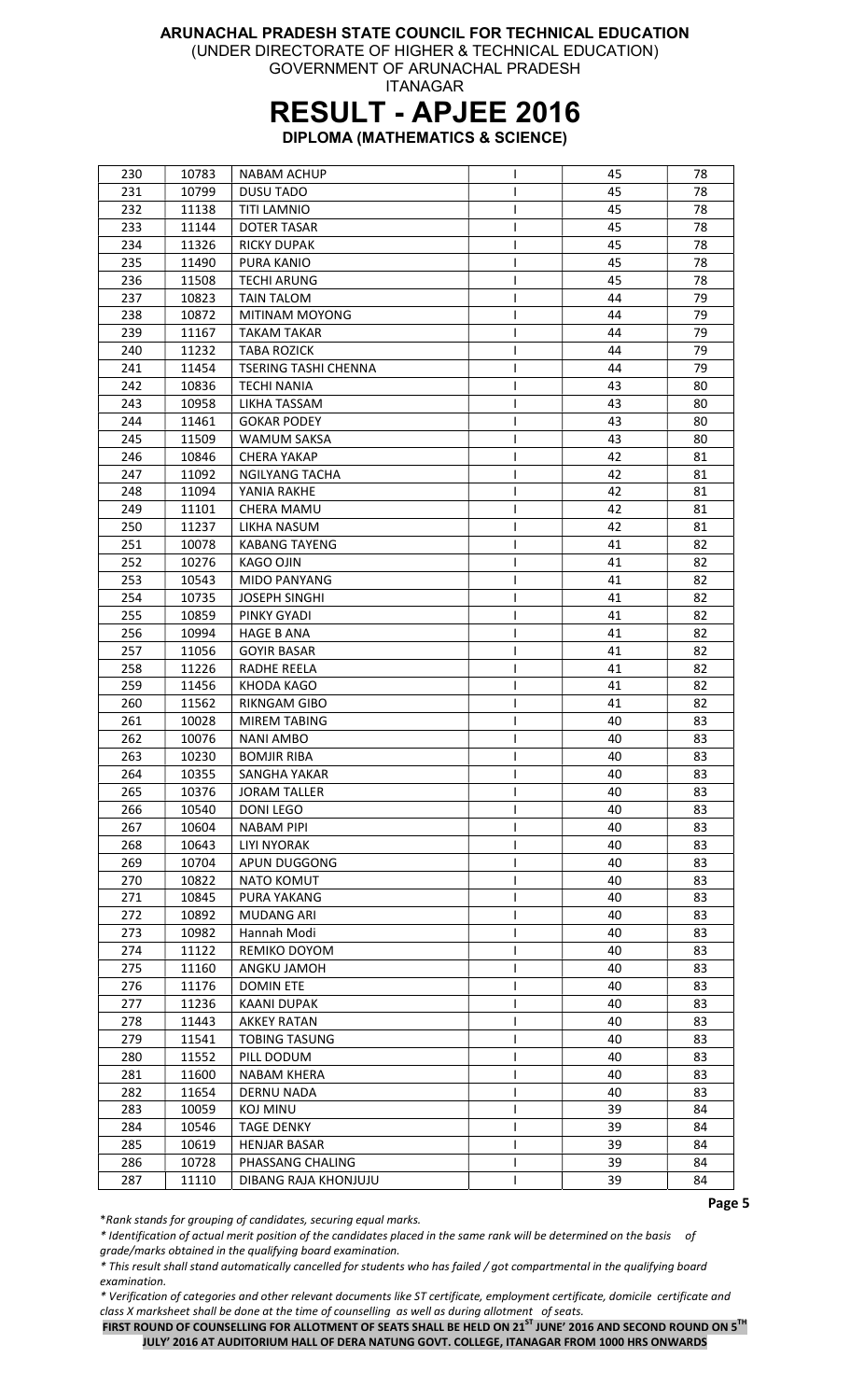(UNDER DIRECTORATE OF HIGHER & TECHNICAL EDUCATION) GOVERNMENT OF ARUNACHAL PRADESH

ITANAGAR

### RESULT - APJEE 2016

DIPLOMA (MATHEMATICS & SCIENCE)

| 288 | 11383 | LIKHA THOMAS          | I | 39 | 84 |
|-----|-------|-----------------------|---|----|----|
| 289 | 10005 | <b>TAGE LAMA</b>      |   | 38 | 85 |
| 290 | 10346 | <b>MILLO HAKHE</b>    |   | 38 | 85 |
| 291 | 10375 | <b>BULLO LAJI</b>     | L | 38 | 85 |
| 292 | 11096 | <b>SUMAN YEKAR</b>    | L | 38 | 85 |
| 293 | 11114 | RADHE HUTO            |   | 38 | 85 |
| 294 | 11179 | <b>KIPA NAGA</b>      |   | 38 | 85 |
| 295 | 11342 | <b>GOJIR TAIPODIA</b> |   | 38 | 85 |
| 296 | 10452 | LIKHA DOL             |   | 37 | 86 |
| 297 | 10471 | <b>GEYIN RATAN</b>    | I | 37 | 86 |
| 298 | 11146 | <b>DANI PALO</b>      | I | 37 | 86 |
| 299 | 11283 | YISUM BAGRA           | I | 37 | 86 |
|     | 11344 | <b>TOKO SOUN</b>      |   |    |    |
| 300 |       |                       | I | 37 | 86 |
| 301 | 11452 | <b>KENTON TALOH</b>   | L | 37 | 86 |
| 302 | 11549 | LOBSANG LHAMU         |   | 37 | 86 |
| 303 | 10278 | <b>MEME NATUNG</b>    |   | 36 | 87 |
| 304 | 10323 | <b>KATAN NERI</b>     |   | 36 | 87 |
| 305 | 10378 | <b>HABUNG MAMUNG</b>  |   | 36 | 87 |
| 306 | 10467 | <b>KURU ONYA</b>      | ı | 36 | 87 |
| 307 | 10903 | <b>GEKEN GONGO</b>    | L | 36 | 87 |
| 308 | 11006 | <b>ANILA PANYANG</b>  | I | 36 | 87 |
| 309 | 11115 | <b>TAGE OPPO</b>      | I | 36 | 87 |
| 310 | 11198 | <b>TAKI RILO</b>      |   | 36 | 87 |
| 311 | 11493 | PASANG TSERING        |   | 36 | 87 |
| 312 | 11558 | SATAM DONYI           |   | 36 | 87 |
| 313 | 11604 | LIKHA YALAM           |   | 36 | 87 |
| 314 | 11658 | NARANG YAM            |   | 36 | 87 |
| 315 | 10412 | <b>AMUME MIMI</b>     | I | 35 | 88 |
| 316 | 10497 | YILYNN RAKSAP         | L | 35 | 88 |
| 317 | 10503 | <b>TAGE PUNU</b>      |   | 35 | 88 |
| 318 | 10588 | <b>TUSHAN KRONG</b>   | I | 35 | 88 |
| 319 | 10598 | <b>ANI PANYI</b>      |   | 35 | 88 |
| 320 | 10641 | YOMJUM NYORAK         |   | 35 | 88 |
| 321 | 10683 | <b>GEBA RIBA</b>      |   | 35 | 88 |
| 322 | 10769 | TOKO TAKA             | L | 35 | 88 |
| 323 | 11013 | PETER NYOKIR          |   | 35 | 88 |
| 324 | 11087 | <b>GATH DONG</b>      | ı | 35 | 88 |
| 325 | 11244 | <b>BAMANG BHAI</b>    | L | 35 | 88 |
| 326 | 11250 | LINDUM TANI           | L | 35 | 88 |
| 327 | 11275 | <b>GAMMAN RIE</b>     | I | 35 | 88 |
| 328 | 11277 | LIKHA LOKA            |   | 35 | 88 |
| 329 | 11332 | <b>MINAM MUANG</b>    |   | 35 | 88 |
| 330 | 11346 | <b>TAGE NOOMPHY</b>   |   | 35 | 88 |
|     |       |                       |   |    |    |
| 331 | 11350 | MISS OYI BULO         |   | 35 | 88 |
| 332 | 11478 | <b>MELI TECHI</b>     |   | 35 | 88 |
| 333 | 11485 | <b>TALOKO NYIGANG</b> | I | 35 | 88 |
| 334 | 11524 | <b>TAME TAKUM</b>     |   | 35 | 88 |
| 335 | 11595 | TAJEN HANE            |   | 35 | 88 |
| 336 | 11603 | KUMARI SONAM          |   | 35 | 88 |
| 337 | 10097 | NILLY LIKHA PAUL      |   | 34 | 89 |
| 338 | 10170 | LIYUM ADO             |   | 34 | 89 |
| 339 | 10615 | <b>BICHEM TOWANG</b>  |   | 34 | 89 |
| 340 | 10848 | <b>BOYIN LIBANG</b>   | ı | 34 | 89 |
| 341 | 10947 | LISHI BORANG          | L | 34 | 89 |
| 342 | 10033 | LIKHA TOPU            | I | 33 | 90 |
| 343 | 10705 | NIMA DORJEE ONGE      | I | 33 | 90 |
| 344 | 10716 | <b>CHERA KETAN</b>    | I | 33 | 90 |
| 345 | 10828 | <b>NEYI MODI</b>      |   | 33 | 90 |

\*Rank stands for grouping of candidates, securing equal marks.

\* Identification of actual merit position of the candidates placed in the same rank will be determined on the basis of grade/marks obtained in the qualifying board examination.

\* This result shall stand automatically cancelled for students who has failed / got compartmental in the qualifying board examination.

\* Verification of categories and other relevant documents like ST certificate, employment certificate, domicile certificate and class X marksheet shall be done at the time of counselling as well as during allotment of seats.

FIRST ROUND OF COUNSELLING FOR ALLOTMENT OF SEATS SHALL BE HELD ON 21<sup>ST</sup> JUNE' 2016 AND SECOND ROUND ON 5<sup>TH</sup> JULY' 2016 AT AUDITORIUM HALL OF DERA NATUNG GOVT. COLLEGE, ITANAGAR FROM 1000 HRS ONWARDS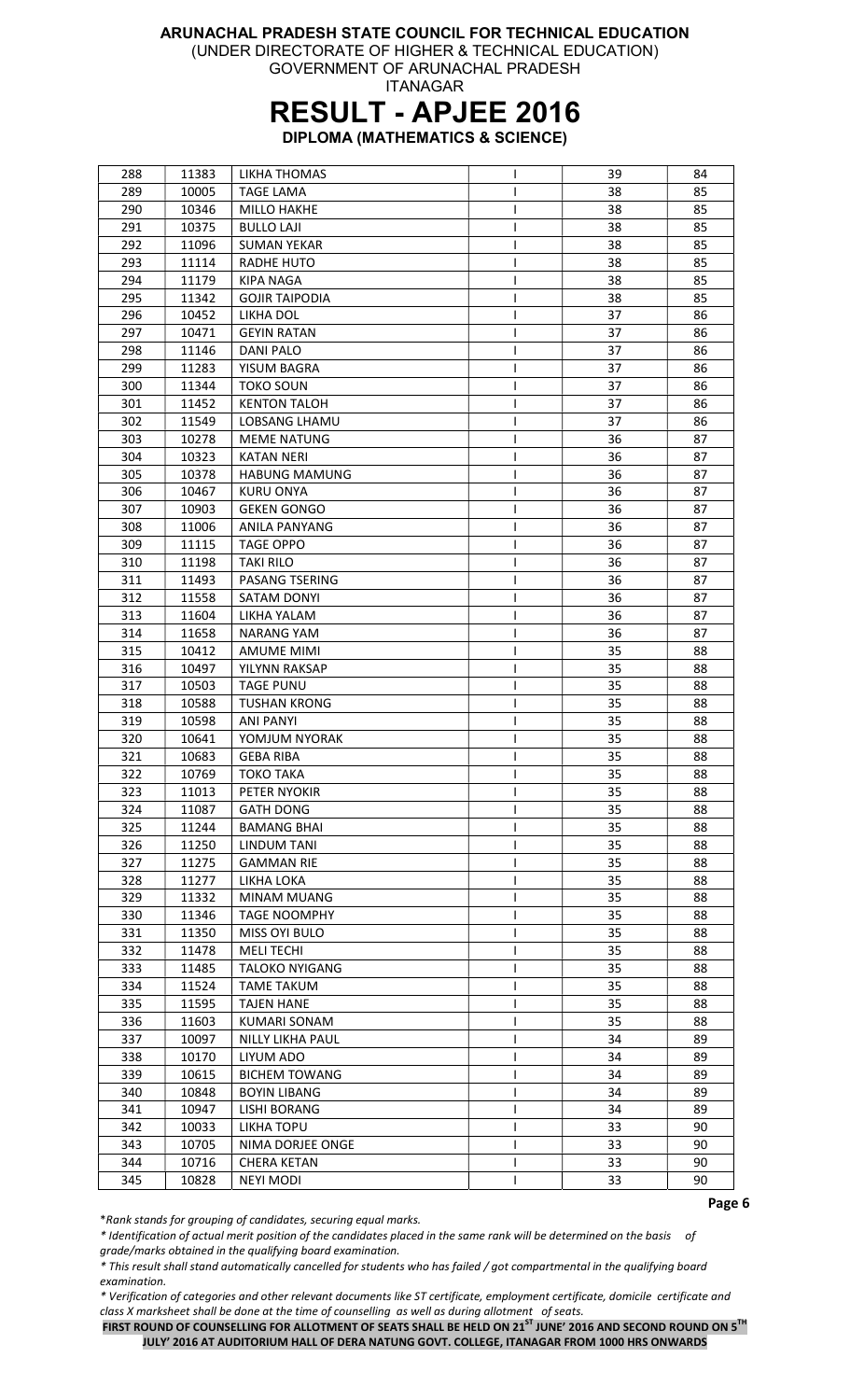(UNDER DIRECTORATE OF HIGHER & TECHNICAL EDUCATION)

GOVERNMENT OF ARUNACHAL PRADESH ITANAGAR

## RESULT - APJEE 2016

DIPLOMA (MATHEMATICS & SCIENCE)

| 346 | 10886 | <b>TOKO TEMI</b>        | ı | 33 | 90 |
|-----|-------|-------------------------|---|----|----|
| 347 | 10930 | MICHI KHODA             |   | 33 | 90 |
| 348 | 11068 | <b>GOLLO TALUNG</b>     | ı | 33 | 90 |
| 349 | 11224 | <b>KURU TALYANG</b>     | L | 33 | 90 |
| 350 | 11229 | <b>MICHI NABIN</b>      |   | 33 | 90 |
| 351 | 10337 | NINONG LANGKAM          |   | 32 | 91 |
| 352 | 10430 | <b>ANUSI CHIKRO</b>     |   | 32 | 91 |
| 353 | 10601 | <b>DUYI ETE</b>         |   | 32 | 91 |
| 354 | 10832 | LINGOM DEBOM            |   | 32 | 91 |
| 355 | 10997 | PHASSANG APO            | I | 32 | 91 |
| 356 | 10998 | <b>MITI GOI</b>         | I | 32 | 91 |
| 357 | 11103 | TABA DIMUM              | L | 32 | 91 |
| 358 | 11186 | <b>KAMIN TAKI</b>       | ı | 32 | 91 |
| 359 | 11310 | PURA UTUNG              | I | 32 | 91 |
| 360 | 11434 | <b>JEEVAN NATUNG</b>    |   | 32 | 91 |
| 361 | 10079 | <b>TADAR DOPUM</b>      |   | 31 | 92 |
| 362 | 10240 | <b>CHANGRANG YANGFO</b> |   | 31 | 92 |
| 363 |       | <b>ANNA PERTIN</b>      |   |    | 92 |
|     | 10338 |                         |   | 31 |    |
| 364 | 10388 | TAKIO AKUM TARH         |   | 31 | 92 |
| 365 | 10770 | <b>ANGUN BOKO</b>       |   | 31 | 92 |
| 366 | 10984 | <b>TAGE SANGO</b>       | L | 31 | 92 |
| 367 | 11213 | <b>ATER YABU</b>        |   | 31 | 92 |
| 368 | 11337 | AJAO PEO                | L | 31 | 92 |
| 369 | 10146 | <b>TOK SUNIL</b>        | ı | 30 | 93 |
| 370 | 10300 | <b>RIJUM TALI</b>       |   | 30 | 93 |
| 371 | 10321 | <b>KANGKIMANG PABIN</b> |   | 30 | 93 |
| 372 | 10374 | YAMEM NYISING           | L | 30 | 93 |
| 373 | 10427 | YOMBOM KAMDAK           | ı | 30 | 93 |
| 374 | 10453 | TAW LILA STELLA         |   | 30 | 93 |
| 375 | 10488 | <b>TAKAM MUNI</b>       | I | 30 | 93 |
| 376 | 10525 | <b>HABUNG TALLO</b>     | I | 30 | 93 |
| 377 | 10531 | <b>KARLI BAM</b>        | ı | 30 | 93 |
| 378 | 10536 | <b>FEM NATUNG</b>       |   | 30 | 93 |
| 379 | 10584 | LOBSANG CHOTTON         |   | 30 | 93 |
| 380 | 10700 | <b>KENPU ANGU</b>       |   | 30 | 93 |
| 381 | 10724 | <b>BIRI TATH</b>        |   | 30 | 93 |
| 382 | 10809 | <b>TAUNG TALOH</b>      |   | 30 | 93 |
| 383 | 10820 | <b>TANA AGU TARA</b>    | L | 30 | 93 |
| 384 | 10896 | <b>BULLO ADA</b>        |   | 30 | 93 |
| 385 | 10907 | <b>NABAM LAKI</b>       | L | 30 | 93 |
| 386 | 10985 | <b>NINU SIYUM</b>       | ı | 30 | 93 |
| 387 | 11012 | <b>TORJUM TABA</b>      |   | 30 | 93 |
| 388 | 11268 | <b>TAREM MIBANG</b>     |   | 30 | 93 |
| 389 | 11294 | YUNYA NGOMLE            |   | 30 | 93 |
| 390 | 11381 | <b>TOKO BEN</b>         |   | 30 | 93 |
| 391 | 11410 | <b>NEELAM TUBIN</b>     | ı | 30 | 93 |
|     |       | <b>CHERA CHUNKU</b>     |   | 30 | 93 |
| 392 | 11415 |                         | L |    |    |
| 393 | 11534 | <b>IJUM RIBA</b>        |   | 30 | 93 |
| 394 | 11585 | <b>YURA TAPI</b>        |   | 30 | 93 |
| 395 | 10070 | <b>HAGE SUMPA</b>       |   | 29 | 94 |
| 396 | 10312 | <b>TECHI YANA</b>       |   | 29 | 94 |
| 397 | 10547 | TECHI KAGAM             |   | 29 | 94 |
| 398 | 11163 | YON TAMUT               |   | 29 | 94 |
| 399 | 11284 | <b>NEELAM TEJI</b>      |   | 29 | 94 |
| 400 | 10313 | <b>NYAI SIRAM</b>       | L | 28 | 95 |
| 401 | 10535 | <b>CHELU TAYENG</b>     | L | 28 | 95 |
| 402 | 10545 | <b>TARH TATTE</b>       | L | 28 | 95 |
| 403 | 10814 | <b>GIWINGLU TOWANG</b>  | ı | 28 | 95 |

\*Rank stands for grouping of candidates, securing equal marks.

\* Identification of actual merit position of the candidates placed in the same rank will be determined on the basis of grade/marks obtained in the qualifying board examination.

\* This result shall stand automatically cancelled for students who has failed / got compartmental in the qualifying board examination.

\* Verification of categories and other relevant documents like ST certificate, employment certificate, domicile certificate and class X marksheet shall be done at the time of counselling as well as during allotment of seats.

FIRST ROUND OF COUNSELLING FOR ALLOTMENT OF SEATS SHALL BE HELD ON 21<sup>ST</sup> JUNE' 2016 AND SECOND ROUND ON 5<sup>TH</sup> JULY' 2016 AT AUDITORIUM HALL OF DERA NATUNG GOVT. COLLEGE, ITANAGAR FROM 1000 HRS ONWARDS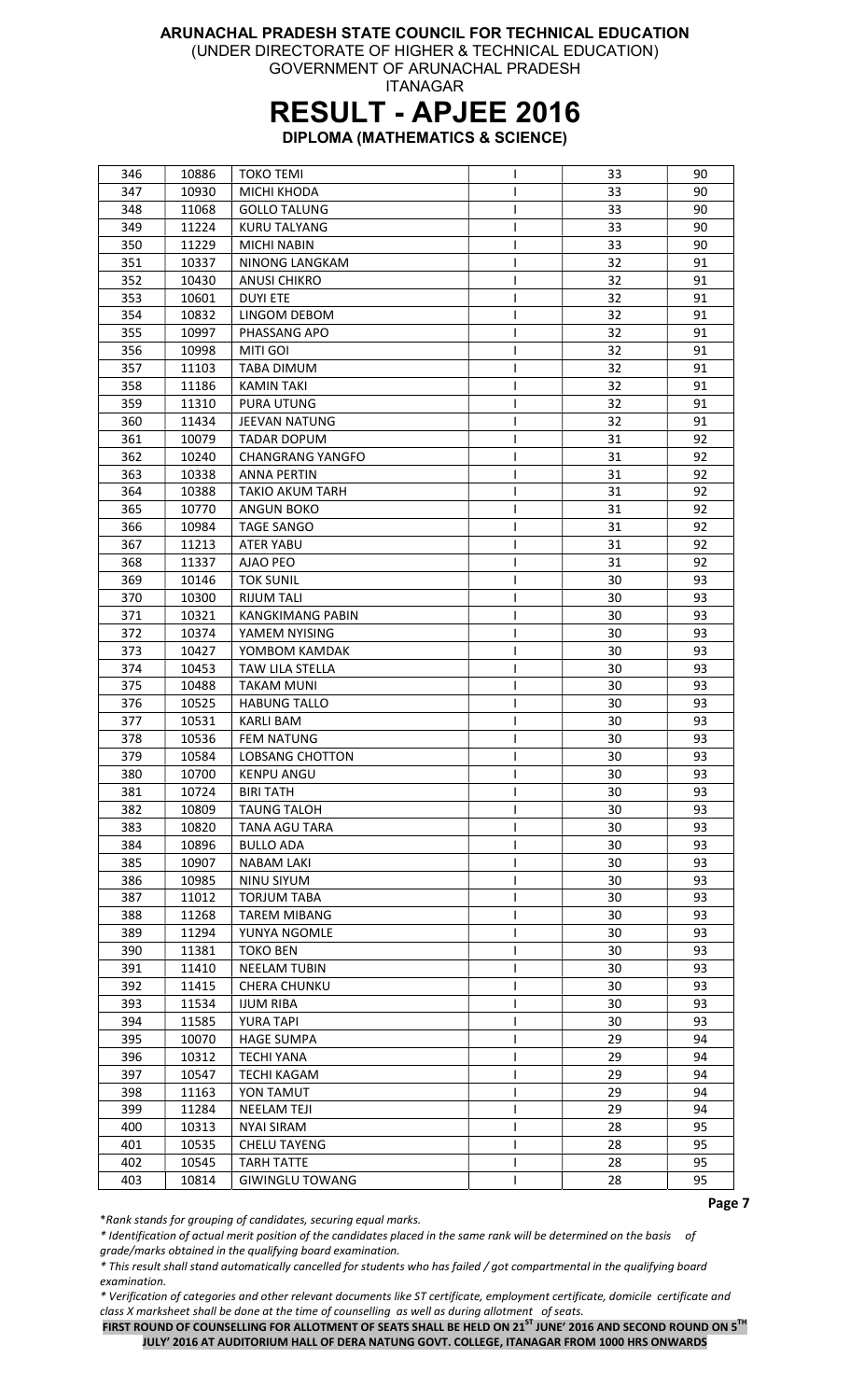(UNDER DIRECTORATE OF HIGHER & TECHNICAL EDUCATION) GOVERNMENT OF ARUNACHAL PRADESH

ITANAGAR

### RESULT - APJEE 2016

DIPLOMA (MATHEMATICS & SCIENCE)

| 404 | 11309 | <b>NIDO TAMAR</b>     | T | 28 | 95 |
|-----|-------|-----------------------|---|----|----|
| 405 | 10082 | <b>SOI RAGYOR</b>     |   | 27 | 96 |
| 406 | 10098 | <b>SUGE MARA</b>      | ı | 27 | 96 |
| 407 | 10153 | <b>TAKHE OBING</b>    | I | 27 | 96 |
| 408 | 10254 | PAKTO YOMGAM          |   | 27 | 96 |
| 409 | 10275 | <b>HAJ SUNYA</b>      |   | 27 | 96 |
| 410 | 10316 | <b>TAM TAHU</b>       |   | 27 | 96 |
| 411 | 10366 | <b>SANGHA RADHE</b>   |   | 27 | 96 |
| 412 | 10710 | <b>NGAMNON GANGSA</b> |   | 27 | 96 |
| 413 | 10719 | <b>NABAM YAKA</b>     | ı | 27 | 96 |
| 414 | 11005 | <b>KENSON ANGO</b>    | I | 27 | 96 |
| 415 | 11172 | <b>TAGION BAGANG</b>  | I | 27 | 96 |
|     |       |                       |   |    |    |
| 416 | 11353 | <b>TAKU DODING</b>    |   | 27 | 96 |
| 417 | 11369 | <b>MINJUM TASAR</b>   | L | 27 | 96 |
| 418 | 11525 | <b>TOKO HAI</b>       |   | 27 | 96 |
| 419 | 11565 | DOLMA PALMO PANOR     |   | 27 | 96 |
| 420 | 11635 | <b>TUPU KAMCHAM</b>   |   | 27 | 96 |
| 421 | 10117 | <b>TANONG TAMUK</b>   |   | 26 | 97 |
| 422 | 10135 | <b>CHIDE JILEN</b>    | ı | 26 | 97 |
| 423 | 10262 | <b>TAMI TATA</b>      | I | 26 | 97 |
| 424 | 10296 | <b>MOJI RIRAM</b>     | I | 26 | 97 |
| 425 | 10405 | <b>BABOM KAMUM</b>    | I | 26 | 97 |
| 426 | 10502 | ARJUN CAMDER TOK      |   | 26 | 97 |
| 427 | 10539 | KIME ROSE             |   | 26 | 97 |
| 428 | 10592 | <b>TABA PIJU</b>      |   | 26 | 97 |
| 429 | 10606 | LIGOM MUGLI           |   | 26 | 97 |
| 430 | 10920 | <b>TAMENG TATAN</b>   |   | 26 | 97 |
| 431 | 10957 | <b>KALUNG KAPA</b>    | ı | 26 | 97 |
| 432 | 11004 | KAGO TAMYO            | L | 26 | 97 |
| 433 | 11314 | DUYU MUDO             |   | 26 | 97 |
| 434 | 11513 | MISS CHRISTINA NOPI   |   | 26 | 97 |
| 435 | 11530 | PATO MARA             |   | 26 | 97 |
| 436 | 11580 | <b>BOMLI ANGU</b>     |   | 26 | 97 |
| 437 | 10022 | PEMA DROMA            |   | 25 | 98 |
| 438 | 10083 | JEEKING JEEGAR HANKAR | L | 25 | 98 |
| 439 | 10108 | <b>NUI GADI</b>       |   | 25 | 98 |
| 440 | 10182 | <b>TELI DOMINIC</b>   | ı | 25 | 98 |
| 441 | 10184 | <b>NABAM NENNE</b>    | L | 25 | 98 |
| 442 | 10191 | <b>PAKGE KADU</b>     | L | 25 | 98 |
| 443 | 10223 | <b>NABAM TAGI</b>     | I | 25 | 98 |
| 444 | 10360 | ANNU TAGA             | ı | 25 | 98 |
| 445 | 10370 | NABAM YADHAR          |   | 25 | 98 |
|     |       |                       |   |    |    |
| 446 | 10498 | <b>KALUNG JARBO</b>   |   | 25 | 98 |
| 447 | 10594 | <b>PADI AKU</b>       |   | 25 | 98 |
| 448 | 10613 | <b>DOBO PAKDUK</b>    |   | 25 | 98 |
| 449 | 10621 | <b>JUMKIN ROMIN</b>   | L | 25 | 98 |
| 450 | 10650 | <b>HERI SONAM</b>     |   | 25 | 98 |
| 451 | 10680 | NYANU DIGBAK          |   | 25 | 98 |
| 452 | 10736 | JANU PANGGENG         |   | 25 | 98 |
| 453 | 10789 | <b>MARDO TAIPODIA</b> |   | 25 | 98 |
| 454 | 10821 | <b>GEYIR ORI</b>      |   | 25 | 98 |
| 455 | 10860 | <b>TASH EBIYA</b>     | I | 25 | 98 |
| 456 | 10894 | <b>TONIYANG DEGU</b>  |   | 25 | 98 |
| 457 | 10923 | GYAMAR RAMGIA         | L | 25 | 98 |
| 458 | 10967 | SUNIL AGLASOW         |   | 25 | 98 |
| 459 | 10987 | RAHUL HAJI            | L | 25 | 98 |
| 460 | 11031 | <b>TADMIN PERME</b>   | I | 25 | 98 |
| 461 | 11063 | <b>BOBBY TAIPODIA</b> |   | 25 | 98 |

\*Rank stands for grouping of candidates, securing equal marks.

\* Identification of actual merit position of the candidates placed in the same rank will be determined on the basis of grade/marks obtained in the qualifying board examination.

\* This result shall stand automatically cancelled for students who has failed / got compartmental in the qualifying board examination.

\* Verification of categories and other relevant documents like ST certificate, employment certificate, domicile certificate and class X marksheet shall be done at the time of counselling as well as during allotment of seats.

FIRST ROUND OF COUNSELLING FOR ALLOTMENT OF SEATS SHALL BE HELD ON 21<sup>ST</sup> JUNE' 2016 AND SECOND ROUND ON 5<sup>TH</sup> JULY' 2016 AT AUDITORIUM HALL OF DERA NATUNG GOVT. COLLEGE, ITANAGAR FROM 1000 HRS ONWARDS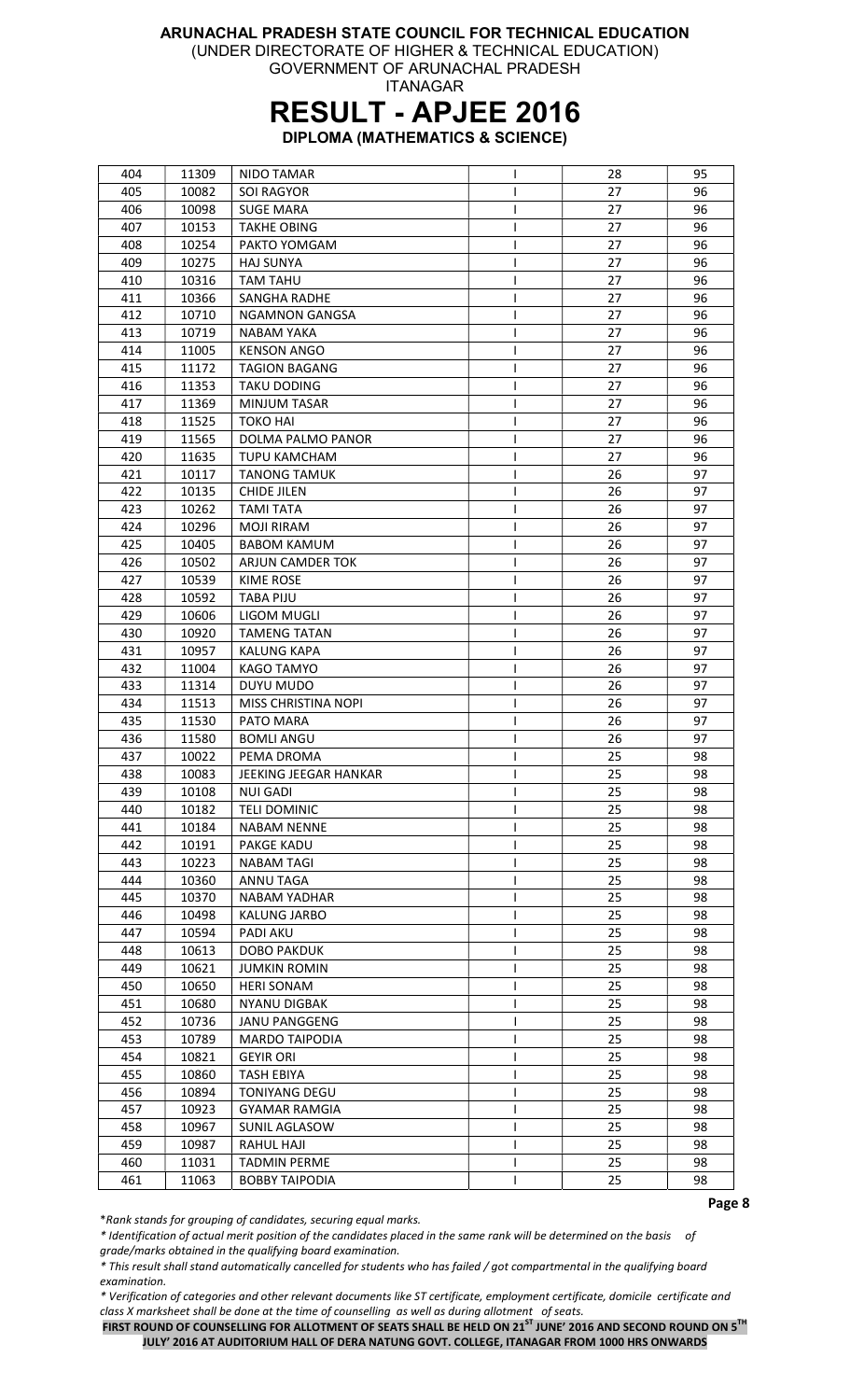(UNDER DIRECTORATE OF HIGHER & TECHNICAL EDUCATION)

GOVERNMENT OF ARUNACHAL PRADESH ITANAGAR

## RESULT - APJEE 2016

DIPLOMA (MATHEMATICS & SCIENCE)

| 462 | 11088 | KANGKIRAM MONGKU         | I | 25 | 98  |
|-----|-------|--------------------------|---|----|-----|
| 463 | 11156 | <b>MUNNA DON</b>         |   | 25 | 98  |
| 464 | 11248 | TECHI ANAND TARA         |   | 25 | 98  |
| 465 | 11256 | KADUM MIDUM RIPUK        |   | 25 | 98  |
| 466 | 11302 | <b>RITOM TAJI</b>        | L | 25 | 98  |
| 467 | 11430 | ANAM FLAGO               |   | 25 | 98  |
| 468 | 11446 | <b>TANU MARDE</b>        |   | 25 | 98  |
| 469 | 11498 | <b>TADAR ANOKI</b>       |   | 25 | 98  |
| 470 | 11543 | <b>KALI TAIPODIA</b>     |   | 25 | 98  |
| 471 | 11588 | <b>HANO TUBING</b>       | L | 25 | 98  |
| 472 | 10047 | <b>NABAM YANI</b>        | ı | 24 | 99  |
| 473 | 10056 | <b>TAO TAMA</b>          | I | 24 | 99  |
| 474 | 10144 | <b>BAI NYODU</b>         | ı | 24 | 99  |
|     |       |                          |   |    |     |
| 475 | 10468 | <b>NGILYANG ANJU</b>     | I | 24 | 99  |
| 476 | 10754 | <b>EYIR BAM</b>          |   | 24 | 99  |
| 477 | 10929 | DAMMO ADA                |   | 24 | 99  |
| 478 | 11083 | <b>KESANG TSOMU</b>      |   | 24 | 99  |
| 479 | 11297 | MIIDO TAYENG             | ı | 24 | 99  |
| 480 | 11453 | <b>NGILYANG TOPO</b>     | ı | 24 | 99  |
| 481 | 11625 | <b>REI SAKTAR</b>        | ı | 24 | 99  |
| 482 | 10143 | <b>OYIMANG PADUNG</b>    | I | 23 | 100 |
| 483 | 10152 | <b>TAKAM TAJA</b>        |   | 23 | 100 |
| 484 | 10175 | PISUM NGODIR             |   | 23 | 100 |
| 485 | 10317 | <b>DUGI RINI</b>         |   | 23 | 100 |
| 486 | 10406 | <b>JAYPU TAJI</b>        |   | 23 | 100 |
| 487 | 10499 | <b>BETHEL MODI</b>       |   | 23 | 100 |
| 488 | 10507 | CHOW SOHANTO LONGKAN     |   | 23 | 100 |
| 489 | 10562 | <b>TAJUM BAKI</b>        | ı | 23 | 100 |
| 490 | 10628 | OYIMANG TALOM            | L | 23 | 100 |
| 491 | 10639 | <b>TOKO TASSER</b>       |   | 23 | 100 |
| 492 | 11035 | <b>TAPIAM TAPAK</b>      |   | 23 | 100 |
| 493 | 11322 | <b>MIBOM BORANG</b>      |   | 23 | 100 |
| 494 | 11395 | <b>MARY DIGING</b>       |   | 23 | 100 |
| 495 | 11644 | <b>BONNOM YAO</b>        |   | 23 | 100 |
| 496 | 10031 | <b>RUBU NIKANG</b>       | L | 22 | 101 |
| 497 | 10038 | <b>KALEN DARANG</b>      |   | 22 | 101 |
| 498 | 10168 | <b>MIMAR NYODU</b>       | ı | 22 | 101 |
| 499 | 10371 | <b>KAMPUNG SONAM</b>     | L | 22 | 101 |
| 500 | 10415 | OMEM ROMIN               | L | 22 | 101 |
| 501 | 10514 | KIWANG NGOAPO            | I | 22 | 101 |
| 502 | 10520 | <b>GEMIN PANYANG</b>     | ı | 22 | 101 |
| 503 | 10575 | <b>JENEEKA DIRU</b>      |   | 22 | 101 |
| 504 | 10690 | <b>TOKO OBEN</b>         |   | 22 | 101 |
| 505 | 10800 | LIKHA CHERIE             |   | 22 | 101 |
| 506 | 10961 | PUNYO SUMPI              |   | 22 | 101 |
|     |       |                          |   |    |     |
| 507 | 11190 | <b>TUNANG KOMUT</b>      | I | 22 | 101 |
| 508 | 10060 | <b>TENZIN TSOMU</b>      |   | 21 | 102 |
| 509 | 10392 | <b>HAMI TAGA</b>         |   | 21 | 102 |
| 510 | 10435 | <b>TATUNG TAJAR</b>      |   | 21 | 102 |
| 511 | 10441 | CHUKHU YEDI              |   | 21 | 102 |
| 512 | 10551 | <b>SEN MIYU</b>          |   | 21 | 102 |
| 513 | 10747 | <b>NANI KIME</b>         |   | 21 | 102 |
| 514 | 10756 | <b>NANGKI BOMONG</b>     | ı | 21 | 102 |
| 515 | 10798 | YANI BAGE                | L | 21 | 102 |
| 516 | 10854 | <b>TALING CAMDER TOK</b> | I | 21 | 102 |
| 517 | 10876 | DICKJAMSO TAWSIK         | L | 21 | 102 |
| 518 | 10913 | KALUNG UMPI              | L | 21 | 102 |
| 519 | 11008 | <b>JOPI BASAR</b>        |   | 21 | 102 |

\*Rank stands for grouping of candidates, securing equal marks.

\* Identification of actual merit position of the candidates placed in the same rank will be determined on the basis of grade/marks obtained in the qualifying board examination.

\* This result shall stand automatically cancelled for students who has failed / got compartmental in the qualifying board examination.

\* Verification of categories and other relevant documents like ST certificate, employment certificate, domicile certificate and class X marksheet shall be done at the time of counselling as well as during allotment of seats.

FIRST ROUND OF COUNSELLING FOR ALLOTMENT OF SEATS SHALL BE HELD ON 21<sup>ST</sup> JUNE' 2016 AND SECOND ROUND ON 5<sup>TH</sup> JULY' 2016 AT AUDITORIUM HALL OF DERA NATUNG GOVT. COLLEGE, ITANAGAR FROM 1000 HRS ONWARDS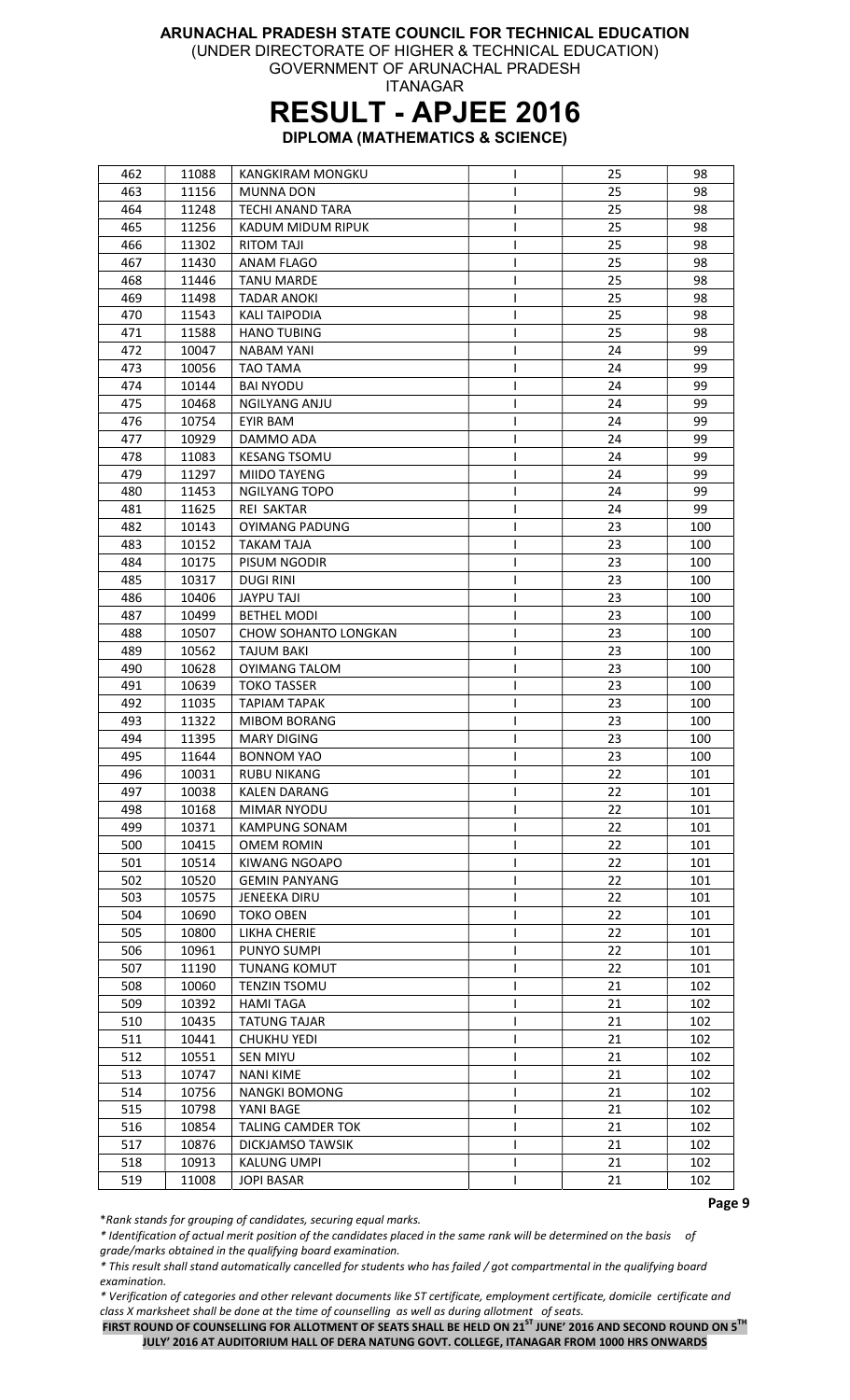(UNDER DIRECTORATE OF HIGHER & TECHNICAL EDUCATION) GOVERNMENT OF ARUNACHAL PRADESH

ITANAGAR

### RESULT - APJEE 2016

DIPLOMA (MATHEMATICS & SCIENCE)

| 520 | 11130 | <b>OYIN SIRAM</b>       | I | 21 | 102 |
|-----|-------|-------------------------|---|----|-----|
| 521 | 11292 | INDIRA TAMUK            |   | 21 | 102 |
| 522 | 11316 | <b>ODI LIPIR</b>        | ı | 21 | 102 |
| 523 | 11355 | <b>ROKPO MARBOM</b>     | L | 21 | 102 |
| 524 | 11416 | <b>NABAM YANU</b>       |   | 21 | 102 |
| 525 | 11438 | <b>TANI GAO</b>         |   | 21 | 102 |
| 526 | 11472 | <b>ASENG MODI</b>       |   | 21 | 102 |
| 527 | 11479 | <b>NARMITASING</b>      |   | 21 | 102 |
| 528 | 11567 | <b>ORIK TAPOH</b>       |   | 21 | 102 |
| 529 | 11623 | RIMMI BAGRA             |   | 21 | 102 |
| 530 | 10014 | <b>NUTU TEKHIL</b>      | I | 20 | 103 |
| 531 | 10054 | <b>TECHI PAKO</b>       | L | 20 | 103 |
| 532 | 10057 | <b>TAKHE KANYA</b>      | I | 20 | 103 |
| 533 | 10087 | LIKHA TOKI              | I | 20 | 103 |
| 534 | 10123 | <b>TAI NATUNG</b>       | I | 20 | 103 |
|     |       |                         |   |    |     |
| 535 | 10138 | <b>JOMO JANU</b>        |   | 20 | 103 |
| 536 | 10203 | <b>TAKAM AKAM</b>       |   | 20 | 103 |
| 537 | 10228 | <b>DENU POTOM</b>       |   | 20 | 103 |
| 538 | 10272 | DAGE INGO               |   | 20 | 103 |
| 539 | 10285 | LISHI TESHI             |   | 20 | 103 |
| 540 | 10318 | <b>NGANI RONYA</b>      | L | 20 | 103 |
| 541 | 10339 | <b>JUMPI ETE</b>        |   | 20 | 103 |
| 542 | 10379 | <b>KARNYA ANGO</b>      | I | 20 | 103 |
| 543 | 10422 | <b>NANCY PERME</b>      |   | 20 | 103 |
| 544 | 10446 | <b>KARI ANGU</b>        |   | 20 | 103 |
| 545 | 10472 | <b>KENGAM RIBA</b>      |   | 20 | 103 |
| 546 | 10486 | MUM MIBANG              | L | 20 | 103 |
| 547 | 10552 | <b>NABAM TASANG</b>     | L | 20 | 103 |
| 548 | 10612 | <b>TADO MURTEM</b>      |   | 20 | 103 |
| 549 | 10714 | YUKAR JAIPU             | I | 20 | 103 |
| 550 | 10726 | <b>KABANG TAKI</b>      | I | 20 | 103 |
| 551 | 10738 | AKOM MADUK BAJA         |   | 20 | 103 |
| 552 | 10742 | <b>RAKSHAP ETE</b>      |   | 20 | 103 |
| 553 | 10838 | <b>NABAM NIKAM</b>      |   | 20 | 103 |
| 554 | 10847 | <b>KALUNG MUNYA</b>     |   | 20 | 103 |
| 555 | 10893 | <b>KOMKEN BASAR</b>     |   | 20 | 103 |
| 556 | 10902 | <b>RADE RALLEN</b>      |   | 20 | 103 |
| 557 | 10904 | <b>TADUNG MANGFI</b>    | I | 20 | 103 |
| 558 | 10919 | <b>TELI NADA</b>        |   | 20 | 103 |
| 559 | 10993 | <b>TUMI TABING</b>      | L | 20 | 103 |
| 560 | 11022 | PUNYO TADA              | ı | 20 | 103 |
| 561 | 11024 | <b>TAKUR TECHI TARA</b> |   | 20 | 103 |
| 562 | 11044 | <b>TOBU SIKOM</b>       |   | 20 | 103 |
| 563 | 11066 | <b>RALBOM MEGU</b>      |   | 20 | 103 |
|     |       |                         |   |    |     |
| 564 | 11069 | <b>HAIKUMI YANGFO</b>   | ı | 20 | 103 |
| 565 | 11193 | <b>HICHA LAMMATY</b>    |   | 20 | 103 |
| 566 | 11212 | <b>TEYU DUBI</b>        | I | 20 | 103 |
| 567 | 11215 | <b>TUMNGAM RIBA</b>     | I | 20 | 103 |
| 568 | 11327 | NIYA TECHI              |   | 20 | 103 |
| 569 | 11349 | <b>KOSAR LOMDAK</b>     |   | 20 | 103 |
| 570 | 11359 | SONAM WANGMU            |   | 20 | 103 |
| 571 | 11382 | TAI KAMDA               |   | 20 | 103 |
| 572 | 11384 | ANUNG KENING            |   | 20 | 103 |
| 573 | 11427 | LEE NYODU               |   | 20 | 103 |
| 574 | 11447 | <b>BAMANG ABUNIKUM</b>  | I | 20 | 103 |
| 575 | 11462 | <b>NINI TAMUT</b>       | I | 20 | 103 |
| 576 | 11499 | TUNGAM ANIYA            | L | 20 | 103 |
| 577 | 11560 | PURA RIMING             | L | 20 | 103 |

\*Rank stands for grouping of candidates, securing equal marks.

\* Identification of actual merit position of the candidates placed in the same rank will be determined on the basis of grade/marks obtained in the qualifying board examination.

\* This result shall stand automatically cancelled for students who has failed / got compartmental in the qualifying board examination.

\* Verification of categories and other relevant documents like ST certificate, employment certificate, domicile certificate and class X marksheet shall be done at the time of counselling as well as during allotment of seats.

FIRST ROUND OF COUNSELLING FOR ALLOTMENT OF SEATS SHALL BE HELD ON 21<sup>ST</sup> JUNE' 2016 AND SECOND ROUND ON 5<sup>TH</sup> JULY' 2016 AT AUDITORIUM HALL OF DERA NATUNG GOVT. COLLEGE, ITANAGAR FROM 1000 HRS ONWARDS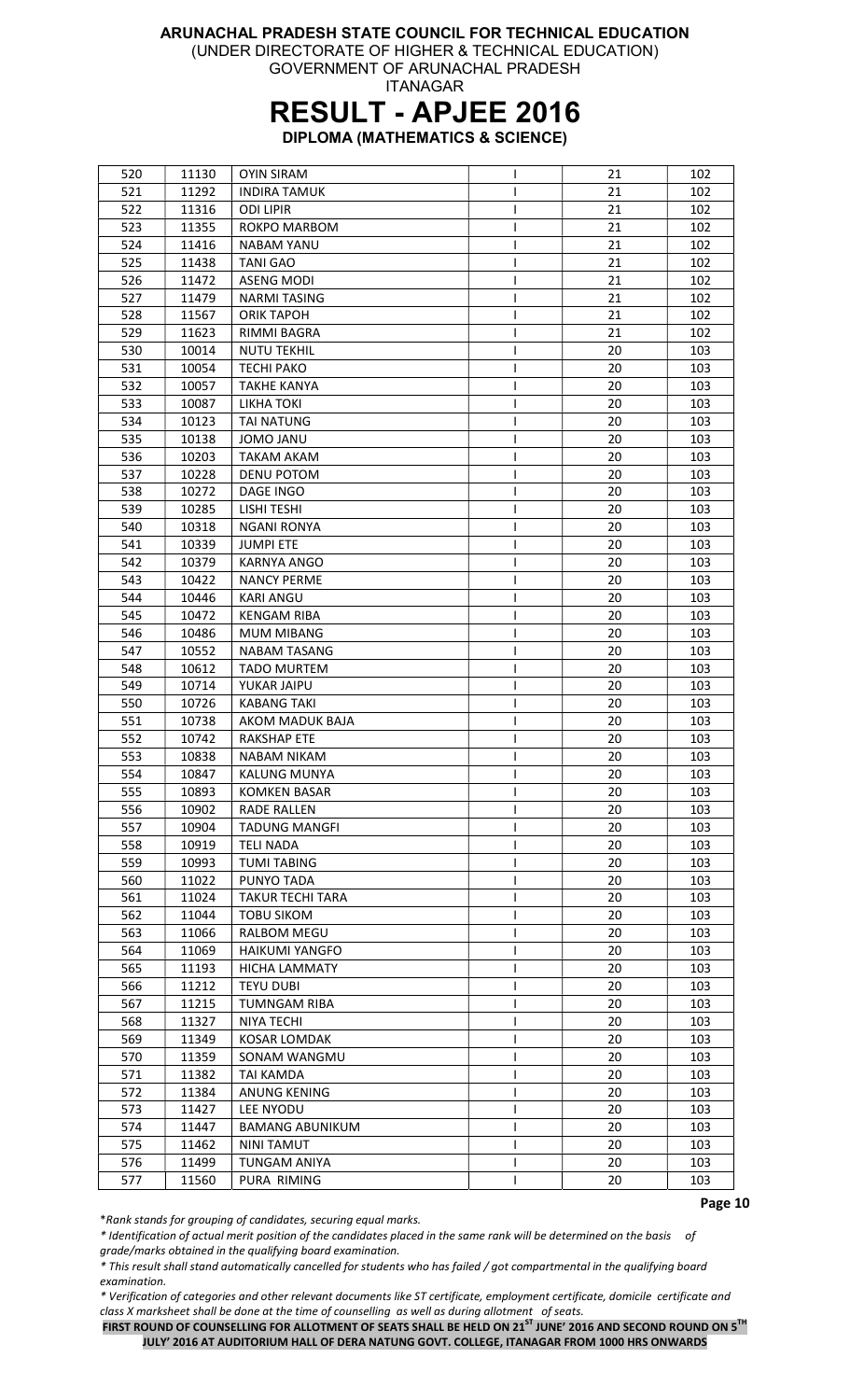(UNDER DIRECTORATE OF HIGHER & TECHNICAL EDUCATION)

GOVERNMENT OF ARUNACHAL PRADESH ITANAGAR

### RESULT - APJEE 2016

DIPLOMA (MATHEMATICS & SCIENCE)

| 578 | 11627 | <b>JARDUM PAKSOK</b>   |   | 20 | 103 |
|-----|-------|------------------------|---|----|-----|
| 579 | 11643 | <b>PAPI REBE</b>       |   | 20 | 103 |
| 580 | 10002 | <b>DONI DADA</b>       | ı | 19 | 104 |
| 581 | 10151 | <b>VIJOY KIGAM</b>     |   | 19 | 104 |
| 582 | 10244 | <b>HABUNG NITI</b>     | I | 19 | 104 |
| 583 | 10590 | <b>GANGTE KAKUM</b>    | L | 19 | 104 |
| 584 | 10831 | <b>TABA TABUE</b>      | L | 19 | 104 |
| 585 | 11253 | AJING JAMOH            |   | 19 | 104 |
| 586 | 11343 | <b>MUDANG REEMA</b>    |   | 19 | 104 |
| 587 | 11371 | KALUNG KOMO            |   | 19 | 104 |
| 588 | 11510 | <b>TANIP JERANG</b>    |   | 19 | 104 |
| 589 | 11531 | HABUNG UMPI            |   | 19 | 104 |
| 590 | 11652 | PUNUNG NINGEE          |   | 19 | 104 |
| 591 | 10177 | LILY JILEN             |   | 18 | 105 |
| 592 | 10516 | <b>LARSI LOMDAK</b>    |   | 18 | 105 |
| 593 | 10759 | <b>TADAR YAM</b>       |   | 18 | 105 |
| 594 | 10796 | AJAD LIDA              |   | 18 | 105 |
| 595 | 10875 | <b>TAKAM TAGUNG</b>    |   | 18 | 105 |
|     |       |                        |   |    |     |
| 596 | 10927 | <b>TENJIN DROMA</b>    |   | 18 | 105 |
| 597 | 11062 | <b>TABING YAMANG</b>   |   | 18 | 105 |
| 598 | 11205 | KONGAM POTOM           | ı | 18 | 105 |
| 599 | 11514 | <b>KAMANG TAKI</b>     | I | 18 | 105 |
| 600 | 10042 | <b>TABA LADLY</b>      | I | 17 | 106 |
| 601 | 10077 | <b>NICH TAKAR</b>      | L | 17 | 106 |
| 602 | 10229 | YOMSON GAMLIN          |   | 17 | 106 |
| 603 | 10269 | NGANYA YOMGAM          |   | 17 | 106 |
| 604 | 10294 | <b>ATUL TAI</b>        |   | 17 | 106 |
| 605 | 10424 | DAMNYA ROMIN           |   | 17 | 106 |
| 606 | 10664 | <b>THOMAS TAPO</b>     |   | 17 | 106 |
| 607 | 10780 | <b>ZIKME TOPGE</b>     |   | 17 | 106 |
| 608 | 10884 | <b>MUMSENG DARUNG</b>  | L | 17 | 106 |
| 609 | 10977 | <b>TOMAR ROMIN</b>     |   | 17 | 106 |
| 610 | 11007 | <b>JORAM KHOKAM</b>    | I | 17 | 106 |
| 611 | 11051 | <b>LOBSANG CHOTTEN</b> | ı | 17 | 106 |
| 612 | 11161 | <b>RADAM GAMLIN</b>    | L | 17 | 106 |
| 613 | 11182 | <b>BINIA YUDIK</b>     | L | 17 | 106 |
| 614 | 11191 | <b>OYAR GAMMENG</b>    |   | 17 | 106 |
| 615 | 11211 | <b>MINAM PANGKING</b>  | L | 17 | 106 |
| 616 | 11223 | MILINAM PERME          | I | 17 | 106 |
| 617 | 11289 | YASAP PAO              | I | 17 | 106 |
| 618 | 11390 | <b>INA PERME</b>       | L | 17 | 106 |
| 619 | 11517 | PAKMA MURI             | I | 17 | 106 |
| 620 | 11656 | <b>JORAM TAJAM</b>     |   | 17 | 106 |
| 621 | 10106 | YADE HIFFO             |   | 16 | 107 |
| 622 | 10113 | <b>KINYA NYICYOR</b>   |   | 16 | 107 |
| 623 | 10330 | NABAM TAKAM            |   | 16 | 107 |
| 624 | 10345 | <b>NGAI ROMIN</b>      |   | 16 | 107 |
| 625 | 10477 | GELI RIBA              | I | 16 | 107 |
| 626 | 10568 | DAMINI BAJA            |   | 16 | 107 |
| 627 | 10630 | PEM CHODON NAMPO       | L | 16 | 107 |
| 628 | 10667 | <b>TORING PADUN</b>    |   | 16 | 107 |
|     |       |                        |   |    |     |
| 629 | 10773 | <b>CHRISTANA DOLEY</b> |   | 16 | 107 |
| 630 | 10834 | <b>TAW NAGU</b>        |   | 16 | 107 |
| 631 | 10888 | LINGAM GADI            | L | 16 | 107 |
| 632 | 10944 | <b>TARING YARA</b>     | ш | 16 | 107 |
| 633 | 10946 | <b>TAPU CHEKE</b>      | I | 16 | 107 |
| 634 | 10980 | <b>BULLO KAMPU</b>     | L | 16 | 107 |
| 635 | 11050 | ANAMI SONAM            | L | 16 | 107 |

\*Rank stands for grouping of candidates, securing equal marks.

\* Identification of actual merit position of the candidates placed in the same rank will be determined on the basis of grade/marks obtained in the qualifying board examination.

\* This result shall stand automatically cancelled for students who has failed / got compartmental in the qualifying board examination.

\* Verification of categories and other relevant documents like ST certificate, employment certificate, domicile certificate and class X marksheet shall be done at the time of counselling as well as during allotment of seats.

FIRST ROUND OF COUNSELLING FOR ALLOTMENT OF SEATS SHALL BE HELD ON 21<sup>ST</sup> JUNE' 2016 AND SECOND ROUND ON 5<sup>TH</sup> JULY' 2016 AT AUDITORIUM HALL OF DERA NATUNG GOVT. COLLEGE, ITANAGAR FROM 1000 HRS ONWARDS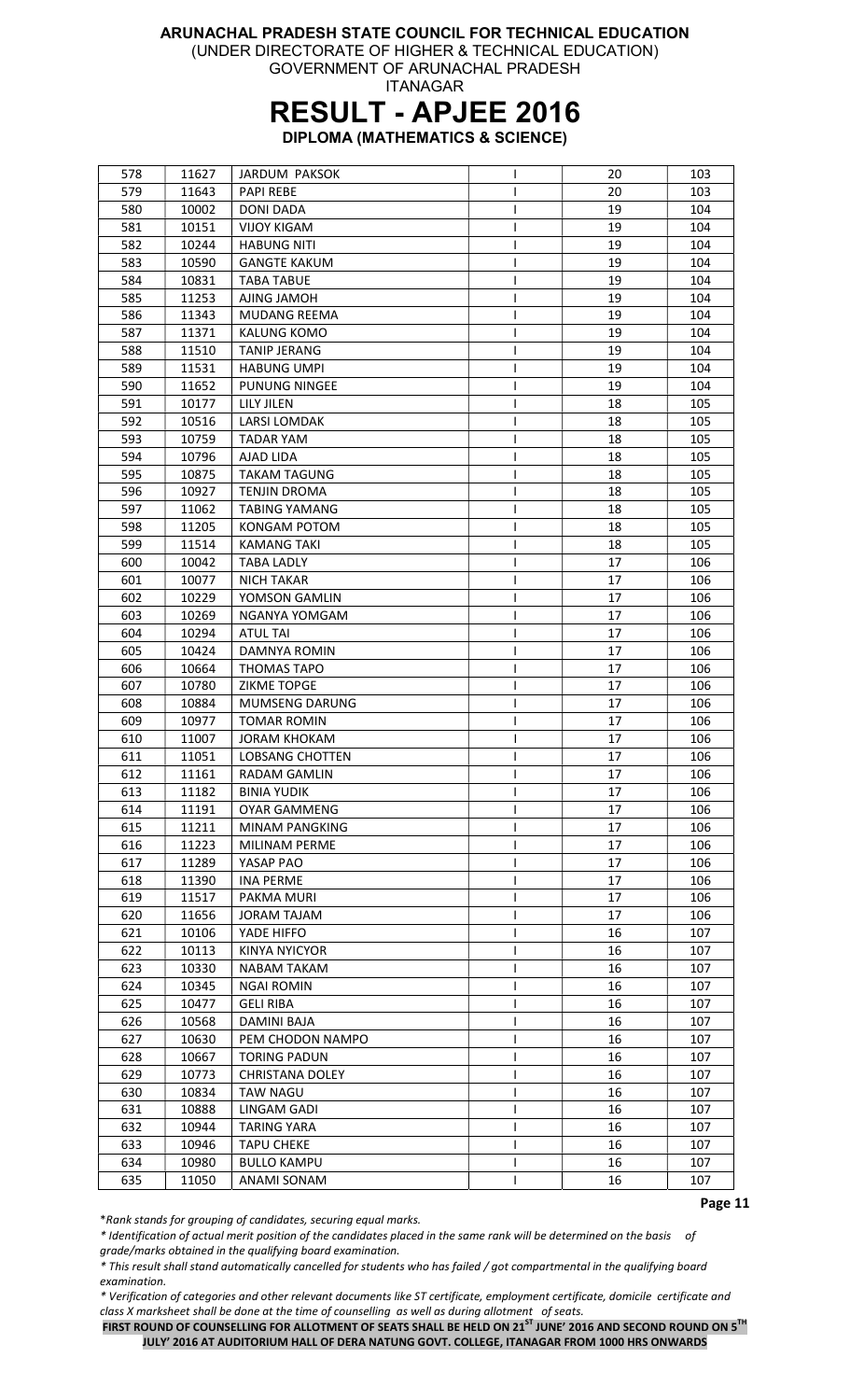(UNDER DIRECTORATE OF HIGHER & TECHNICAL EDUCATION)

GOVERNMENT OF ARUNACHAL PRADESH ITANAGAR

### RESULT - APJEE 2016

DIPLOMA (MATHEMATICS & SCIENCE)

| 636 | 11323 | <b>KENGO BASAR</b>      | ı  | 16 | 107 |
|-----|-------|-------------------------|----|----|-----|
| 637 | 11396 | PUNYO TAKI              |    | 16 | 107 |
| 638 | 10012 | HERI RUJA               |    | 15 | 108 |
| 639 | 10086 | <b>TOKO TOTU</b>        | I  | 15 | 108 |
| 640 | 10206 | <b>BOMGE ZIRDO</b>      | ı  | 15 | 108 |
| 641 | 10233 | MILLO NADO              | ı  | 15 | 108 |
| 642 | 10237 | <b>TAMAN NACHO</b>      | T  | 15 | 108 |
| 643 | 10264 | <b>TERGE YOMGAM</b>     | ı  | 15 | 108 |
| 644 | 10299 | <b>GELI NINU</b>        | ı  | 15 | 108 |
| 645 | 10320 | <b>LIAGI AMPA</b>       |    | 15 | 108 |
| 646 | 10381 | <b>CHERA MARTIN</b>     | ı  | 15 | 108 |
| 647 | 10434 | <b>TOBOM OSIK</b>       | ı  | 15 | 108 |
| 648 | 10445 | <b>KARYOM RIRAM</b>     | ı  | 15 | 108 |
| 649 | 10448 | <b>BAKE PARIO</b>       | I  | 15 | 108 |
| 650 | 10466 | LIKHA BAI               | ı  | 15 | 108 |
| 651 | 10469 | DANIEL JERANG           |    | 15 | 108 |
|     |       |                         | I  |    |     |
| 652 | 10478 | <b>MIKAM BAGE</b>       | T  | 15 | 108 |
| 653 | 10483 | PHEJAI WANGJEN          | ı  | 15 | 108 |
| 654 | 10524 | <b>SAJU TAKU</b>        |    | 15 | 108 |
| 655 | 10566 | <b>TADU DOBIE</b>       |    | 15 | 108 |
| 656 | 10572 | KAKU TAJO               | ı  | 15 | 108 |
| 657 | 10614 | <b>KALING EKO</b>       | I. | 15 | 108 |
| 658 | 10644 | <b>MILLI SAKTER</b>     | ı  | 15 | 108 |
| 659 | 10645 | NYANU TATU              | I  | 15 | 108 |
| 660 | 10686 | <b>JUMLI ETE</b>        | ı  | 15 | 108 |
| 661 | 10692 | <b>NGURANG SINKU</b>    | I  | 15 | 108 |
| 662 | 10718 | <b>JUTKI GAB</b>        | I  | 15 | 108 |
| 663 | 10753 | <b>TARAM TATAK</b>      | ı  | 15 | 108 |
| 664 | 10772 | NABAM ABRAHAM           | I  | 15 | 108 |
| 665 | 10841 | <b>JUMPI RIRAM</b>      | ı  | 15 | 108 |
| 666 | 10852 | <b>LOBSANG YANGCHIN</b> | ı  | 15 | 108 |
| 667 | 10908 | <b>MOKEN SORA</b>       | ı  | 15 | 108 |
| 668 | 10911 | <b>NANGKI TAGA</b>      | ı  | 15 | 108 |
| 669 | 10943 | <b>LALUM NIJI</b>       |    | 15 | 108 |
| 670 | 10948 | <b>TABA NYAKU</b>       |    | 15 | 108 |
| 671 | 10983 | MILLENNIUM SITEK        | J. | 15 | 108 |
| 672 | 10988 | JANU GYADI              |    | 15 | 108 |
| 673 | 11028 | <b>KAGE BOJE</b>        | ı  | 15 | 108 |
| 674 | 11061 | LHAKPA DONDUP           | I  | 15 | 108 |
| 675 | 11064 | <b>TATUNG KOKO</b>      | L  | 15 | 108 |
| 676 | 11071 | HIBU MONIO              | I  | 15 | 108 |
| 677 | 11084 | <b>GYAMAR NOHUM</b>     | ı  | 15 | 108 |
| 678 | 11086 | <b>TALO TASSAR</b>      | ı  | 15 | 108 |
|     |       |                         |    |    |     |
| 679 | 11147 | PINKY RILO              |    | 15 | 108 |
| 680 | 11153 | <b>GIYO NIKA</b>        | ı  | 15 | 108 |
| 681 | 11184 | YARTE RIMO              | I  | 15 | 108 |
| 682 | 11197 | KADAM BAGE              | I  | 15 | 108 |
| 683 | 11209 | <b>RIMI SARI</b>        | L  | 15 | 108 |
| 684 | 11216 | <b>KALING PANYANG</b>   | L  | 15 | 108 |
| 685 | 11233 | AKOM YUMMEN DONG        | I  | 15 | 108 |
| 686 | 11273 | YALEK TALI              | ı  | 15 | 108 |
| 687 | 11285 | <b>LEK TATAN</b>        |    | 15 | 108 |
| 688 | 11291 | <b>MADE BARING</b>      |    | 15 | 108 |
| 689 | 11321 | RADHE KOBING            |    | 15 | 108 |
| 690 | 11358 | <b>KAKER DUCHOK</b>     | ı  | 15 | 108 |
| 691 | 11364 | OSINAM KARLO            | ı  | 15 | 108 |
| 692 | 11375 | MARSEL KAMDUK           | I  | 15 | 108 |
|     |       |                         |    | 15 |     |

\*Rank stands for grouping of candidates, securing equal marks.

\* Identification of actual merit position of the candidates placed in the same rank will be determined on the basis of grade/marks obtained in the qualifying board examination.

\* This result shall stand automatically cancelled for students who has failed / got compartmental in the qualifying board examination.

\* Verification of categories and other relevant documents like ST certificate, employment certificate, domicile certificate and class X marksheet shall be done at the time of counselling as well as during allotment of seats.

FIRST ROUND OF COUNSELLING FOR ALLOTMENT OF SEATS SHALL BE HELD ON 21<sup>ST</sup> JUNE' 2016 AND SECOND ROUND ON 5<sup>TH</sup> JULY' 2016 AT AUDITORIUM HALL OF DERA NATUNG GOVT. COLLEGE, ITANAGAR FROM 1000 HRS ONWARDS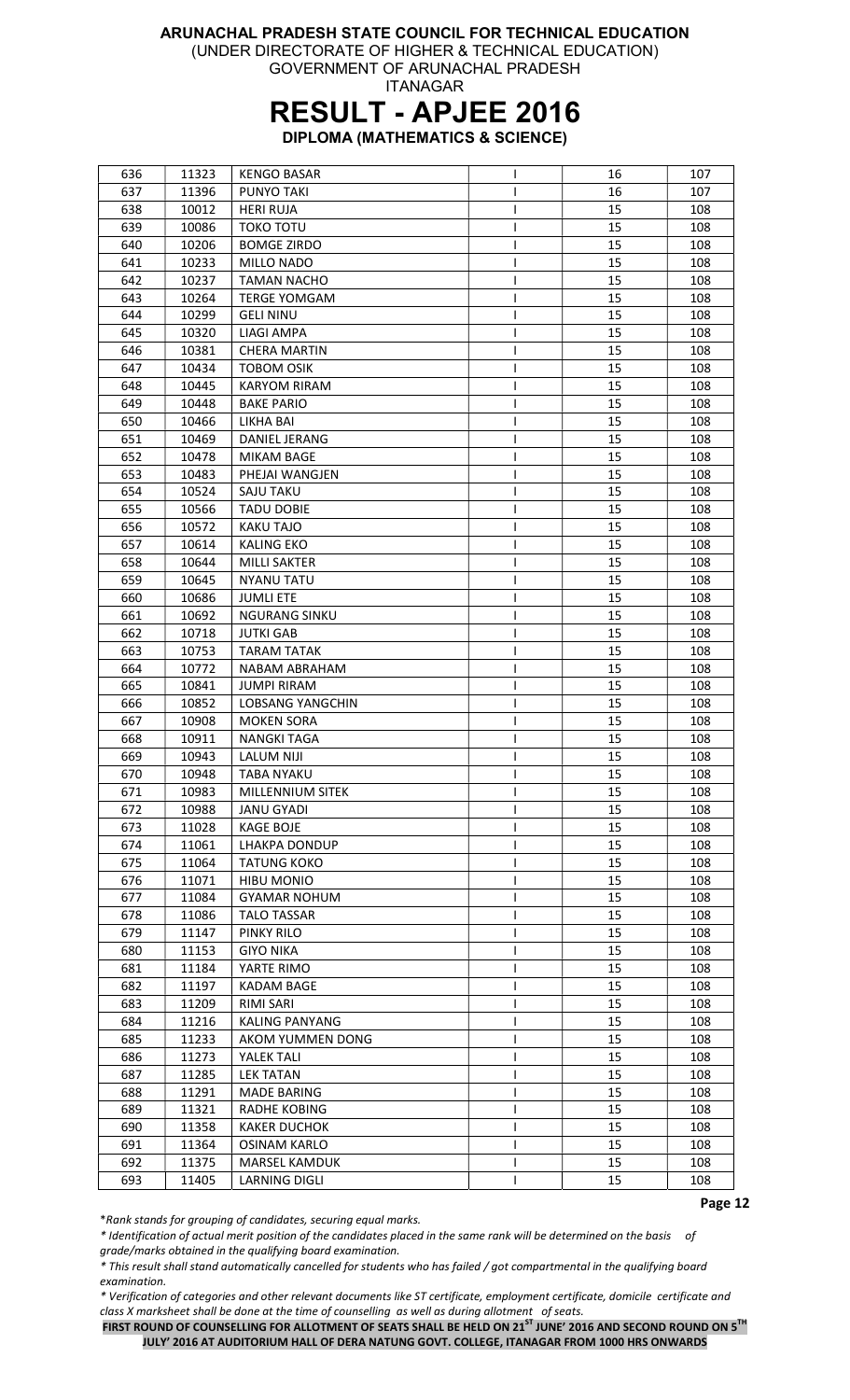(UNDER DIRECTORATE OF HIGHER & TECHNICAL EDUCATION)

GOVERNMENT OF ARUNACHAL PRADESH ITANAGAR

### RESULT - APJEE 2016

DIPLOMA (MATHEMATICS & SCIENCE)

| 694 | 11497 | MINU NGOMDIR            |   | 15 | 108 |
|-----|-------|-------------------------|---|----|-----|
| 695 | 11500 | PAKDE MIJI              |   | 15 | 108 |
| 696 | 11501 | YIBA YOMGAM             |   | 15 | 108 |
| 697 | 11507 | <b>MIGO RIBA</b>        |   | 15 | 108 |
| 698 | 11544 | <b>TEMJUM RALLEN</b>    |   | 15 | 108 |
| 699 | 11546 | <b>JONI RICHI</b>       |   | 15 | 108 |
| 700 | 11556 | <b>BULLO YASSA</b>      |   | 15 | 108 |
| 701 | 11659 | <b>NABAM TAHA</b>       |   | 15 | 108 |
| 702 | 10110 | <b>DOPING TAYENG</b>    |   | 14 | 109 |
| 703 | 10183 | <b>NEELAM ABU</b>       | ı | 14 | 109 |
| 704 | 10266 | <b>KARKA YOMCHA</b>     | ı | 14 | 109 |
| 705 |       | <b>TECHI KHILLY</b>     | ı | 14 | 109 |
|     | 10336 |                         |   |    |     |
| 706 | 10400 | <b>HERI ROYA</b>        |   | 14 | 109 |
| 707 | 10438 | <b>KABAK EMA</b>        |   | 14 | 109 |
| 708 | 10465 | <b>KARRI RIBA</b>       | ı | 14 | 109 |
| 709 | 10681 | <b>KAMPO KOMUT</b>      |   | 14 | 109 |
| 710 | 10804 | <b>SUNITUNGI</b>        | I | 14 | 109 |
| 711 | 10805 | <b>HAGE ASHA</b>        |   | 14 | 109 |
| 712 | 10979 | <b>DENI MENGNIA</b>     |   | 14 | 109 |
| 713 | 11020 | <b>PUBI MARA</b>        | ı | 14 | 109 |
| 714 | 11139 | <b>TOTO TAMUT</b>       |   | 14 | 109 |
| 715 | 11188 | <b>TOY BOMONG</b>       | ı | 14 | 109 |
| 716 | 11391 | <b>MUDANG TARUNG</b>    |   | 14 | 109 |
| 717 | 11403 | PEYO TARAK              |   | 14 | 109 |
| 718 | 11494 | <b>LUNGH PAJING</b>     |   | 14 | 109 |
| 719 | 11511 | HIBU ODI                |   | 14 | 109 |
| 720 | 10197 | <b>TAJE EKKE</b>        | ı | 13 | 110 |
| 721 | 10199 | <b>MINI TAKUK</b>       |   | 13 | 110 |
| 722 | 10218 | <b>TAKIO TASSAR</b>     | ı | 13 | 110 |
| 723 | 10404 | <b>HAPI MEME</b>        |   | 13 | 110 |
| 724 | 10491 | <b>HABUNG AMU</b>       |   | 13 | 110 |
| 725 | 10585 | DORJEE PHINJO CHUKLA    |   | 13 | 110 |
| 726 | 10674 | <b>KARIK TALOH</b>      |   | 13 | 110 |
| 727 | 10696 | <b>MOJUM RAGYOR</b>     |   | 13 | 110 |
| 728 | 10701 | <b>BEYI ANGU</b>        |   | 13 | 110 |
| 729 | 10730 | <b>TABA TEMPO</b>       |   | 13 | 110 |
| 730 | 10921 | MR MARJOM BOGO          |   | 13 | 110 |
| 731 | 10941 | <b>TAYUM NIARE</b>      |   | 13 | 110 |
| 732 | 11041 | <b>JORAM DOCH</b>       |   | 13 | 110 |
| 733 | 11045 | <b>KAGO LAMPUNG</b>     |   | 13 | 110 |
| 734 | 11065 | <b>OBANG PANYANG</b>    |   | 13 | 110 |
| 735 | 11104 | LISHI BIDA              |   | 13 | 110 |
|     |       |                         |   |    |     |
| 736 | 11267 | <b>SOLAM TANA TARA</b>  |   | 13 | 110 |
| 737 | 11276 | <b>KANGKONG MESSAR</b>  | ı | 13 | 110 |
| 738 | 11279 | <b>TECHI MEENA</b>      | ı | 13 | 110 |
| 739 | 11370 | <b>GORI KARLO</b>       | L | 13 | 110 |
| 740 | 11399 | YANGKI DOIMA            | I | 13 | 110 |
| 741 | 11435 | <b>NYAGE TAIPODIA</b>   |   | 13 | 110 |
| 742 | 11481 | <b>JENGA REBI</b>       |   | 13 | 110 |
| 743 | 11624 | TELI NANA CAMDIR TASSAR |   | 13 | 110 |
| 744 | 10090 | KIPA TAMA               |   | 12 | 111 |
| 745 | 10161 | AYANG MODI              |   | 12 | 111 |
| 746 | 10287 | LENMIN TAMUK            |   | 12 | 111 |
| 747 | 10377 | <b>TARH MARY</b>        |   | 12 | 111 |
| 748 | 10765 | <b>CHERA TAGIO</b>      |   | 12 | 111 |
| 749 | 10777 | <b>JUMNU GUSAR</b>      |   | 12 | 111 |
| 750 | 11016 | <b>MUDANG TATH</b>      |   | 12 | 111 |
| 751 | 11070 | <b>CHIGING YAMI</b>     |   | 12 | 111 |

\*Rank stands for grouping of candidates, securing equal marks.

\* Identification of actual merit position of the candidates placed in the same rank will be determined on the basis of grade/marks obtained in the qualifying board examination.

\* This result shall stand automatically cancelled for students who has failed / got compartmental in the qualifying board examination.

\* Verification of categories and other relevant documents like ST certificate, employment certificate, domicile certificate and class X marksheet shall be done at the time of counselling as well as during allotment of seats.

FIRST ROUND OF COUNSELLING FOR ALLOTMENT OF SEATS SHALL BE HELD ON 21<sup>ST</sup> JUNE' 2016 AND SECOND ROUND ON 5<sup>TH</sup> JULY' 2016 AT AUDITORIUM HALL OF DERA NATUNG GOVT. COLLEGE, ITANAGAR FROM 1000 HRS ONWARDS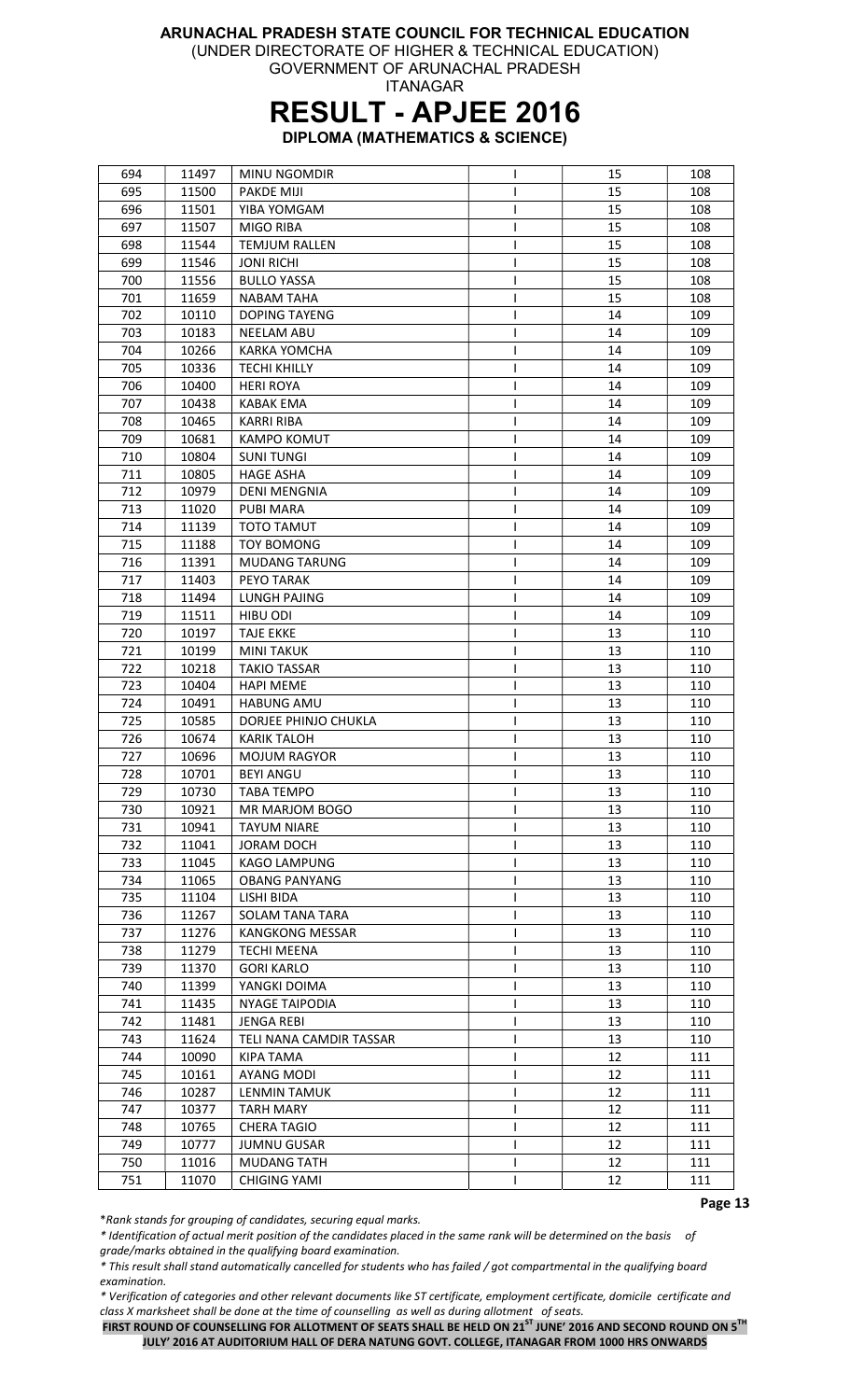(UNDER DIRECTORATE OF HIGHER & TECHNICAL EDUCATION)

GOVERNMENT OF ARUNACHAL PRADESH ITANAGAR

## RESULT - APJEE 2016

DIPLOMA (MATHEMATICS & SCIENCE)

| 752 | 11154          | <b>NARANG HABUNG</b>    | I. | 12 | 111 |
|-----|----------------|-------------------------|----|----|-----|
| 753 | 11306          | <b>TECHI TETI</b>       | ı  | 12 | 111 |
| 754 | 11320          | <b>GUMTA BAJA</b>       | ı  | 12 | 111 |
| 755 | 11352          | <b>GEMAR ETE</b>        | ı  | 12 | 111 |
| 756 | 11450          | <b>DERA WAHGE</b>       | I. | 12 | 111 |
| 757 | 11506          | <b>BALO BERPITA</b>     |    | 12 | 111 |
| 758 | 11596          | DAKPU RIRAM             |    | 12 | 111 |
| 759 | 10045          | PUNYO GYATI             |    | 11 | 112 |
| 760 | 10109          | <b>KAMEM TALOM</b>      |    | 11 | 112 |
| 761 | 10433          | <b>GOJUM BAM</b>        |    | 11 | 112 |
| 762 | 10629          | ANI YOSUNG              |    | 11 | 112 |
| 763 | 10751          | <b>ROKANG PERTIN</b>    |    | 11 | 112 |
|     | 10835          |                         | ı  |    |     |
| 764 |                | MISUNAM GAMNO           |    | 11 | 112 |
| 765 | 10937          | <b>DILING TAGGU</b>     | ı  | 11 | 112 |
| 766 | 11102          | <b>RAGE TALI</b>        |    | 11 | 112 |
| 767 | 11116          | <b>TANIA KODAK</b>      |    | 11 | 112 |
| 768 | 11175          | <b>NANCY GIBA</b>       |    | 11 | 112 |
| 769 | 11207          | <b>NEHRU SORUM</b>      | ı  | 11 | 112 |
| 770 | 11301          | <b>HAGE HORMING</b>     | ı  | 11 | 112 |
| 771 | 11496          | <b>TSERING DROMA</b>    | ı  | 11 | 112 |
| 772 | 11634          | YASUK HANGU             | I  | 11 | 112 |
| 773 | 10036          | PEMA LHATON             | T  | 10 | 113 |
| 774 | 10055          | <b>KURU SUNYA</b>       | ı  | 10 | 113 |
| 775 | 10068          | <b>BINAM TALOH</b>      |    | 10 | 113 |
| 776 | 10073          | <b>KIPA MAMA</b>        |    | 10 | 113 |
| 777 | 10112          | <b>BEM JANU</b>         |    | 10 | 113 |
| 778 | 10129          | DOBA PADU               |    | 10 | 113 |
| 779 | 10130          | <b>MUDANG HUTO</b>      |    | 10 | 113 |
| 780 | 10252          | PREM GYADI              |    | 10 | 113 |
| 781 | 10289          | <b>BISWA BAGE</b>       |    | 10 | 113 |
| 782 | 10309          | <b>NABAM TULANG</b>     |    | 10 | 113 |
| 783 | 10356          | YARO DAI                |    | 10 | 113 |
| 784 | 10373          | YARDA MARY              |    | 10 | 113 |
| 785 | 10397          | <b>TAKAM NANIA</b>      |    | 10 | 113 |
| 786 | 10399          | ALINGSA PANGYOK         | I. | 10 | 113 |
| 787 | 10416          | KHUMA PULU              |    | 10 | 113 |
| 788 | 10442          | KIRI YOMGAM             |    | 10 | 113 |
| 789 | 10487          | SONIYA TAYENG           | L  | 10 | 113 |
| 790 | 10504          | MINGE SORA              | ı  | 10 | 113 |
| 791 | 10519          | <b>TOKO NAYO</b>        |    | 10 | 113 |
| 792 | 10569          | <b>NABAM TASSO</b>      |    | 10 | 113 |
|     |                |                         |    | 10 |     |
| 793 | 10577<br>10627 | <b>NABAM MEWNAM</b>     |    |    | 113 |
| 794 |                | <b>LOD NAPI</b>         |    | 10 | 113 |
| 795 | 10787          | <b>G ANGEE MARA</b>     | I  | 10 | 113 |
| 796 | 10794          | <b>TANU RILO</b>        |    | 10 | 113 |
| 797 | 10819          | <b>KALEN PASING</b>     |    | 10 | 113 |
| 798 | 10827          | <b>JUMBI YUDIK</b>      |    | 10 | 113 |
| 799 | 10840          | <b>TECHI LOYEN TARA</b> |    | 10 | 113 |
| 800 | 10924          | <b>ONGA TASUNG</b>      |    | 10 | 113 |
| 801 | 10950          | <b>REJOM NGURI</b>      |    | 10 | 113 |
| 802 | 10951          | <b>GEGAM PAKAM</b>      |    | 10 | 113 |
| 803 | 10959          | <b>BINI YAPPU</b>       |    | 10 | 113 |
| 804 | 10965          | <b>OPANG MIYU</b>       |    | 10 | 113 |
| 805 | 11033          | LINU PARAM              |    | 10 | 113 |
| 806 | 11076          | <b>BOKEN DEBOM</b>      | ı  | 10 | 113 |
| 807 | 11120          | <b>BOMTO DIRCHI</b>     | ı  | 10 | 113 |
| 808 | 11149          | PADI SUMPA              | ı  | 10 | 113 |
| 809 | 11217          | PASANG LHAMO            |    | 10 | 113 |

\*Rank stands for grouping of candidates, securing equal marks.

\* Identification of actual merit position of the candidates placed in the same rank will be determined on the basis of grade/marks obtained in the qualifying board examination.

\* This result shall stand automatically cancelled for students who has failed / got compartmental in the qualifying board examination.

\* Verification of categories and other relevant documents like ST certificate, employment certificate, domicile certificate and class X marksheet shall be done at the time of counselling as well as during allotment of seats.

FIRST ROUND OF COUNSELLING FOR ALLOTMENT OF SEATS SHALL BE HELD ON 21<sup>ST</sup> JUNE' 2016 AND SECOND ROUND ON 5<sup>TH</sup> JULY' 2016 AT AUDITORIUM HALL OF DERA NATUNG GOVT. COLLEGE, ITANAGAR FROM 1000 HRS ONWARDS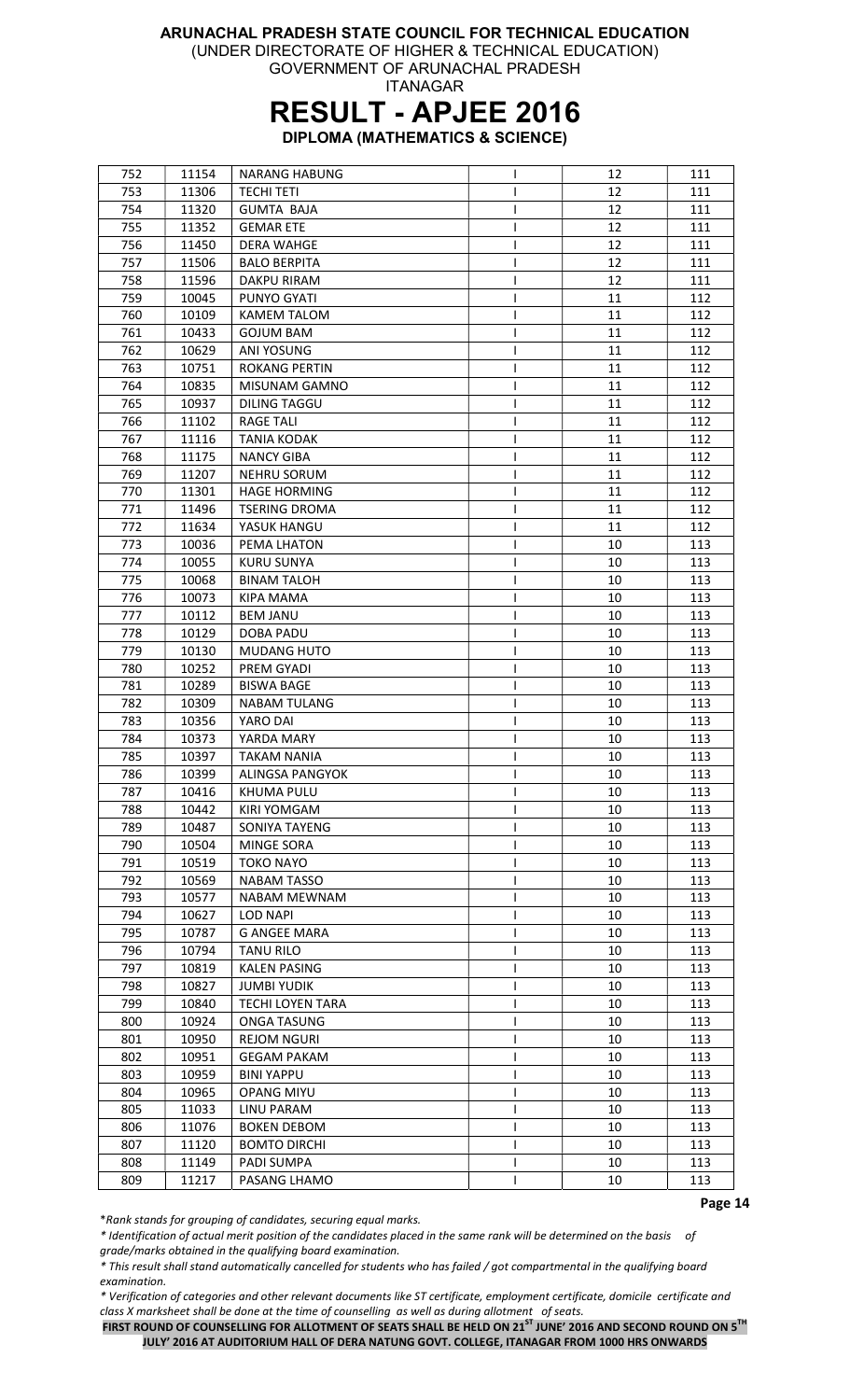(UNDER DIRECTORATE OF HIGHER & TECHNICAL EDUCATION) GOVERNMENT OF ARUNACHAL PRADESH

ITANAGAR

### RESULT - APJEE 2016

DIPLOMA (MATHEMATICS & SCIENCE)

| 810 | 11220 | <b>JUCHA CHABIN</b>      | ı  | 10             | 113 |
|-----|-------|--------------------------|----|----------------|-----|
| 811 | 11230 | YAI DONI                 |    | 10             | 113 |
| 812 | 11243 | <b>CHERA TARO</b>        | J  | 10             | 113 |
| 813 | 11259 | <b>NARMI DUGGONG</b>     | ı  | 10             | 113 |
| 814 | 11333 | <b>TENUNG BORANG</b>     |    | 10             | 113 |
| 815 | 11338 | KENIUM HINA              |    | 10             | 113 |
| 816 | 11347 | NABAM KIRAN              |    | 10             | 113 |
| 817 | 11376 | PHOLIAN SOCIA            |    | 10             | 113 |
| 818 | 11409 | LICHA ROJA               |    | 10             | 113 |
| 819 | 11431 | <b>MIBOM PERTIN</b>      |    | 10             | 113 |
| 820 | 11436 | <b>TAYAR TANI</b>        |    | 10             | 113 |
| 821 | 11466 | <b>RINCHIN NIMA</b>      |    | 10             | 113 |
|     |       |                          |    |                |     |
| 822 | 11467 | <b>RITTO RAME</b>        |    | 10             | 113 |
| 823 | 11495 | <b>DENIAL TALI</b>       | ı  | 10             | 113 |
| 824 | 11532 | <b>BOBY KARNA</b>        | ı  | 10             | 113 |
| 825 | 11542 | <b>TELI NYERA CAMDIR</b> |    | 10             | 113 |
| 826 | 10364 | <b>ANIA EKKE</b>         |    | 9              | 114 |
| 827 | 10642 | <b>TAKAP NALO</b>        | ı  | 9              | 114 |
| 828 | 10687 | <b>KABLI MARDE</b>       | ı  | 9              | 114 |
| 829 | 10863 | <b>GOSPEL RADENG</b>     | ı  | 9              | 114 |
| 830 | 10868 | <b>TOKSU TAYENG</b>      | L  | 9              | 114 |
| 831 | 10955 | <b>TABANG MIBANG</b>     | ı  | 9              | 114 |
| 832 | 11003 | <b>AGAM DOMING</b>       |    | 9              | 114 |
| 833 | 11178 | <b>NABAM KAGAM</b>       |    | 9              | 114 |
| 834 | 10149 | <b>CHELLO KANIE</b>      |    | 8              | 115 |
| 835 | 10162 | <b>KAMEM LEGO</b>        |    | 8              | 115 |
| 836 | 10362 | KAGO SHAH                |    | 8              | 115 |
| 837 | 10479 | RAJU DOYOM               |    | 8              | 115 |
| 838 | 10515 | <b>JUMYIR YOMGAM</b>     |    | 8              | 115 |
| 839 | 10607 | <b>MINAM TATEH</b>       |    | 8              | 115 |
| 840 | 10782 | PYAGANG MAMUNG           |    | 8              | 115 |
| 841 | 10897 | <b>GAMRIK ETE</b>        |    | 8              | 115 |
| 842 | 10978 | <b>BAMAN BORANG</b>      |    | 8              | 115 |
| 843 | 11042 | DOYI ADO                 |    | 8              | 115 |
| 844 | 11067 | <b>MUMTAK MIZE</b>       | I. | 8              | 115 |
| 845 | 11422 | <b>KEGE KARLO</b>        |    | 8              | 115 |
| 846 | 11476 | <b>NYAI KADU</b>         |    | 8              | 115 |
| 847 | 11577 | <b>JORAM JIMMY</b>       |    | 8              | 115 |
| 848 | 10450 | <b>BHAI KIPA</b>         | ı  | 7              | 116 |
| 849 | 10596 | <b>NITER ROPO</b>        | ı  | $\overline{7}$ | 116 |
| 850 | 10632 | <b>TANA KAHI</b>         | ı  | 7              | 116 |
| 851 |       | <b>TABA DARPAN</b>       |    | $\overline{7}$ | 116 |
|     | 10638 |                          |    | $\overline{7}$ |     |
| 852 | 10662 | <b>HAGE VINOD</b>        |    | $\overline{7}$ | 116 |
| 853 | 10883 | <b>TAGE YANGFO</b>       |    |                | 116 |
| 854 | 11295 | <b>TABA PIZA</b>         | ı  | 7              | 116 |
| 855 | 11582 | PORDUNG AYO BANGSAM      | ı  | $\overline{7}$ | 116 |
| 856 | 10071 | <b>KAGO ONIYA</b>        | ı  | 6              | 117 |
| 857 | 10089 | <b>HAGE T RAMBO</b>      |    | 6              | 117 |
| 858 | 10100 | <b>TAGE KUNYA</b>        |    | 6              | 117 |
| 859 | 10128 | <b>BIRI TAHA</b>         |    | 6              | 117 |
| 860 | 10134 | YUKAR APA                |    | 6              | 117 |
| 861 | 10241 | JARGI KARLO              |    | 6              | 117 |
| 862 | 10265 | <b>SUNIL VEO</b>         |    | 6              | 117 |
| 863 | 10527 | NARANG GANYA             | ı  | 6              | 117 |
| 864 | 10760 | LOKAM KAPA               | ı  | 6              | 117 |
| 865 | 11029 | <b>MIBOM RATAN</b>       |    | 6              | 117 |
| 866 | 11059 | MOHINI LANGKAM           | ı  | 6              | 117 |
| 867 | 11109 | PETER NGORANG            |    | 6              | 117 |

\*Rank stands for grouping of candidates, securing equal marks.

\* Identification of actual merit position of the candidates placed in the same rank will be determined on the basis of grade/marks obtained in the qualifying board examination.

\* This result shall stand automatically cancelled for students who has failed / got compartmental in the qualifying board examination.

\* Verification of categories and other relevant documents like ST certificate, employment certificate, domicile certificate and class X marksheet shall be done at the time of counselling as well as during allotment of seats.

FIRST ROUND OF COUNSELLING FOR ALLOTMENT OF SEATS SHALL BE HELD ON 21<sup>ST</sup> JUNE' 2016 AND SECOND ROUND ON 5<sup>TH</sup> JULY' 2016 AT AUDITORIUM HALL OF DERA NATUNG GOVT. COLLEGE, ITANAGAR FROM 1000 HRS ONWARDS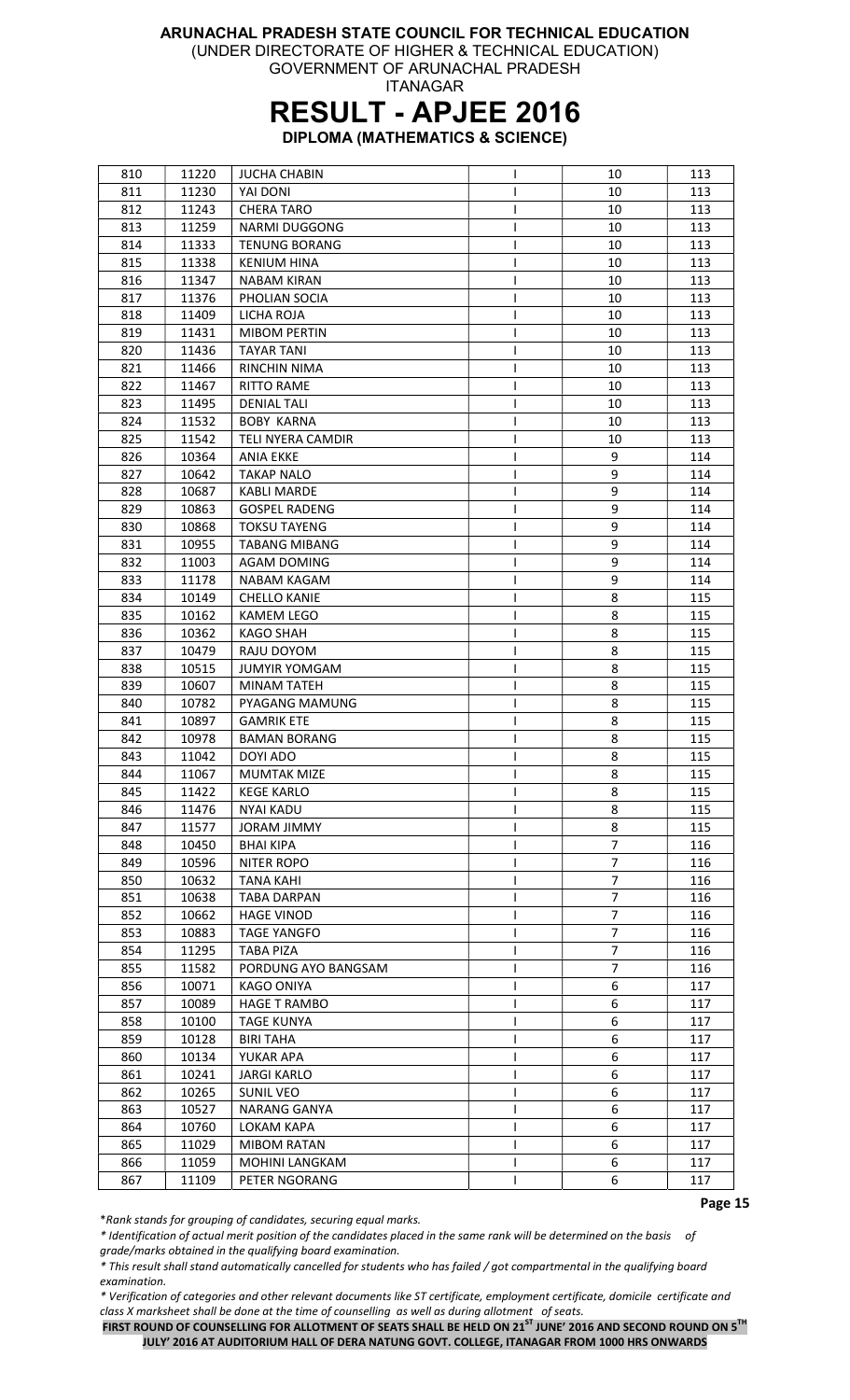(UNDER DIRECTORATE OF HIGHER & TECHNICAL EDUCATION)

GOVERNMENT OF ARUNACHAL PRADESH ITANAGAR

## RESULT - APJEE 2016

DIPLOMA (MATHEMATICS & SCIENCE)

| 868 | 11242 | <b>TADAR YAKUM</b>   | L  | 6 | 117 |
|-----|-------|----------------------|----|---|-----|
| 869 | 11389 | <b>UGU YOMMIN</b>    |    | 6 | 117 |
| 870 | 10121 | <b>HILLANGT AHEL</b> |    | 5 | 118 |
| 871 | 10124 | PEMA LHAMU           | I  | 5 | 118 |
| 872 | 10210 | <b>TAYING TAKO</b>   | L  | 5 | 118 |
| 873 | 10216 | AJINGNA KHAMHOO      | T  | 5 | 118 |
| 874 | 10235 | YAJIK DADA           | L  | 5 | 118 |
| 875 | 10249 | SAMUL KINO           |    | 5 | 118 |
| 876 | 10251 | <b>ZUHMI KINO</b>    |    | 5 | 118 |
| 877 | 10273 | <b>BENJAMIN DIRU</b> |    | 5 | 118 |
| 878 | 10274 | PADI POPI            |    | 5 | 118 |
| 879 | 10277 | <b>TONI PABIN</b>    |    | 5 | 118 |
| 880 | 10383 | KAGO RAMBO           | L  | 5 | 118 |
|     |       | <b>NANI MONYO</b>    | L  | 5 |     |
| 881 | 10496 |                      |    |   | 118 |
| 882 | 10517 | <b>TAJUM TAPO</b>    | T  | 5 | 118 |
| 883 | 10553 | <b>RANIANG MOYA</b>  | L  | 5 | 118 |
| 884 | 10570 | MARJUM DOYOM         |    | 5 | 118 |
| 885 | 10608 | <b>TASSO TARE</b>    |    | 5 | 118 |
| 886 | 10707 | <b>ROPO BAGANG</b>   | T  | 5 | 118 |
| 887 | 10727 | <b>TOJUM GAMNU</b>   | I  | 5 | 118 |
| 888 | 10749 | <b>LEKI YANGZOM</b>  | L  | 5 | 118 |
| 889 | 10784 | <b>MARPE BAGRA</b>   | I. | 5 | 118 |
| 890 | 10865 | <b>AIDOLIK ERING</b> | T  | 5 | 118 |
| 891 | 10909 | <b>KALING TABING</b> |    | 5 | 118 |
| 892 | 10918 | <b>OLIVE RAJI</b>    |    | 5 | 118 |
| 893 | 10962 | <b>MAI DOLL</b>      |    | 5 | 118 |
| 894 | 10963 | <b>TELENG TAKI</b>   |    | 5 | 118 |
| 895 | 10966 | <b>HOTU DIGNIUM</b>  | L  | 5 | 118 |
| 896 | 11001 | <b>JORAM TEBIN</b>   | I  | 5 | 118 |
| 897 | 11079 | <b>TARO TAJANG</b>   |    | 5 | 118 |
| 898 | 11131 | <b>TAKHE CHARANG</b> |    | 5 | 118 |
| 899 | 11195 | <b>GOLLO TUKI</b>    | T  | 5 | 118 |
| 900 | 11305 | <b>TAPI TAJI</b>     | L  | 5 | 118 |
| 901 | 11328 | TANAM GAO            |    | 5 | 118 |
| 902 | 11407 | <b>BAMIN OBING</b>   |    | 5 | 118 |
| 903 | 11441 | YAPI MAYING          | L  | 5 | 118 |
| 904 | 11480 | <b>BAATH TEI</b>     |    | 5 | 118 |
| 905 | 11529 | ALAIGUMIN PAZING     | L  | 5 | 118 |
| 906 | 11581 | <b>BINDAM PAGMEN</b> | L  | 5 | 118 |
| 907 | 11619 | <b>JUMDE GAMLIN</b>  | T  | 5 | 118 |
|     |       |                      |    | 5 |     |
| 908 | 11640 | KADUM TAGA           | L  |   | 118 |
| 909 | 10010 | <b>HERI KARA</b>     |    | 4 | 119 |
| 910 | 10205 | <b>JORAM YADA</b>    |    | 4 | 119 |
| 911 | 10297 | <b>GANGTE MONICA</b> |    | 4 | 119 |
| 912 | 10385 | <b>MEKHE MIHU</b>    |    | 4 | 119 |
| 913 | 10413 | <b>OREP PERTIN</b>   | L  | 4 | 119 |
| 914 | 10500 | <b>BENGIA TABUM</b>  | L  | 4 | 119 |
| 915 | 10508 | PUNYO LALING         | L  | 4 | 119 |
| 916 | 10648 | PUJI BETA            | L  | 4 | 119 |
| 917 | 10708 | <b>RANI TAYENG</b>   |    | 4 | 119 |
| 918 | 10721 | <b>NASUM TECHI</b>   |    | 4 | 119 |
| 919 | 11483 | <b>TAKU RILLUNG</b>  |    | 4 | 119 |
| 920 | 11641 | RAJESH NIDAK         |    | 4 | 119 |
| 921 | 10198 | <b>TECHI TAJAR</b>   |    | 3 | 120 |
| 922 | 10344 | RIKKAR NALO          | L  | 3 | 120 |
| 923 | 10352 | LIKHA NUNU           | I  | 3 | 120 |
| 924 | 10470 | <b>TUTU TABING</b>   | L  | 3 | 120 |
| 925 | 10561 | MITEM TENG           |    | 3 | 120 |

\*Rank stands for grouping of candidates, securing equal marks.

\* Identification of actual merit position of the candidates placed in the same rank will be determined on the basis of grade/marks obtained in the qualifying board examination.

\* This result shall stand automatically cancelled for students who has failed / got compartmental in the qualifying board examination.

\* Verification of categories and other relevant documents like ST certificate, employment certificate, domicile certificate and class X marksheet shall be done at the time of counselling as well as during allotment of seats.

FIRST ROUND OF COUNSELLING FOR ALLOTMENT OF SEATS SHALL BE HELD ON 21<sup>ST</sup> JUNE' 2016 AND SECOND ROUND ON 5<sup>TH</sup> JULY' 2016 AT AUDITORIUM HALL OF DERA NATUNG GOVT. COLLEGE, ITANAGAR FROM 1000 HRS ONWARDS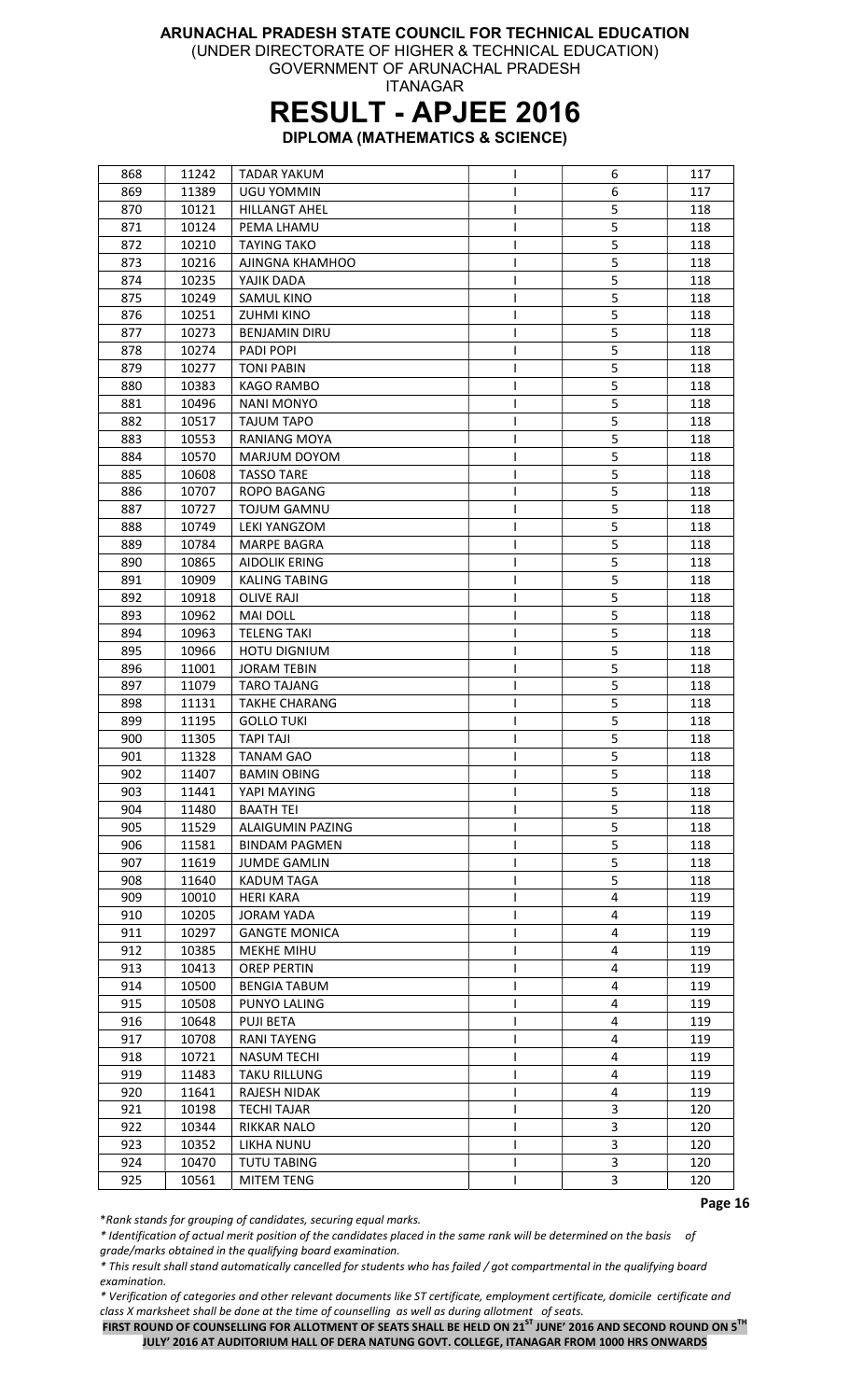(UNDER DIRECTORATE OF HIGHER & TECHNICAL EDUCATION)

GOVERNMENT OF ARUNACHAL PRADESH ITANAGAR

## RESULT - APJEE 2016

DIPLOMA (MATHEMATICS & SCIENCE)

| 926 | 10802 | <b>OBING BOKO</b>      |   | 3              | 120 |
|-----|-------|------------------------|---|----------------|-----|
| 927 | 11134 | <b>BULLO RUJA</b>      |   | 3              | 120 |
| 928 | 11225 | ANDENG BOKO            |   | 3              | 120 |
| 929 | 11235 | <b>JEKOB BAGANG</b>    |   | 3              | 120 |
| 930 | 11414 | PHURPA TSERING BAPU    |   | 3              | 120 |
| 931 | 11440 | <b>DERAM NABOM</b>     |   | 3              | 120 |
| 932 | 11527 | DOMAR LOYA             |   | 3              | 120 |
| 933 | 11611 | <b>KAGO ANGKU</b>      |   | 3              | 120 |
| 934 | 10295 | LOKAM AJU              |   | $\overline{2}$ | 121 |
| 935 | 10343 | <b>JENE NINGGO</b>     |   | $\overline{2}$ | 121 |
| 936 | 10578 | LIKHA KHILLI           |   | $\overline{2}$ | 121 |
| 937 | 10605 | LOBSANG CHOMBEY DINGLA |   | $\overline{2}$ | 121 |
| 938 | 11034 | <b>BOGOM TATUM</b>     | L | $\overline{2}$ | 121 |
| 939 | 11387 | <b>GIDA MOSES</b>      | ı | $\overline{2}$ | 121 |
| 940 | 11424 | <b>MAKAR NALO</b>      |   | $\overline{2}$ | 121 |
| 941 | 11503 | KHYODA PUCHU           |   | $\overline{2}$ | 121 |
| 942 | 10074 | <b>LEN NOROH</b>       |   | $\mathbf{1}$   | 122 |
| 943 | 10347 | LIKHA TAYAM            |   | $\mathbf{1}$   | 122 |
| 944 | 10425 | <b>TAKHE TADA</b>      |   | 1              | 122 |
| 945 | 10676 | NABAM TAME             |   | 1              | 122 |
| 946 | 10732 | <b>TATU DAKPE</b>      |   | 1              | 122 |
| 947 | 10807 | <b>TAMCHI THOMAS</b>   |   | 1              | 122 |
| 948 | 10949 | <b>BYABANG SUNDAY</b>  |   | 1              | 122 |
|     |       |                        |   |                |     |
| 949 | 10975 | <b>GELI ROPO</b>       | I | 1              | 122 |
| 950 | 11002 | YOMNGAM DOKE           |   | 1              | 122 |
| 951 | 11262 | MITI GIASING TAMIN     |   | 1              | 122 |
| 952 | 11368 | <b>KENGAM RIRAM</b>    |   | 1              | 122 |
| 953 | 11393 | MIKSEN NALO            |   | $\mathbf{1}$   | 122 |
| 954 | 11610 | <b>ROKOM DUPAK</b>     |   | 1              | 122 |
| 955 | 10035 | <b>NABAM TADAR</b>     |   | 0              | 123 |
| 956 | 10091 | LICHA ZEYER            | L | 0              | 123 |
| 957 | 10133 | <b>MINAM TASING</b>    | L | 0              | 123 |
| 958 | 10214 | <b>TECHI JERNIA</b>    |   | 0              | 123 |
| 959 | 10227 | <b>TAI LALU</b>        |   | 0              | 123 |
| 960 | 10260 | <b>TOKO ANIA</b>       |   | 0              | 123 |
| 961 | 10270 | <b>NABAM KARU</b>      | н | 0              | 123 |
| 962 | 10271 | JOHN KOJE              |   | 0              | 123 |
| 963 | 10308 | <b>OMIK PERME</b>      |   | 0              | 123 |
| 964 | 10457 | <b>KALI GEIYI</b>      | I | 0              | 123 |
| 965 | 10509 | PEM DROMA              |   | 0              | 123 |
| 966 | 10530 | YURA TAJA              | L | 0              | 123 |
| 967 | 10580 | <b>NONGKU PABIN</b>    |   | 0              | 123 |
| 968 | 10634 | <b>JUEL HIBA</b>       |   | 0              | 123 |
| 969 | 10655 | <b>TAKUM HALI</b>      |   | 0              | 123 |
| 970 | 10685 | YAMI NIDO              |   | 0              | 123 |
| 971 | 10713 | <b>NGILYANG NAMPI</b>  |   | 0              | 123 |
| 972 | 10722 | <b>NIMA</b>            |   | 0              | 123 |
| 973 | 10746 | <b>NYAI BAMEY</b>      |   | 0              | 123 |
| 974 | 10779 | <b>TOKO TEI</b>        | L | 0              | 123 |
| 975 | 10803 | JOMBA DOJI             |   | 0              | 123 |
| 976 | 10830 | LAKPA SONA             |   | 0              | 123 |
| 977 | 10862 | <b>DARI TARU</b>       |   | 0              | 123 |
| 978 | 10915 | <b>TACHUNG KAJI</b>    |   | 0              | 123 |
| 979 | 10968 | LUGGE SORA             |   | 0              | 123 |
| 980 | 11036 | <b>KOGIANG MITKONG</b> |   | 0              | 123 |
| 981 | 11055 | TANA NYEDAR TARA       | L | 0              | 123 |
| 982 | 11107 | <b>TALONG SAMNAM</b>   | L | 0              | 123 |
| 983 | 11218 | OJING TAYENG           |   | 0              | 123 |

\*Rank stands for grouping of candidates, securing equal marks.

\* Identification of actual merit position of the candidates placed in the same rank will be determined on the basis of grade/marks obtained in the qualifying board examination.

\* This result shall stand automatically cancelled for students who has failed / got compartmental in the qualifying board examination.

\* Verification of categories and other relevant documents like ST certificate, employment certificate, domicile certificate and class X marksheet shall be done at the time of counselling as well as during allotment of seats.

FIRST ROUND OF COUNSELLING FOR ALLOTMENT OF SEATS SHALL BE HELD ON 21<sup>ST</sup> JUNE' 2016 AND SECOND ROUND ON 5<sup>TH</sup> JULY' 2016 AT AUDITORIUM HALL OF DERA NATUNG GOVT. COLLEGE, ITANAGAR FROM 1000 HRS ONWARDS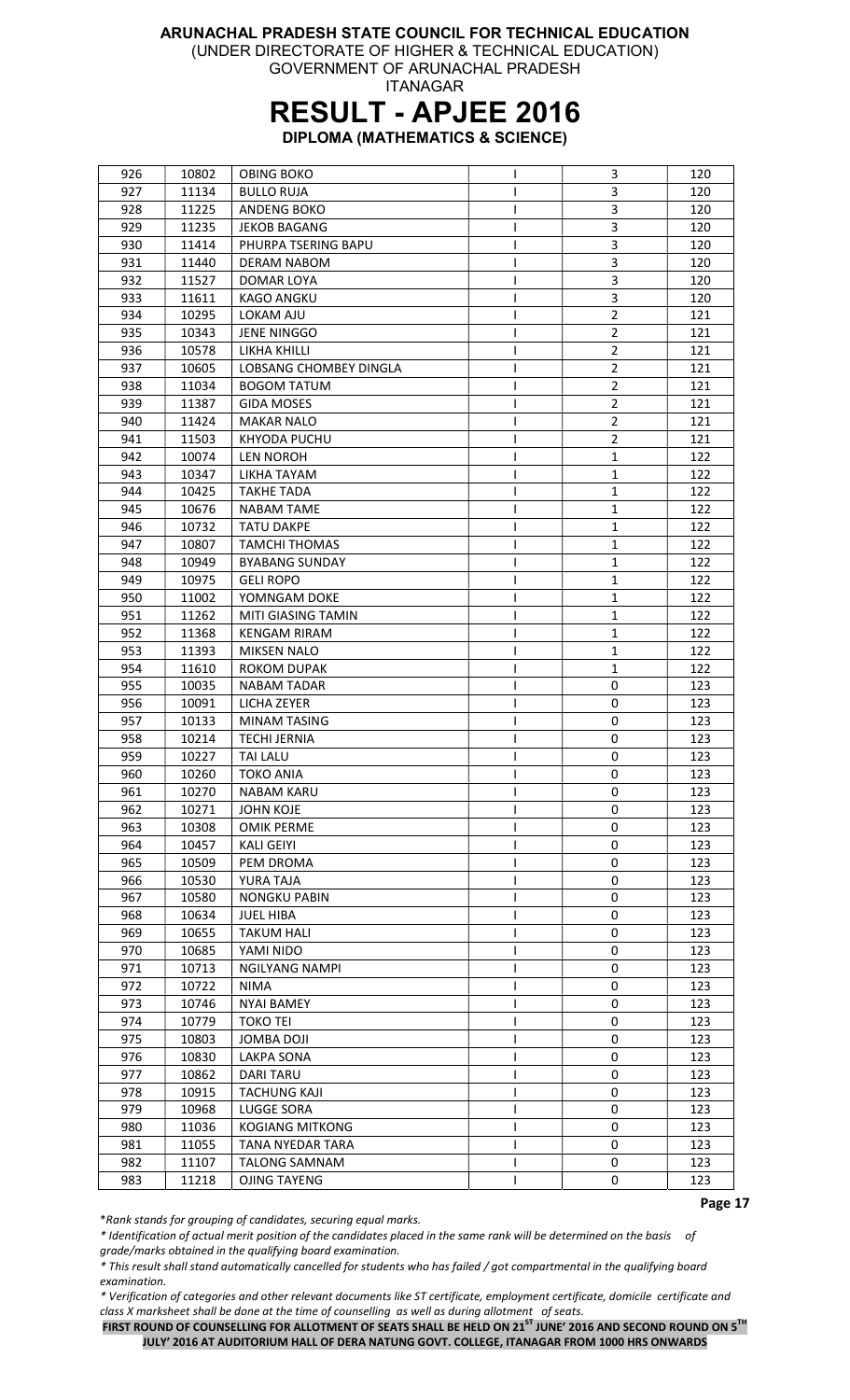(UNDER DIRECTORATE OF HIGHER & TECHNICAL EDUCATION) GOVERNMENT OF ARUNACHAL PRADESH

ITANAGAR

### RESULT - APJEE 2016

DIPLOMA (MATHEMATICS & SCIENCE)

| 984  | 11432 | <b>GAMMAR DOKE</b>     | L | 0           | 123 |
|------|-------|------------------------|---|-------------|-----|
| 985  | 11457 | OJI LIPIR              |   | $\mathbf 0$ | 123 |
| 986  | 11482 | <b>TOME PERTIN</b>     |   | 0           | 123 |
| 987  | 11557 | <b>LORIAK SIKOM</b>    |   | 0           | 123 |
| 988  | 11584 | <b>SARKUM HANGKAR</b>  |   | 0           | 123 |
| 989  | 11587 | <b>LIKHA TEGI</b>      | I | 0           | 123 |
| 990  | 11607 | <b>LENZING SIRAM</b>   |   | 0           | 123 |
| 991  | 10050 | <b>HAGE HAILYANG</b>   |   | $-1$        | 124 |
| 992  | 10061 | YAB MARY CAMDIR        |   | $-1$        | 124 |
| 993  | 10160 | AYANAM AYOM            |   | $-1$        | 124 |
| 994  | 10196 | <b>TAGE HASSANG</b>    |   | $-1$        | 124 |
| 995  | 10212 | <b>KABANG TAMUT</b>    |   | $-1$        | 124 |
| 996  | 10225 | <b>TADU NAKU</b>       |   | $-1$        | 124 |
| 997  | 10261 | <b>TUMDE ROMIN</b>     |   | $-1$        | 124 |
| 998  | 10306 | <b>TOBI SAROH</b>      | I | $-1$        | 124 |
| 999  | 10335 | <b>AROTI TASING</b>    | L | -1          | 124 |
| 1000 | 10626 | YASAP YINYO            |   | $-1$        | 124 |
| 1001 | 10752 | <b>SARTI SOKI</b>      |   | $-1$        | 124 |
| 1002 | 11074 | <b>DUGJUM ETE</b>      |   | $-1$        | 124 |
| 1003 |       | ARCHI ANDU MARPHEW     |   | $-1$        | 124 |
|      | 11106 |                        |   |             |     |
| 1004 | 11357 | <b>MOME RIBA</b>       | I | -1          | 124 |
| 1005 | 10093 | <b>SONI VUDIK</b>      | L | $-2$        | 125 |
| 1006 | 10258 | <b>MILLI ANTHONY</b>   | L | $-2$        | 125 |
| 1007 | 10403 | <b>OYAR PANOR</b>      |   | $-2$        | 125 |
| 1008 | 10495 | <b>GUMTO GARA</b>      | L | -2          | 125 |
| 1009 | 10581 | <b>KALEN MEKIR</b>     |   | $-2$        | 125 |
| 1010 | 10602 | <b>NANE EKO</b>        |   | $-2$        | 125 |
| 1011 | 10622 | <b>BAJUM KOYU</b>      |   | $-2$        | 125 |
| 1012 | 10774 | <b>TONY DARANG</b>     |   | $-2$        | 125 |
| 1013 | 11000 | YOMLI MAYI             |   | $-2$        | 125 |
| 1014 | 11362 | LIMAR NGOMDIR          |   | $-2$        | 125 |
| 1015 | 11392 | <b>TABA KAGU</b>       | I | $-2$        | 125 |
| 1016 | 11621 | <b>JORAM CHINU</b>     | I | $-2$        | 125 |
| 1017 | 10298 | <b>DUYU NIKANG</b>     |   | $-3$        | 126 |
| 1018 | 10455 | <b>GOLLO JIKAM</b>     |   | $-3$        | 126 |
| 1019 | 10544 | YAWE NATUNG            | L | $-3$        | 126 |
| 1020 | 10669 | AKOM DON YAYEK         |   | $-3$        | 126 |
| 1021 | 11210 | <b>TAGE YASING</b>     |   | $-3$        | 126 |
| 1022 | 11626 | YAMAK PAKTUNG          | I | $-3$        | 126 |
| 1023 | 10189 | DAKTO TAJU             | L | -4          | 127 |
| 1024 | 10461 | <b>HERI DOKUM</b>      | ı | -4          | 127 |
| 1025 | 10463 | <b>MARKEN RIME</b>     | L | -4          | 127 |
| 1026 | 10473 | HILI ADO               |   | -4          | 127 |
| 1027 | 10489 | LIKHA TAKO             |   | -4          | 127 |
| 1028 | 10526 | <b>GIBOM NYOKIR</b>    |   | -4          | 127 |
| 1029 | 10541 | JOHN YANGFO            |   | -4          | 127 |
| 1030 | 10555 | ABRAHAM REBE           |   | -4          | 127 |
| 1031 | 10670 | <b>NABAM DERA</b>      | I | -4          | 127 |
| 1032 | 10688 | YAYI DON               | L | -4          | 127 |
| 1033 | 10715 | <b>RINCHIN TSERING</b> |   | -4          | 127 |
| 1034 | 10766 | <b>NABAM SINGKAM</b>   |   | -4          | 127 |
| 1035 | 10870 | <b>LENGING</b>         |   | $-4$        | 127 |
| 1036 | 10973 | SANGDI CHEDA           |   | -4          | 127 |
| 1037 | 10986 | <b>NEELAM TANA</b>     |   | -4          | 127 |
| 1038 | 11129 | HIBU TADU              |   | -4          | 127 |
| 1039 | 11484 | MINAM TTAMUT           |   | -4          | 127 |
| 1040 | 10067 | <b>BHEEMA TABA</b>     | L | -5          | 128 |
|      |       |                        | L |             |     |
| 1041 | 10088 | <b>BAMANG BHAI</b>     |   | $-5$        | 128 |

\*Rank stands for grouping of candidates, securing equal marks.

\* Identification of actual merit position of the candidates placed in the same rank will be determined on the basis of grade/marks obtained in the qualifying board examination.

\* This result shall stand automatically cancelled for students who has failed / got compartmental in the qualifying board examination.

\* Verification of categories and other relevant documents like ST certificate, employment certificate, domicile certificate and class X marksheet shall be done at the time of counselling as well as during allotment of seats.

FIRST ROUND OF COUNSELLING FOR ALLOTMENT OF SEATS SHALL BE HELD ON 21<sup>ST</sup> JUNE' 2016 AND SECOND ROUND ON 5<sup>TH</sup> JULY' 2016 AT AUDITORIUM HALL OF DERA NATUNG GOVT. COLLEGE, ITANAGAR FROM 1000 HRS ONWARDS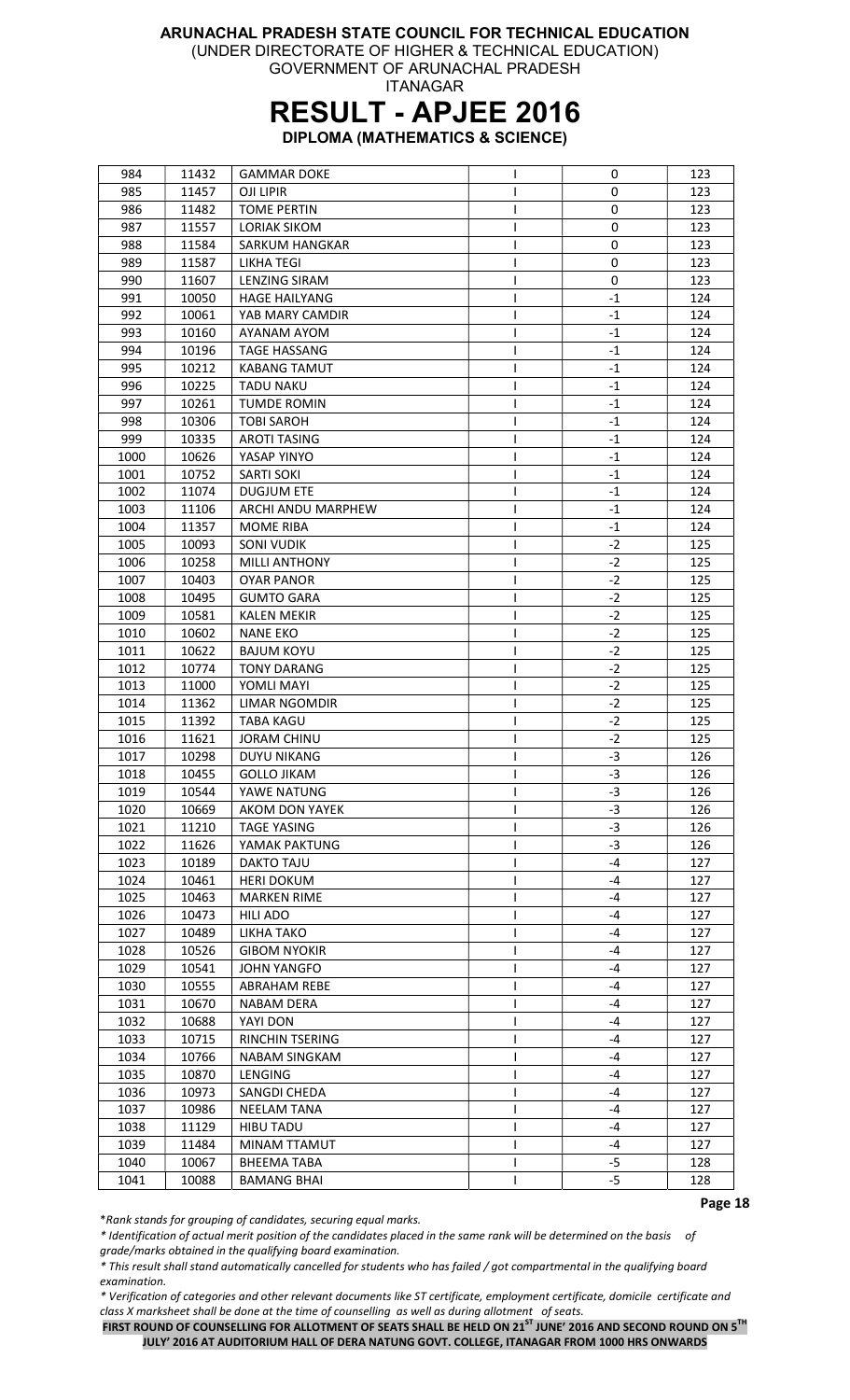(UNDER DIRECTORATE OF HIGHER & TECHNICAL EDUCATION)

GOVERNMENT OF ARUNACHAL PRADESH ITANAGAR

### RESULT - APJEE 2016

DIPLOMA (MATHEMATICS & SCIENCE)

| 1042 | 10232 | <b>TANA AJAY TARA</b>      |   | -5    | 128 |
|------|-------|----------------------------|---|-------|-----|
| 1043 | 10246 | YATU DULOM                 |   | $-5$  | 128 |
| 1044 | 10256 | <b>LOKI VEO</b>            | L | -5    | 128 |
| 1045 | 10279 | <b>ASTY LIDA</b>           |   | $-5$  | 128 |
| 1046 | 10284 | <b>GANGTE TARIAK</b>       | I | $-5$  | 128 |
| 1047 | 10411 | <b>JAMES DEGU</b>          | L | $-5$  | 128 |
| 1048 | 10447 | <b>GIRI TATO</b>           | L | $-5$  | 128 |
| 1049 | 10459 | LIKHA BABU                 |   | $-5$  | 128 |
| 1050 | 10490 | <b>HIBA TUGUNG</b>         |   | $-5$  | 128 |
| 1051 | 10523 | RAJA MARA                  |   | $-5$  | 128 |
| 1052 | 10633 | <b>RUGUM PARAM</b>         |   | $-5$  | 128 |
| 1053 | 10689 | <b>TABA AKIYA</b>          |   | -5    | 128 |
| 1054 | 10881 | LIKKAR BUI                 |   | $-5$  | 128 |
| 1055 | 10899 | <b>BAMIDANG BORANG</b>     | L | $-5$  | 128 |
| 1056 | 10914 | <b>LENZING TAYING</b>      |   | $-5$  | 128 |
|      |       |                            |   |       |     |
| 1057 | 10925 | YALIT RAVA                 |   | $-5$  | 128 |
| 1058 | 10942 | <b>RALBOM TAYENG</b>       |   | $-5$  | 128 |
| 1059 | 10960 | <b>MARINA PERTIN</b>       |   | $-5$  | 128 |
| 1060 | 10981 | PERJUM YUDIK               |   | $-5$  | 128 |
| 1061 | 11043 | <b>MINGE HANE</b>          |   | $-5$  | 128 |
| 1062 | 11099 | <b>LONI JEKE</b>           | I | $-5$  | 128 |
| 1063 | 11140 | YANGKI TAGGU               | I | $-5$  | 128 |
| 1064 | 11162 | <b>DUNGKENG TALI</b>       | L | $-5$  | 128 |
| 1065 | 11170 | <b>MEENA DESISOW</b>       | I | $-5$  | 128 |
| 1066 | 11241 | MICHI MAMUNG               |   | -5    | 128 |
| 1067 | 11345 | <b>KARGE YUDIK</b>         |   | $-5$  | 128 |
| 1068 | 11398 | YAJA MARGING               |   | $-5$  | 128 |
| 1069 | 11449 | <b>MATTHEW MENGU</b>       |   | $-5$  | 128 |
| 1070 | 11533 | <b>GAKIA FLAGO TANIANG</b> |   | -5    | 128 |
| 1071 | 11563 | PONUNG TATAK               |   | $-5$  | 128 |
| 1072 | 10185 | <b>BURU SUMPI</b>          |   | -6    | 129 |
| 1073 | 10431 | ANJUM ZONGLUZU             |   | -6    | 129 |
| 1074 | 10776 | <b>TAGE OKA</b>            | L | -6    | 129 |
| 1075 | 11132 | <b>GELA SANGNO</b>         | ı | -6    | 129 |
| 1076 | 11192 | <b>TADAR AKA</b>           | L | -6    | 129 |
| 1077 | 11636 | <b>TRENJIB MICHI</b>       | L | $-6$  | 129 |
| 1078 | 10187 | KALEN BITIN                |   | $-7$  | 130 |
| 1079 | 10188 | MINYA RIBA                 |   | $-7$  | 130 |
| 1080 | 10200 | <b>SOLONI TUNGI</b>        | L | $-7$  | 130 |
| 1081 | 10583 | <b>KANGGONG RATAN</b>      | I | $-7$  | 130 |
| 1082 | 11049 | <b>HAJ SUMEN</b>           | L | -7    | 130 |
| 1083 | 10283 | <b>TOKO TARAM</b>          | I | -8    | 131 |
| 1084 | 10880 | <b>MONGAM RALLEN</b>       |   | -8    | 131 |
|      |       |                            |   | -8    |     |
| 1085 | 11377 | <b>HONI TATAM</b>          |   |       | 131 |
| 1086 | 11555 | <b>NONO RATAN</b>          |   | -8    | 131 |
| 1087 | 11632 | MINAM TENG                 |   | -8    | 131 |
| 1088 | 10030 | <b>JETLI LORIAK TAMIN</b>  |   | -9    | 132 |
| 1089 | 10267 | DAMLLO ROMIN               | I | -9    | 132 |
| 1090 | 10354 | <b>KALING TAGA</b>         |   | -9    | 132 |
| 1091 | 10390 | <b>TAKAM DOLU</b>          |   | -9    | 132 |
| 1092 | 10591 | <b>MARBI MARDE</b>         |   | -9    | 132 |
| 1093 | 10910 | <b>TABA TESHI</b>          |   | -9    | 132 |
| 1094 | 11281 | PHASSANG HANA              |   | -9    | 132 |
| 1095 | 10029 | <b>MENA SOKI</b>           |   | $-10$ | 133 |
| 1096 | 10136 | YOWA YAMA                  | ш | -10   | 133 |
| 1097 | 10137 | <b>TOKO TAMIN</b>          | L | $-10$ | 133 |
| 1098 | 10192 | DADO OMA                   | L | -10   | 133 |
| 1099 | 10282 | <b>WARU TANANG</b>         | L | $-10$ | 133 |

\*Rank stands for grouping of candidates, securing equal marks.

\* Identification of actual merit position of the candidates placed in the same rank will be determined on the basis of grade/marks obtained in the qualifying board examination.

\* This result shall stand automatically cancelled for students who has failed / got compartmental in the qualifying board examination.

\* Verification of categories and other relevant documents like ST certificate, employment certificate, domicile certificate and class X marksheet shall be done at the time of counselling as well as during allotment of seats.

FIRST ROUND OF COUNSELLING FOR ALLOTMENT OF SEATS SHALL BE HELD ON 21<sup>ST</sup> JUNE' 2016 AND SECOND ROUND ON 5<sup>TH</sup> JULY' 2016 AT AUDITORIUM HALL OF DERA NATUNG GOVT. COLLEGE, ITANAGAR FROM 1000 HRS ONWARDS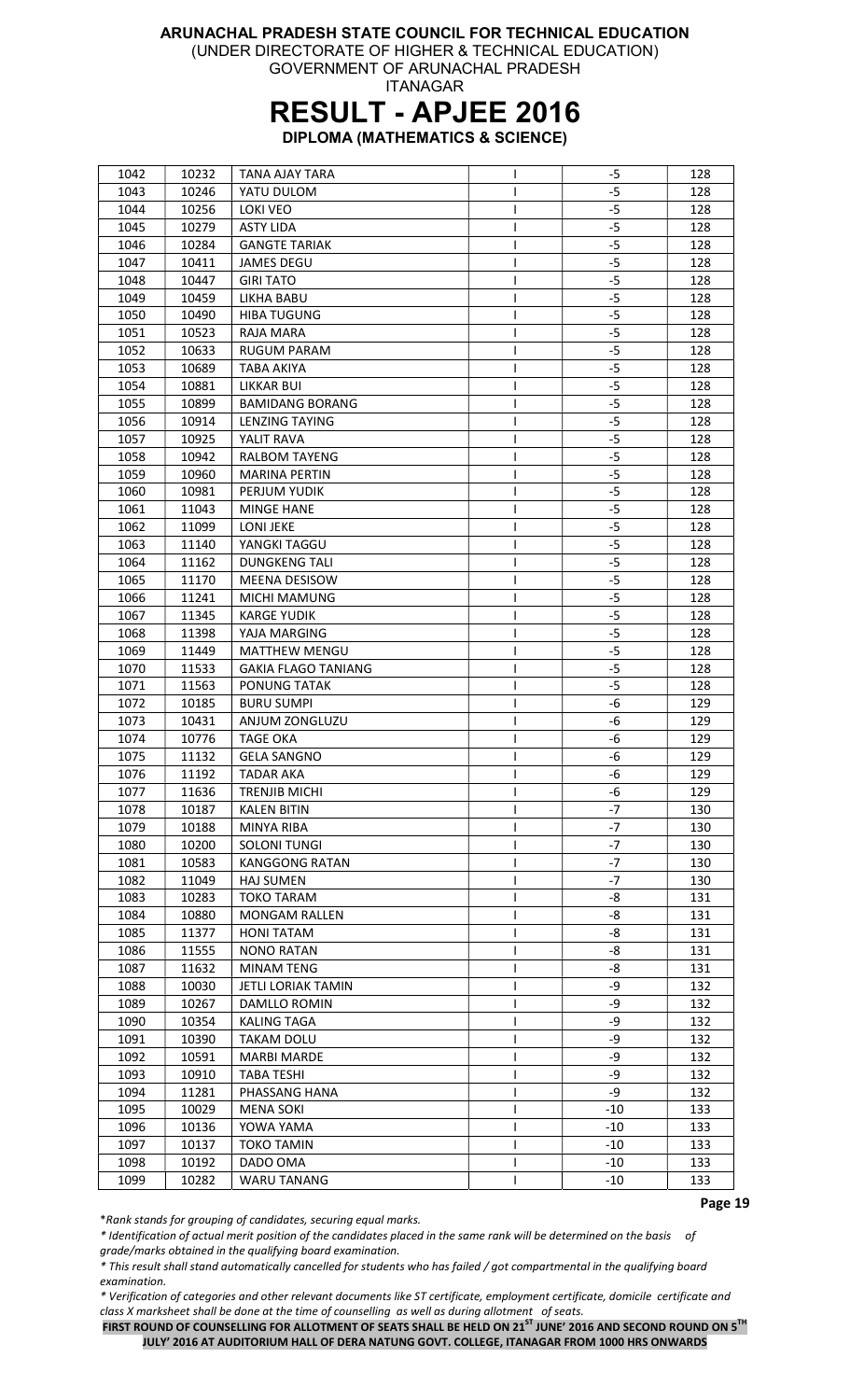(UNDER DIRECTORATE OF HIGHER & TECHNICAL EDUCATION)

GOVERNMENT OF ARUNACHAL PRADESH ITANAGAR

## RESULT - APJEE 2016

DIPLOMA (MATHEMATICS & SCIENCE)

| 1100 | 10396 | <b>TANAM PANOR</b>    |   | -10   | 133 |
|------|-------|-----------------------|---|-------|-----|
| 1101 | 10432 | PURA C ROBIN          |   | $-10$ | 133 |
| 1102 | 10436 | DANGU AJA             |   | $-10$ | 133 |
| 1103 | 10513 | <b>PAKPI ULI</b>      | ı | $-10$ | 133 |
| 1104 | 10528 | <b>NABAM YALLAM</b>   | L | $-10$ | 133 |
| 1105 | 10579 | <b>TAKAM ABU</b>      |   | $-10$ | 133 |
| 1106 | 10582 | <b>JOTI GUMJA</b>     | I | $-10$ | 133 |
| 1107 | 10702 | <b>JOHN PARANG</b>    |   | $-10$ | 133 |
| 1108 | 10878 | <b>NGURANG TAMIN</b>  | ı | $-10$ | 133 |
| 1109 | 10999 | <b>MORBI GAMLIN</b>   |   | $-10$ | 133 |
| 1110 | 11299 | <b>LOJAR KARLO</b>    |   | $-10$ | 133 |
| 1111 | 11379 | <b>TAPU SOKI</b>      | I | -10   | 133 |
| 1112 | 11388 | <b>ONYOK SIRAM</b>    | L | $-10$ | 133 |
| 1113 | 11406 | <b>LENZING GOI</b>    | L | -10   | 133 |
| 1114 | 11538 | <b>JOHN PARAM</b>     | L | $-10$ | 133 |
| 1115 | 11630 | PUKAR RIBA            |   | $-10$ | 133 |
|      | 10327 | <b>KABOM MEGU</b>     |   | $-11$ | 134 |
| 1116 |       |                       |   |       |     |
| 1117 | 11169 | TOR PERME             |   | $-11$ | 134 |
| 1118 | 11202 | <b>MIBOM BORANG</b>   |   | $-11$ | 134 |
| 1119 | 10372 | GENGAM HAJI           |   | $-12$ | 135 |
| 1120 | 11288 | DAMJUM TATO           | L | $-12$ | 135 |
| 1121 | 10637 | <b>TERI NITIN</b>     | L | $-13$ | 136 |
| 1122 | 10851 | PRIETY TASUNG         | I | $-14$ | 137 |
| 1123 | 10917 | <b>NABAM SHOD</b>     | I | $-14$ | 137 |
| 1124 | 11437 | <b>TAYI PANGGONG</b>  |   | $-14$ | 137 |
| 1125 | 11469 | <b>NARANG CHOBING</b> |   | $-14$ | 137 |
| 1126 | 10201 | <b>DEBIA TAYAM</b>    |   | $-15$ | 138 |
| 1127 | 10301 | DANA ANYA             |   | $-15$ | 138 |
| 1128 | 10326 | TAKAR RIGOM           | ı | $-15$ | 138 |
| 1129 | 10611 | ROMESH TUNGI          |   | $-15$ | 138 |
| 1130 | 11271 | <b>NABAM TADUNG</b>   | L | $-15$ | 138 |
| 1131 | 11519 | DAKKAR RIBA           | I | $-15$ | 138 |
| 1132 | 11571 | <b>MIHIN ASHA</b>     |   | $-15$ | 138 |
| 1133 | 10625 | <b>TUTU TAGA</b>      |   | $-16$ | 139 |
| 1134 | 10743 | <b>MIHIN ANGA</b>     |   | $-16$ | 139 |
| 1135 | 11633 | <b>TABA CHADA</b>     |   | $-16$ | 139 |
| 1136 | 10263 | TAMUK TONY            |   | $-17$ | 140 |
| 1137 | 11046 | <b>DUGI MALLO</b>     |   | $-17$ | 140 |
| 1138 | 11155 | <b>GOMTEM TAYENG</b>  | L | $-17$ | 140 |
| 1139 | 11159 | <b>JOPAI MIZE</b>     |   | $-17$ | 140 |
| 1140 | 11208 | <b>TARH KECHA</b>     | L | $-17$ | 140 |
| 1141 | 11274 | <b>JAMES NABAM</b>    |   | $-17$ | 140 |
| 1142 | 11486 | <b>NABAM TESHI</b>    |   | $-17$ | 140 |
| 1143 | 10165 | <b>KEMIN ETE</b>      |   | $-18$ | 141 |
| 1144 | 10599 | YUMBOM MAYING         |   | $-18$ | 141 |
| 1145 | 10934 | Taba Ita              |   | $-18$ | 141 |
| 1146 | 11475 | <b>JOHN SONAM</b>     |   | $-18$ | 141 |
| 1147 | 10286 | YANI NASI             | L | $-20$ | 142 |
| 1148 | 10329 | <b>TARH KAYA</b>      |   | $-20$ | 142 |
| 1149 | 10342 | KENI RIBA             |   | $-20$ | 142 |
| 1150 | 10349 | <b>GOLLO TAGUNG</b>   |   | $-20$ | 142 |
|      | 10408 | <b>ISAAC DEGU</b>     |   | -20   | 142 |
| 1151 |       |                       |   |       |     |
| 1152 | 10653 | <b>TOKBOM DOMING</b>  |   | $-20$ | 142 |
| 1153 | 10661 | <b>REI TARA</b>       |   | $-20$ | 142 |
| 1154 | 10663 | <b>BHAI PALI</b>      |   | $-20$ | 142 |
| 1155 | 10693 | KARA YADANG           | I | $-20$ | 142 |
| 1156 | 10739 | <b>TOBOM LIBANG</b>   |   | $-20$ | 142 |
| 1157 | 10384 | LIKHA KAKO            |   | $-23$ | 143 |

\*Rank stands for grouping of candidates, securing equal marks.

\* Identification of actual merit position of the candidates placed in the same rank will be determined on the basis of grade/marks obtained in the qualifying board examination.

\* This result shall stand automatically cancelled for students who has failed / got compartmental in the qualifying board examination.

\* Verification of categories and other relevant documents like ST certificate, employment certificate, domicile certificate and class X marksheet shall be done at the time of counselling as well as during allotment of seats.

FIRST ROUND OF COUNSELLING FOR ALLOTMENT OF SEATS SHALL BE HELD ON 21<sup>ST</sup> JUNE' 2016 AND SECOND ROUND ON 5<sup>TH</sup> JULY' 2016 AT AUDITORIUM HALL OF DERA NATUNG GOVT. COLLEGE, ITANAGAR FROM 1000 HRS ONWARDS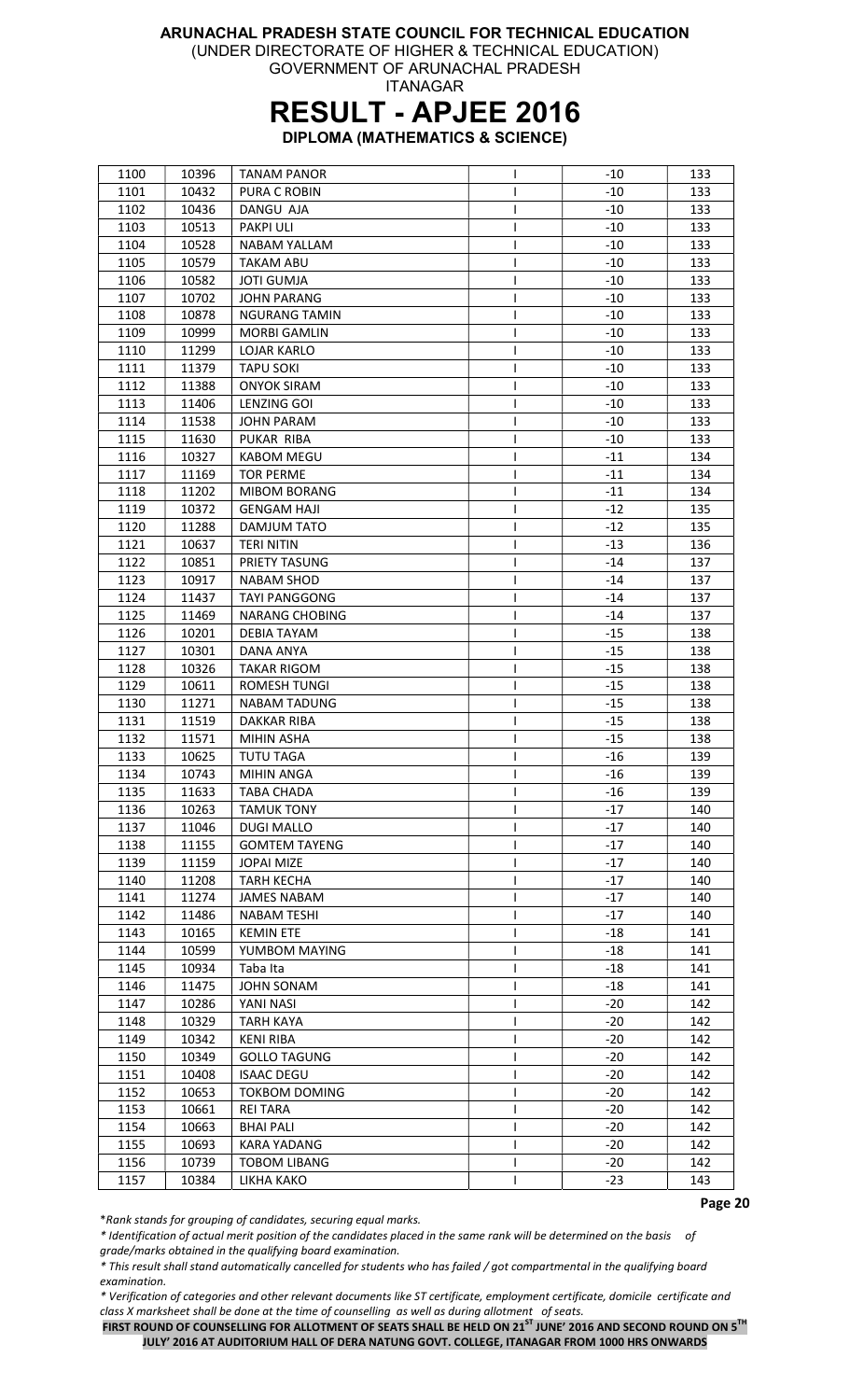#### ARUNACHAL PRADESH STATE COUNCIL FOR TECHNICAL EDUCATION (UNDER DIRECTORATE OF HIGHER & TECHNICAL EDUCATION) GOVERNMENT OF ARUNACHAL PRADESH

ITANAGAR

# RESULT - APJEE 2016

DIPLOMA (MATHEMATICS & SCIENCE)

| 1158 | 10709 | <b>MEKONI BAGANG</b>       | $-23$ | 143 |
|------|-------|----------------------------|-------|-----|
| 1159 | 10303 | <b>TAI TOKO</b>            | $-24$ | 144 |
| 1160 | 10293 | YACHIK BATAK               | $-25$ | 145 |
| 1161 | 10449 | <b>CHUKHU NIYA</b>         | $-25$ | 145 |
| 1162 | 11504 | <b>MISS KARPUNG TAYENG</b> | $-25$ | 145 |
| 1163 | 11559 | <b>TANA KACHIN</b>         | $-25$ | 145 |
| 1164 | 10953 | <b>TANOM TASING</b>        | $-26$ | 146 |
| 1165 | 11561 | TEJI TANA TARA             | $-26$ | 146 |
| 1166 | 10150 | KAGO TADO                  | $-27$ | 147 |
| 1167 | 11445 | <b>RANJON WANGSU</b>       | $-29$ | 148 |
| 1168 | 10125 | <b>NEELAM SEBIA</b>        | $-30$ | 149 |
| 1169 | 10331 | <b>TECHI NAMA</b>          | $-30$ | 149 |
| 1170 | 10550 | <b>NEELAM TANI</b>         | $-30$ | 149 |
| 1171 | 10620 | YANIAK TAJI                | $-30$ | 149 |
| 1172 | 11312 | <b>ITA MILI</b>            | -30   | 149 |

\*Rank stands for grouping of candidates, securing equal marks.

\* Identification of actual merit position of the candidates placed in the same rank will be determined on the basis of grade/marks obtained in the qualifying board examination.

\* This result shall stand automatically cancelled for students who has failed / got compartmental in the qualifying board examination.

\* Verification of categories and other relevant documents like ST certificate, employment certificate, domicile certificate and class X marksheet shall be done at the time of counselling as well as during allotment of seats.

FIRST ROUND OF COUNSELLING FOR ALLOTMENT OF SEATS SHALL BE HELD ON 21<sup>ST</sup> JUNE' 2016 AND SECOND ROUND ON 5<sup>TH</sup> JULY' 2016 AT AUDITORIUM HALL OF DERA NATUNG GOVT. COLLEGE, ITANAGAR FROM 1000 HRS ONWARDS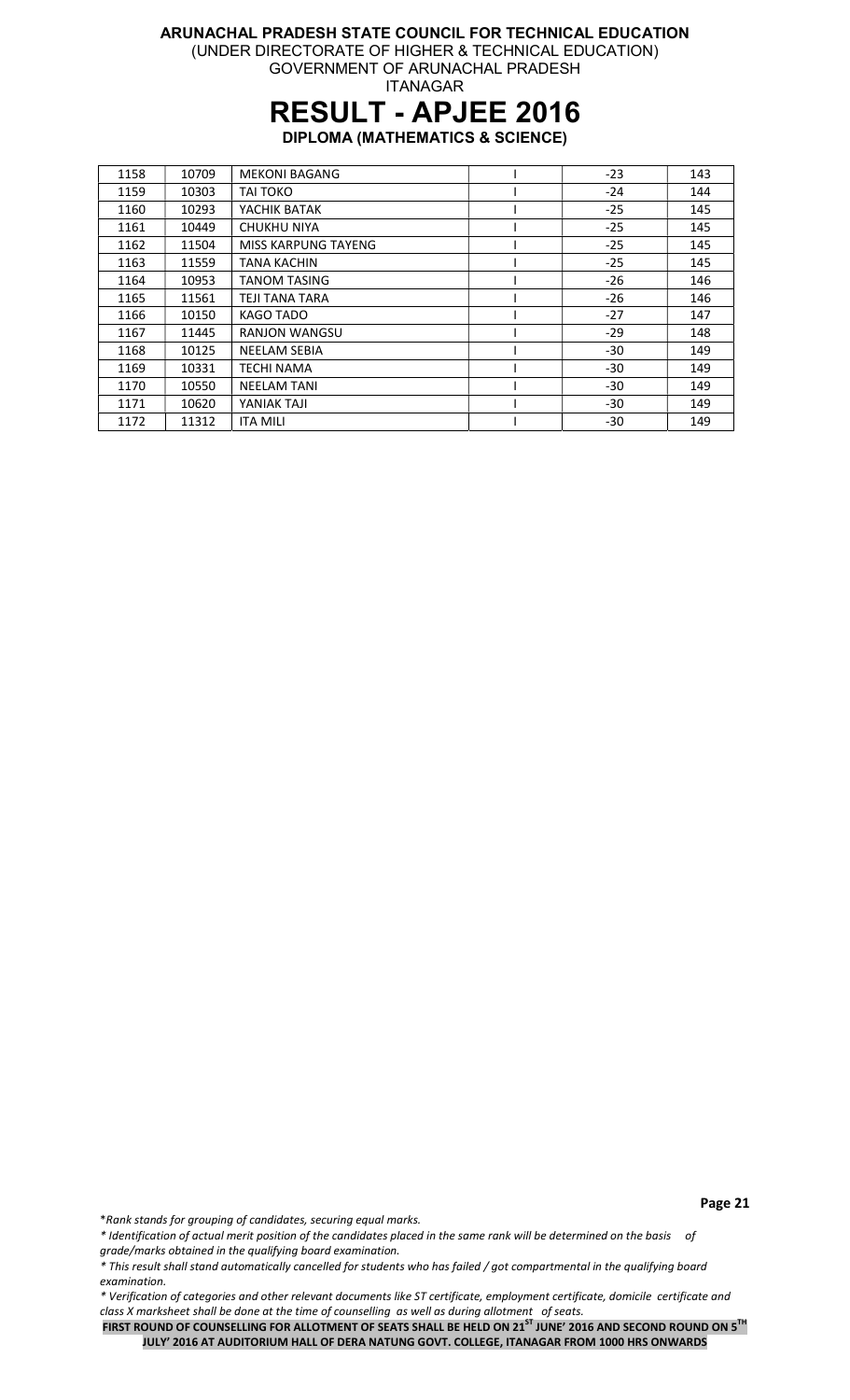#### ARUNACHAL PRADESH STATE COUNCIL FOR TECHNICAL EDUCATION (UNDER DIRECTORATE OF HIGHER & TECHNICAL EDUCATION) GOVERNMENT OF ARUNACHAL PRADESH ITANAGAR

## RESULT - APJEE 2016

DIPLOMA (MATHEMATICS & SCIENCE)

| <b>MERIT</b><br>SL. NO | <b>ROLL</b><br>NO. | <b>NAME OF CANDIDATE</b>      | <b>CATEGORY</b> | <b>TOTAL MARKS</b><br><b>OBTAINED</b><br>(OUT OF 300) | <b>RANK</b>             |
|------------------------|--------------------|-------------------------------|-----------------|-------------------------------------------------------|-------------------------|
| $\mathbf{1}$           | 20071              | <b>SWETA PAUL</b>             | $\mathbf{I}$    | 166                                                   | $\mathbf{1}$            |
| $\overline{2}$         | 20060              | DHEERAJ KUMAR                 | $\mathsf{II}$   | 145                                                   | $\overline{2}$          |
| 3                      | 20075              | <b>RATNESH KUMAR</b>          | Ш               | 137                                                   | 3                       |
| 4                      | 20076              | <b>ASHIF HUSSAIN</b>          | $\mathsf{II}$   | 124                                                   | $\overline{\mathbf{4}}$ |
| 5                      | 20118              | <b>JAYA DEBNATH</b>           | $\mathsf{II}$   | 120                                                   | 5                       |
| 6                      | 20074              | SRI KAUSTOVMONI HAZARIKA      | $\mathsf{II}$   | 115                                                   | 6                       |
| $\overline{7}$         | 20138              | <b>SHIVAM SINGH</b>           | $\mathbf{I}$    | 115                                                   | 6                       |
| 8                      | 20106              | AFTAB ALAM MANSOORI           | $\mathsf{II}$   | 87                                                    | $\overline{7}$          |
| 9                      | 20032              | PARTHO PRATIM SAIKIA          | $\mathsf{II}$   | 86                                                    | 8                       |
| 10                     | 20139              | <b>SOURAV BHOWMIK</b>         | Ш               | 85                                                    | 9                       |
| 11                     | 20029              | NIMA TAMANG                   | $\mathsf{II}$   | 81                                                    | 10                      |
| 12                     | 20045              | <b>ANU KUMARI GIRI</b>        | $\sf II$        | 71                                                    | 11                      |
| 13                     | 20121              | <b>MD NOORE ILAHI ANSARI</b>  | $\mathsf{II}$   | 69                                                    | 12                      |
| 14                     | 20069              | SAURAV CHOWDHURY              | Ш               | 65                                                    | 13                      |
| 15                     | 20086              | <b>ROJING MIPUN</b>           | $\mathsf{II}$   | 63                                                    | 14                      |
| 16                     | 20014              | <b>RAJU SARKAR</b>            | $\mathsf{II}$   | 60                                                    | 15                      |
| 17                     | 20028              | SAVINAY KUMAR                 | $\mathsf{II}$   | 60                                                    | 15                      |
| 18                     | 20004              | ANUJ KUMAR MAURYA             | $\sf II$        | 58                                                    | 16                      |
| 19                     | 20010              | <b>BHOSHAN YADAV</b>          | $\mathsf{II}$   | 55                                                    | 17                      |
| 20                     | 20087              | ASHA KUMARI DAS               | $\mathsf{II}$   | 51                                                    | 18                      |
| 21                     | 20021              | <b>MEHRUDDIN ALI</b>          | $\mathbf{I}$    | 48                                                    | 19                      |
| 22                     | 20111              | <b>AMIT SAH</b>               | $\sf II$        | 48                                                    | 19                      |
| 23                     | 20052              | <b>ANGPREET SINGH</b>         | $\mathsf{II}$   | 45                                                    | 20                      |
| 24                     | 20078              | <b>BISWAJIT ROY</b>           | $\mathsf{II}$   | 45                                                    | 20                      |
| 25                     | 20124              | NIMA ROSE KILLINGPI           | $\sf II$        | 41                                                    | 21                      |
| 26                     | 20025              | <b>TUSHAR LIMBU</b>           | $\mathsf{II}$   | 37                                                    | 22                      |
| 27                     | 20055              | <b>CHANDRA SHEKHAR MAHATO</b> | $\mathsf{II}$   | 37                                                    | 22                      |
| 28                     | 20062              | UJJAWAL SINGH                 | Ш               | 35                                                    | 23                      |
| 29                     | 20070              | <b>JOSHITA DEORI</b>          | $\mathsf{II}$   | 35                                                    | 23                      |
| 30                     | 20104              | <b>IMRAN MANSURI</b>          | $\sf II$        | 35                                                    | 23                      |
| 31                     | 20126              | PRABHAT KUMAR                 | $\mathbf{H}$    | 34                                                    | 24                      |
| 32                     | 20085              | AKASH KUMAR SINGH             | $\mathbf{II}$   | 32                                                    | 25                      |
| 33                     | 20043              | PAPU SINGHA                   | Ш               | 31                                                    | 26                      |
| 34                     | 20035              | PRERNA KUMARI MEHTA           | $\mathbf{H}$    | 30                                                    | 27                      |
| 35                     | 20095              | SAHIL KUMAR SINGH             | Ш               | 30                                                    | 27                      |
| 36                     | 20130              | ROHIT SHARMA                  | $\mathbf{H}$    | 30                                                    | 27                      |
| 37                     | 20103              | <b>SAURAV SINGH</b>           | $\mathbf{H}$    | 29                                                    | 28                      |
| 38                     | 20083              | <b>RUPESH KUMAR GOUR</b>      | Ш               | 28                                                    | 29                      |
| 39                     | 20097              | <b>BIBHASH DEBNATH</b>        | $\mathbf{H}$    | 28                                                    | 29                      |
| 40                     | 20122              | <b>MD SHAHID ANSARI</b>       | Ш               | 28                                                    | 29                      |
| 41                     | 20041              | PAWAN KUMAR                   | $\mathbf{H}$    | 27                                                    | 30                      |
| 42                     | 20137              | SHIDDARTH SARKAR              | $\mathbf{H}$    | 27                                                    | 30                      |
| 43                     | 20096              | <b>BINITA PRADHAN</b>         | Ш               | 26                                                    | 31                      |
| 44                     | 20003              | AMIT KUMAR MAHTO              | Ш               | 25                                                    | 32                      |
| 45                     | 20056              | <b>BHIM KUMAR RAI</b>         | $\mathbf{H}$    | 25                                                    | 32                      |
| 46                     | 20145              | <b>SURAJ KUMAR GUPTA</b>      | Ш               | 25                                                    | 32                      |
| 47                     | 20042              | ROSHAN BASUMATARY             | Ш               | 23                                                    | 33                      |
| 48                     | 20016              | SHASHI RANJAN                 | $\mathbf{II}$   | 22                                                    | 34                      |

\*Rank stands for grouping of candidates, securing equal marks.

\* Identification of actual merit position of the candidates placed in the same rank will be determined on the basis of grade/marks obtained in the qualifying board examination.

\* This result shall stand automatically cancelled for students who has failed / got compartmental in the qualifying board examination.

\* Verification of categories and other relevant documents like ST certificate, employment certificate, domicile certificate and class X marksheet shall be done at the time of counselling as well as during allotment of seats.

FIRST ROUND OF COUNSELLING FOR ALLOTMENT OF SEATS SHALL BE HELD ON 21<sup>ST</sup> JUNE' 2016 AND SECOND ROUND ON 5<sup>TH</sup> JULY' 2016 AT AUDITORIUM HALL OF DERA NATUNG GOVT. COLLEGE, ITANAGAR FROM 1000 HRS ONWARDS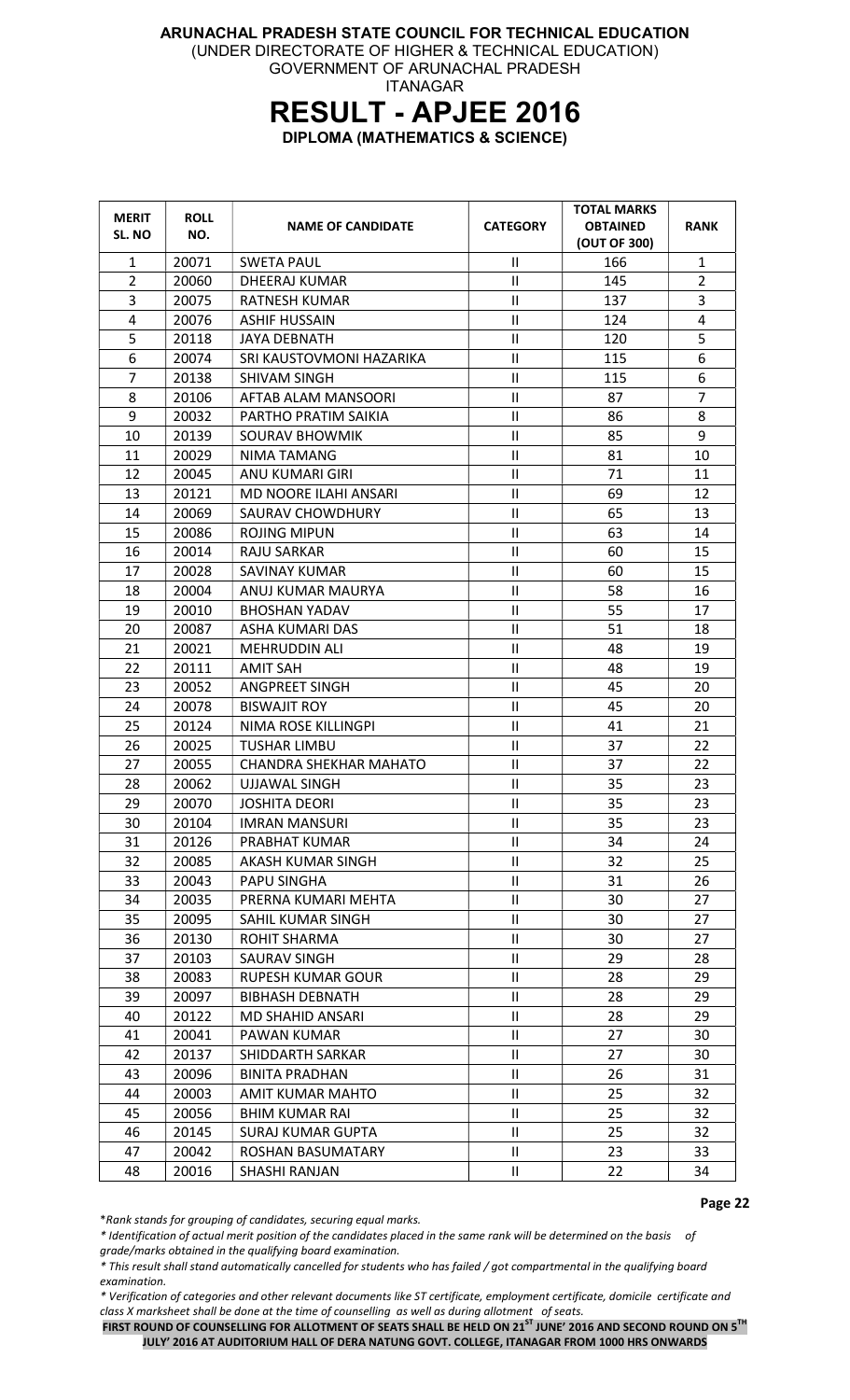#### ARUNACHAL PRADESH STATE COUNCIL FOR TECHNICAL EDUCATION (UNDER DIRECTORATE OF HIGHER & TECHNICAL EDUCATION) GOVERNMENT OF ARUNACHAL PRADESH

ITANAGAR

# RESULT - APJEE 2016

DIPLOMA (MATHEMATICS & SCIENCE)

| <b>MERIT</b><br>SL. NO | <b>ROLL</b><br>NO. | <b>NAME OF CANDIDATE</b>   | <b>CATEGORY</b>            | <b>TOTAL MARKS</b><br><b>OBTAINED</b><br>(OUT OF 300) | <b>RANK</b> |
|------------------------|--------------------|----------------------------|----------------------------|-------------------------------------------------------|-------------|
| 49                     | 20067              | ROSHNI YADAV               | $\mathbf{I}$               | 22                                                    | 34          |
| 50                     | 20089              | <b>BRIJESH KUMAR</b>       | $\mathsf{II}$              | 21                                                    | 35          |
| 51                     | 20114              | <b>BHANU RAI</b>           | $\mathbf{H}$               | 21                                                    | 35          |
| 52                     | 20038              | <b>KARAN TAYE</b>          | $\mathbf{I}$               | 20                                                    | 36          |
| 53                     | 20108              | AKASH BISWAKARMA           | $\mathsf{II}$              | 20                                                    | 36          |
| 54                     | 20112              | ASHA BISWAKARMA            | $\mathbf{II}$              | 20                                                    | 36          |
| 55                     | 20119              | <b>JYOTI PROSAD PAYENG</b> | $\mathsf{II}$              | 20                                                    | 36          |
| 56                     | 20125              | PONAM DAS                  | $\mathbf{I}$               | 19                                                    | 37          |
| 57                     | 20143              | <b>LALIT NAIK</b>          | $\mathbf{II}$              | 19                                                    | 37          |
| 58                     | 20023              | <b>SUNIL PANDIT</b>        | $\mathbf{II}$              | 17                                                    | 38          |
| 59                     | 20037              | SANGE TSERING SHERPA       | $\mathbf{II}$              | 17                                                    | 38          |
| 60                     | 20120              | KISHOR KUMAR DOLEY         | $\sf II$                   | 17                                                    | 38          |
| 61                     | 20007              | <b>SHIVAM SINGH</b>        | $\mathsf{II}$              | 15                                                    | 39          |
| 62                     | 20123              | <b>NEELAM PANKAJ</b>       | $\mathbf{H}$               | 15                                                    | 39          |
| 63                     | 20136              | SHER BAHADUR THAPA         | $\mathbf{I}$               | 15                                                    | 39          |
| 64                     | 20093              | J K SUNDARAY               | $\mathbf{II}$              | 14                                                    | 40          |
| 65                     | 20031              | <b>GOPI SONAR</b>          | $\mathbf{H}$               | 13                                                    | 41          |
| 66                     | 20030              | <b>FEROZ LASKAR</b>        | $\mathbf{I}$               | 12                                                    | 42          |
| 67                     | 20036              | UJWAL D VIJAY              | $\mathbf{I}$               | 11                                                    | 43          |
| 68                     | 20044              | <b>SWAGATA ROY</b>         | $\mathbf{II}$              | 10                                                    | 44          |
| 69                     | 20094              | <b>BIKAS DUTTA</b>         | $\mathsf{II}$              | 10                                                    | 44          |
| 70                     | 20144              | SAGAR BARMAN               | $\sf II$                   | 10                                                    | 44          |
| 71                     | 20142              | <b>VISHAL RAI</b>          | $\mathbf{I}$               | 6                                                     | 45          |
| 72                     | 20015              | <b>BINITA DORJEE</b>       | $\mathbf{II}$              | 5                                                     | 46          |
| 73                     | 20022              | ANUBHAV KAYAL              | $\mathbf{I}$               | 5                                                     | 46          |
| 74                     | 20084              | <b>JUNUMONI SARKAR</b>     | $\mathbf{II}$              | 5                                                     | 46          |
| 75                     | 20113              | ASHISH KUMAR SHARMA        | $\mathbf{I}$               | 5                                                     | 46          |
| 76                     | 20054              | UTTAM NARZARY              | $\mathbf{II}$              | 4                                                     | 47          |
| 77                     | 20027              | DEEPU KUMAR GUPTA          | Ш                          | 3                                                     | 48          |
| 78                     | 20116              | DHON SONOWAL               | П.                         | 3                                                     | 48          |
| 79                     | 20128              | PUJA BORAH                 | $\mathbf{H}$               | 3                                                     | 48          |
| 80                     | 20102              | <b>ANSHU KUMARI</b>        | $\mathbf{H}$               | $\mathbf{1}$                                          | 49          |
| 81                     | 20063              | DEEPESH MAHARAJ            | $\mathbf{II}$              | 0                                                     | 50          |
| 82                     | 20073              | ANISHKUMAR                 | $\ensuremath{\mathsf{II}}$ | 0                                                     | 50          |
| 83                     | 20082              | PINTU DAS                  | $\mathbf{H}$               | 0                                                     | 50          |
| 84                     | 20110              | AMIT KUMAR BARMA           | $\mathbf{H}$               | 0                                                     | 50          |
| 85                     | 20148              | <b>VIKASH KUMAR</b>        | $\ensuremath{\mathsf{II}}$ | 0                                                     | 50          |
| 86                     | 20107              | AKASH BISWAKARMA           | $\mathbf{II}$              | $-2$                                                  | 51          |
| 87                     | 20065              | <b>AMIT MISHRA</b>         | $\mathbf{H}$               | $-4$                                                  | 52          |
| 88                     | 20105              | <b>ABHISHEK SHARMA</b>     | $\ensuremath{\mathsf{II}}$ | $-5$                                                  | 53          |
| 89                     | 20132              | SAGAR BARMAN               | $\ensuremath{\mathsf{II}}$ | -5                                                    | 53          |
| 90                     | 20135              | SHABINA YASMINE            | Ш                          | $-5$                                                  | 53          |
| 91                     | 20081              | <b>SORAT NEOG</b>          | $\ensuremath{\mathsf{II}}$ | -6                                                    | 54          |
| 92                     | 20008              | <b>SUDHIR KUMAR</b>        | $\ensuremath{\mathsf{II}}$ | $-7$                                                  | 55          |
| 93                     | 20046              | SIDDHARTH KUMAR            | $\mathbf{H}$               | $-7$                                                  | 55          |
| 94                     | 20034              | <b>SUKRIM PRASAD</b>       | $\sf II$                   | -8                                                    | 56          |
| 95                     | 20048              | SAURAV KUMAR RANA          | $\ensuremath{\mathsf{II}}$ | $-10$                                                 | 57          |
| 96                     | 20050              | <b>MOHAN NATH</b>          | $\mathbf{II}$              | $-10$                                                 | 57          |
| 97                     | 20079              | AMRITA YADAV               | $\mathsf{II}$              | $-10$                                                 | 57          |
| 98                     | 20134              | SAYUB AHMED                | $\ensuremath{\mathsf{II}}$ | $-10$                                                 | 57          |

\*Rank stands for grouping of candidates, securing equal marks.

\* Identification of actual merit position of the candidates placed in the same rank will be determined on the basis of grade/marks obtained in the qualifying board examination.

\* This result shall stand automatically cancelled for students who has failed / got compartmental in the qualifying board examination.

\* Verification of categories and other relevant documents like ST certificate, employment certificate, domicile certificate and class X marksheet shall be done at the time of counselling as well as during allotment of seats.

FIRST ROUND OF COUNSELLING FOR ALLOTMENT OF SEATS SHALL BE HELD ON 21<sup>ST</sup> JUNE' 2016 AND SECOND ROUND ON 5<sup>TH</sup> JULY' 2016 AT AUDITORIUM HALL OF DERA NATUNG GOVT. COLLEGE, ITANAGAR FROM 1000 HRS ONWARDS